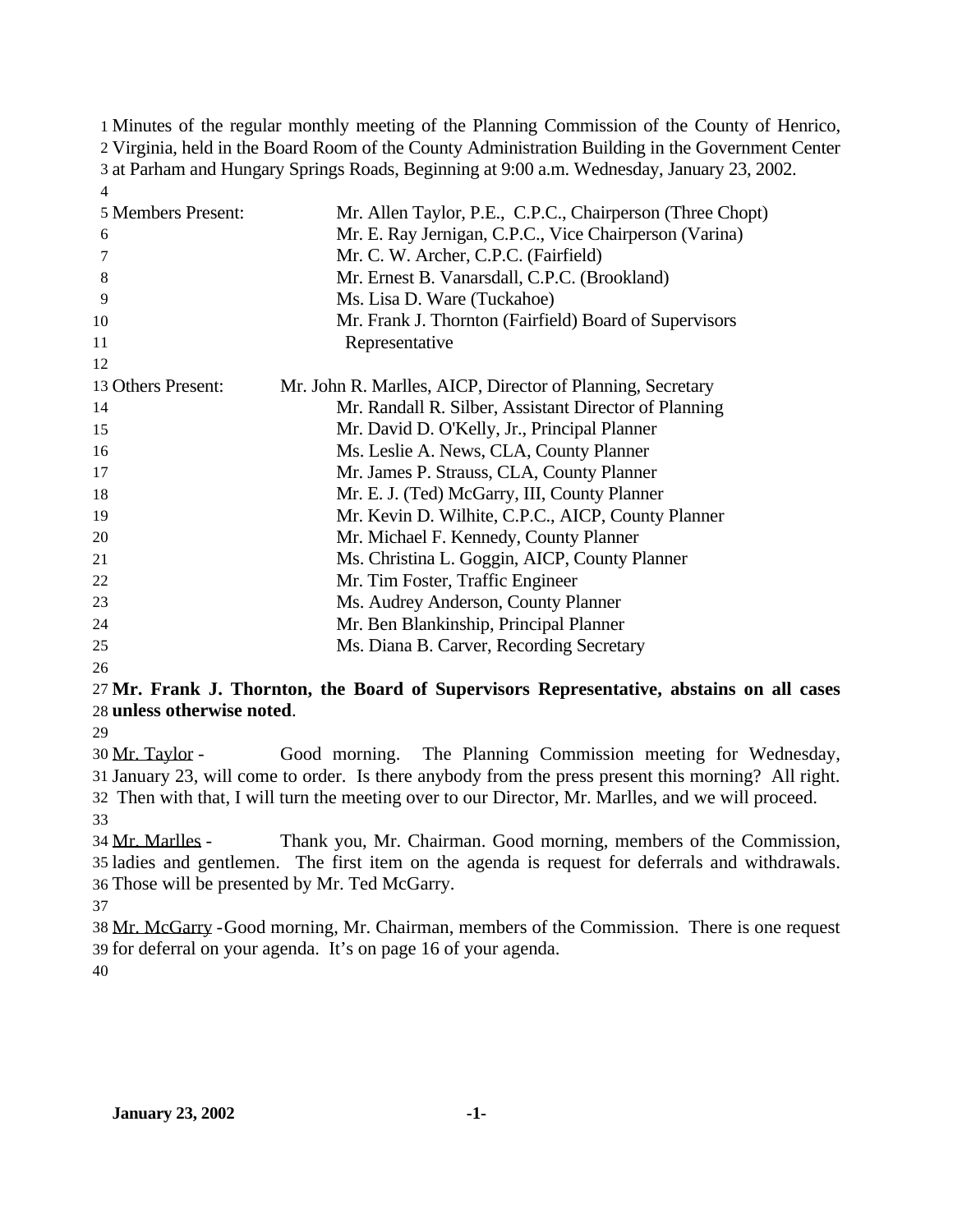Bartley Pond (January 2002 Plan) **Bay Design Group for Forest G. Urban and Caskey Construction Company:** The 4.38 acre site is located at the southeast intersection of Pemberton Road (State Route 157) and Mayland Drive (future extension) on parcel 754-756-0177 (58-2- A-11) and part of parcel 754-756-0177 (58-2-A-10). The zoning is RTHC, Residential Townhouse District (Conditional). County water and sewer. **(Three Chopt) 33 Lots** Mr. McGarry -The applicant is requesting deferral to February 27, 2002. Mr. Taylor - A motion is in order. Mr. Vanarsdall - We will need a motion for that, won't we, Mr. Chairman? Mr. Taylor - I think so. Then, I'll move that subdivision Bartley Pond (January 2002 Plan) in the Three Chopt District, be deferred to February 27, 2002. 52 Mr. Archer - At the applicant's request. Mr. Taylor - At the request of the applicant. Mr. Vanarsdall - Second. Mr. Taylor - The motion was made by Mr. Taylor and seconded by Mr. Vanarsdall. All in favor say aye…all opposed say nay. The ayes have it. Next case. At the request of the applicant, the Planning Commission approved the deferral for subdivision Bartley Pond (January 2002 Plan) to its February 27, 2002, meeting. Mr. Marlles - Mr. Chairman, the next item on the agenda is the Expedited Agenda. And, again, there are quite a few of those and those will be presented by Mr. McGarry. Mr. McGarry -We have a total of seven expedited items on the agenda. The first one is on page 2 of your agenda, a transfer of approval request for POD-19-71 and POD-22-72.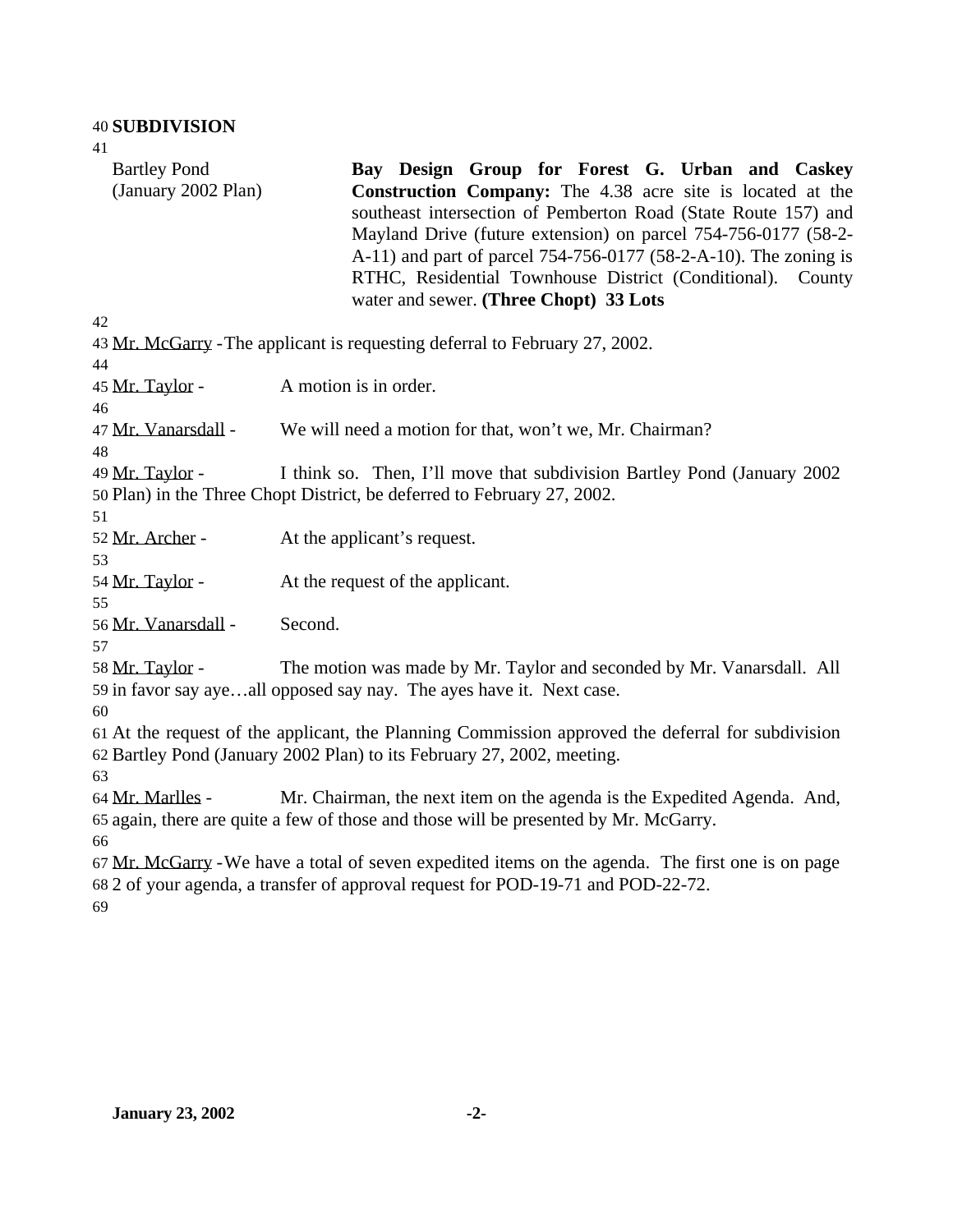## 69 **TRANSFER OF APPROVAL**

| 70                                                                     |         |                                                                                                                                                                                                                                                                                                                                                                                                                                                                                                                         |
|------------------------------------------------------------------------|---------|-------------------------------------------------------------------------------------------------------------------------------------------------------------------------------------------------------------------------------------------------------------------------------------------------------------------------------------------------------------------------------------------------------------------------------------------------------------------------------------------------------------------------|
| POD-19-71 and POD-22-72<br>Darbytown Manor<br><b>Apartment Complex</b> |         | Edgewood Management Corporation for Williamsburg<br><b>Associates, L.P.:</b> Request for approval of a transfer of approval,<br>as required by Chapter 24, Section 24-106 of the Henrico County<br>Code from Darbytown Manor Apartment Complex<br>to<br>Williamsburg Associates, L.P. The 9.65-acre site is located at the<br>southern terminus of Shirleydale Avenue, south of Darbytown<br>Road on parcel 804-710-7779 (171-A-14). The zoning is R-5,<br>General Residence District. County water and sewer. (Varina) |
| 71                                                                     |         |                                                                                                                                                                                                                                                                                                                                                                                                                                                                                                                         |
| 72 Mr. Taylor -                                                        |         | Is there any opposition?                                                                                                                                                                                                                                                                                                                                                                                                                                                                                                |
| 73                                                                     |         |                                                                                                                                                                                                                                                                                                                                                                                                                                                                                                                         |
| 74 Mr. Jernigan -                                                      |         | Mr. Chairman, I'll make a motion to approve transfer of approval POD-                                                                                                                                                                                                                                                                                                                                                                                                                                                   |
|                                                                        |         | 75 19-71 and POD-22-72 from Darbytown Manor to Williamsburg Associates, L.P.                                                                                                                                                                                                                                                                                                                                                                                                                                            |
| 76                                                                     |         |                                                                                                                                                                                                                                                                                                                                                                                                                                                                                                                         |
| 77 Mr. Vanarsdall -                                                    | Second. |                                                                                                                                                                                                                                                                                                                                                                                                                                                                                                                         |
| 78                                                                     |         |                                                                                                                                                                                                                                                                                                                                                                                                                                                                                                                         |
| 79 Mr. Taylor -                                                        |         | The motion was made by Mr. Jernigan and seconded by Mr. Vanarsdall.                                                                                                                                                                                                                                                                                                                                                                                                                                                     |
| 80                                                                     |         |                                                                                                                                                                                                                                                                                                                                                                                                                                                                                                                         |
| 81 Mr. Vanarsdall -                                                    | "Dall." |                                                                                                                                                                                                                                                                                                                                                                                                                                                                                                                         |
| 82                                                                     |         |                                                                                                                                                                                                                                                                                                                                                                                                                                                                                                                         |
| 83 Mr. Taylor -                                                        | "Dall." | All in favor say ayeall opposed say nay. The ayes have it.                                                                                                                                                                                                                                                                                                                                                                                                                                                              |
| 84 Next case.                                                          |         |                                                                                                                                                                                                                                                                                                                                                                                                                                                                                                                         |
| 85                                                                     |         |                                                                                                                                                                                                                                                                                                                                                                                                                                                                                                                         |
|                                                                        |         | 86 The Planning Commission approved the transfer of approval request for POD-19-71 and POD-                                                                                                                                                                                                                                                                                                                                                                                                                             |
|                                                                        |         | 87 22-72, Darbytown Manor Apartment Complex, subject to the standard and additional conditions                                                                                                                                                                                                                                                                                                                                                                                                                          |
|                                                                        |         | 88 previously approved, the annotations on the plans and the following additional condition:                                                                                                                                                                                                                                                                                                                                                                                                                            |
| 89                                                                     |         |                                                                                                                                                                                                                                                                                                                                                                                                                                                                                                                         |
| 90 1.                                                                  |         | The site deficiencies, as identified in the inspector's report dated January 10, 2002, shall                                                                                                                                                                                                                                                                                                                                                                                                                            |
| be corrected by February 28, 2002.<br>91                               |         |                                                                                                                                                                                                                                                                                                                                                                                                                                                                                                                         |
| 92                                                                     |         |                                                                                                                                                                                                                                                                                                                                                                                                                                                                                                                         |
|                                                                        |         | 93 Mr. McGarry - The next case is on page 3 of your agenda, POD-1-02, Faith Landmarks Church                                                                                                                                                                                                                                                                                                                                                                                                                            |
| 94 Access Road.                                                        |         |                                                                                                                                                                                                                                                                                                                                                                                                                                                                                                                         |
| 95                                                                     |         |                                                                                                                                                                                                                                                                                                                                                                                                                                                                                                                         |
| 96 Mr. Taylor -                                                        |         | My apologies to Mr. Vanarsdall.                                                                                                                                                                                                                                                                                                                                                                                                                                                                                         |
| 97                                                                     |         |                                                                                                                                                                                                                                                                                                                                                                                                                                                                                                                         |
| 98                                                                     |         |                                                                                                                                                                                                                                                                                                                                                                                                                                                                                                                         |
|                                                                        |         |                                                                                                                                                                                                                                                                                                                                                                                                                                                                                                                         |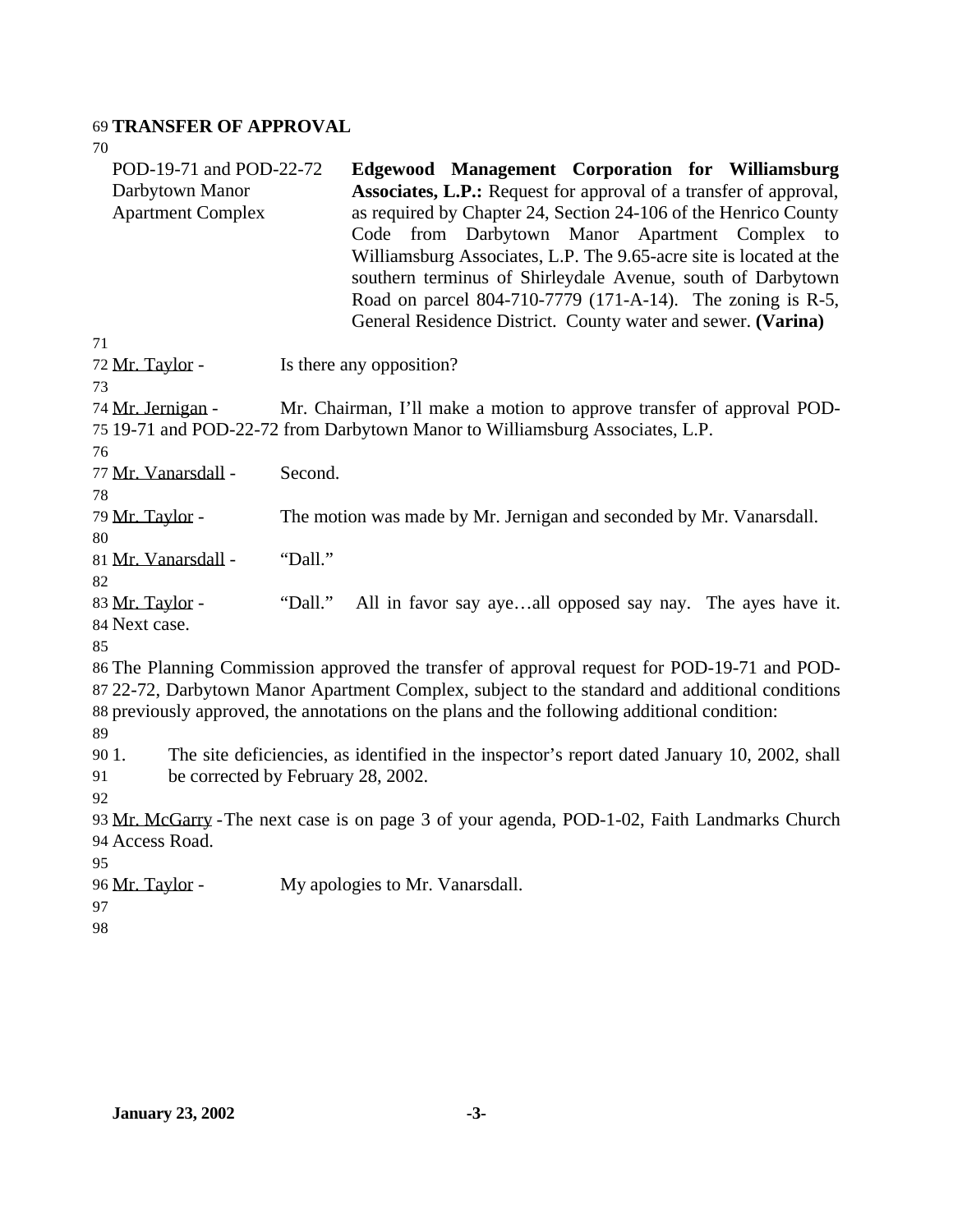### **PLAN OF DEVELOPMENT**

| POD-1-02               | E. D. Lewis & Associates for Faith Landmark Ministries:                  |
|------------------------|--------------------------------------------------------------------------|
| Faith Landmarks        | Church Request for approval of a revised plan of development as required |
| Access Road $-$        | by Chapter 24, Section 24-106 of the Henrico County Code to              |
| 8491 Chamberlayne Road | construct an access driveway. The 1.6 acre portion of the 54.1           |
| (POD-8-98 Revised)     | acre site is located on the east line of Chamberlayne Road (U.S.         |
|                        | Route 301) at its intersection with Parham Road on parcel 794-           |
|                        | 757-5738 (64-A-23A). The zoning is A-1, Agricultural District            |
|                        | and R-2C, One-Family Residence District (Conditional).                   |

 Mr. McGarry -There is an addendum item on page 2 of your addendum that basically includes a condition that requires the church to provide a letter from the Natural Gas Pipeline, that their driveway construction will not conflict with the Pipeline facilities.

**(Fairfield)**

 Mr. Taylor - Is there any opposition to POD-1-02, Faith Landmarks Church, being placed on the Expedited Agenda? All right.

 Mr. Archer - Mr. Chairman, I will move approval of POD-1-02, Faith Landmarks Church Access Road, subject to the annotations on the plans, the standard conditions for developments of this type, the additional conditions Nos. 23 through 28 as shown on the agenda and an additional condition No. 29 as shown on the addendum.

Mr. Vanarsdall - Second.

115 Mr. Taylor - The motion was made by Mr. Archer and seconded by Mr. Vanarsdall. All in favor say aye…all opposed say nay. The ayes have it.

 The Planning Commission approved POD-1-02 Faith Landmarks Church Access Road, - 8491 Chamberlayne Road (POD-8-98 Revised) subject to the standard conditions attached to these minutes for developments of this type, the annotations on the plans and the following additional conditions.

 23. The entrances and drainage facilities on Chamberlayne Road (U.S. Route 301) shall be approved by the Virginia Department of Transportation and the County.

24. A notice of completion form, certifying that the requirements of the Virginia Department

of Transportation entrances permit have been completed, shall be submitted to the

Planning Office prior to any occupancy permits being issued.

 25. The developer shall provide fire hydrants as required by the Department of Public Utilities and Division of Fire.

- 26. Any necessary off-site drainage and/or water and sewer easements must be obtained in a
- form acceptable to the County Attorney prior to final approval of the construction plans.
- 27. Deviations from County standards for pavement, curb or curb and gutter design shall be approved by the County Engineer prior to final approval of the construction plans by the

## **January 23, 2002 -4-**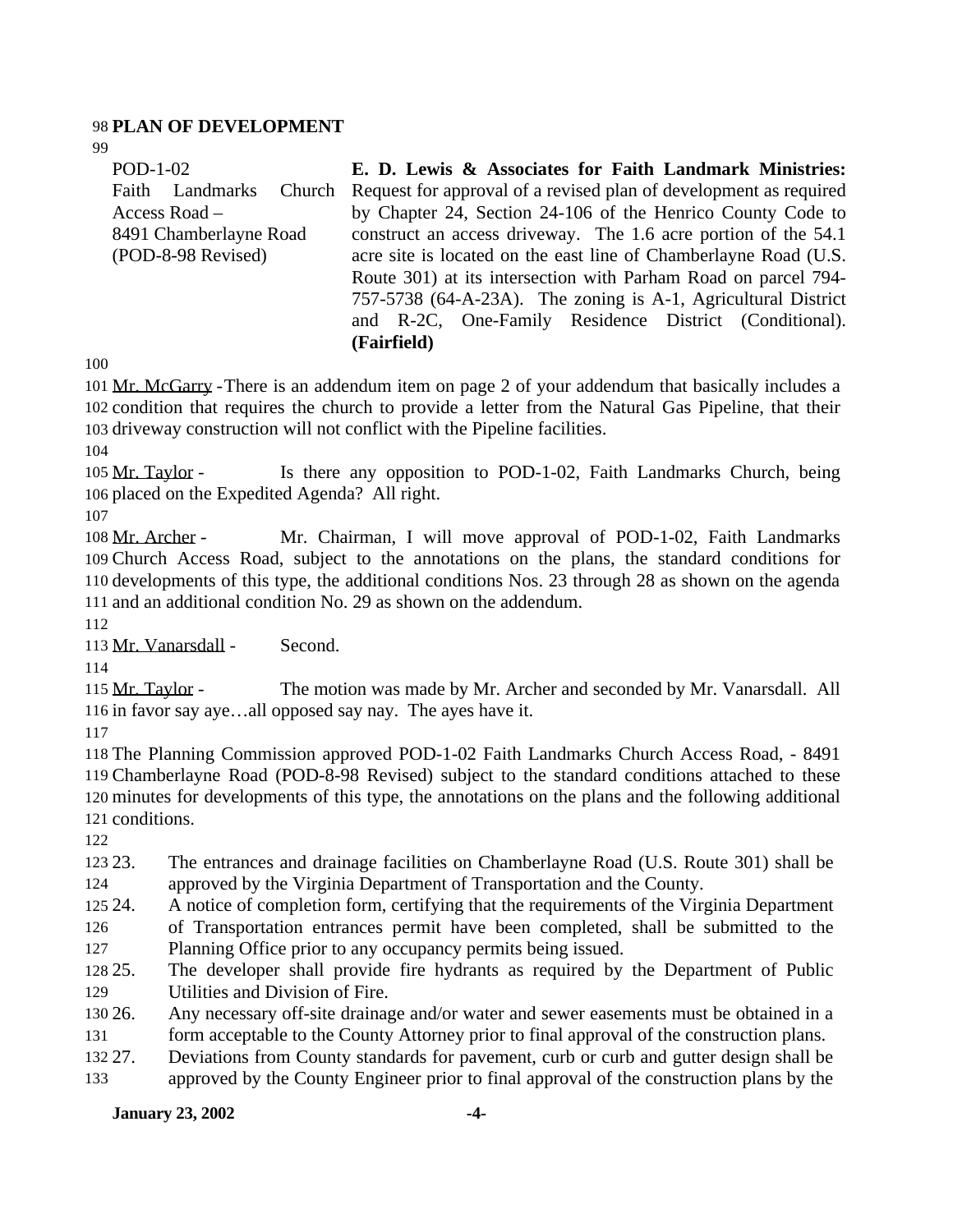Department of Public Works.

 28. Approval of the construction plans by the Department of Public Works does not establish the curb and gutter elevations along the Virginia Department of Transportation maintained right-of-way. The elevations will be set by the contractor and approved by the Virginia Department of Transportation.

 29. Prior of issuance of a building permit, the developer must furnish a letter from the Virginia Natural Gas Pipeline Company stating that this proposed development does not conflict with their facilities.

 Mr. McGarry -The next case is on page 5 of your agenda, subdivision, The Manor at Hunton Park.

## **SUBDIVISION**

| The Manor at Hunton Park   | Foster & Miller, P.C. for Star City Land and Development            |
|----------------------------|---------------------------------------------------------------------|
| (Semidetached Dwellings on | Company, L.C. and Hunton Manor Homes Development                    |
| Zero Lot Lines)            | <b>Corporation:</b> The 21.23 acre site is located at the northwest |
| (December 2001 Plan)       | corner of the intersection of Mill Road and Long Meadow Drive       |
|                            | on part of parcel 767-774-0652 (13-A-24) and part of 765-773-       |
|                            | 5358 (21-A-5). The zoning is R-5AC, General Residence District      |
|                            | (Conditional). County water and sewer. (Brookland) 80 Lots          |

149 Mr. Taylor - Is there any opposition to subdivision The Manor at Hunton Park, on the Expedited Agenda?

 Mr. Vanarsdall - I move that The Manor at Hunton Park be approved on the Expedited Agenda, the annotations on the plans, the standard conditions for subdivisions served by public utilities, and the following conditions Nos. 12, 13, and 14.

Mr. Archer- Second, Mr. Chairman.

158 Mr. Taylor - The motion was made by Mr. Vanarsdall and seconded by Mr. Archer. All in favor say aye…all opposed say nay. The ayes have it.

 The Planning Commission granted conditional approval to subdivision The Manor at Hunton Park (Semidetached Dwellings on Zero Lot Lines) (December 2001 Plan) subject to the standard conditions attached to these minutes for subdivisions served by public utilities, the annotations on the plans and the following additional conditions.

 12. The proffers approved as part of zoning case C-48C-01 shall be incorporated in this approval.

 13. Prior to Planning Commission approval of a POD, the VDOT right-of-way shall be abandoned and ownership transferred to Star City Land Development Company.

 14. Prior to Planning Commission approval of a POD, the Director of Public Works shall grant a waiver for an off-site BMP.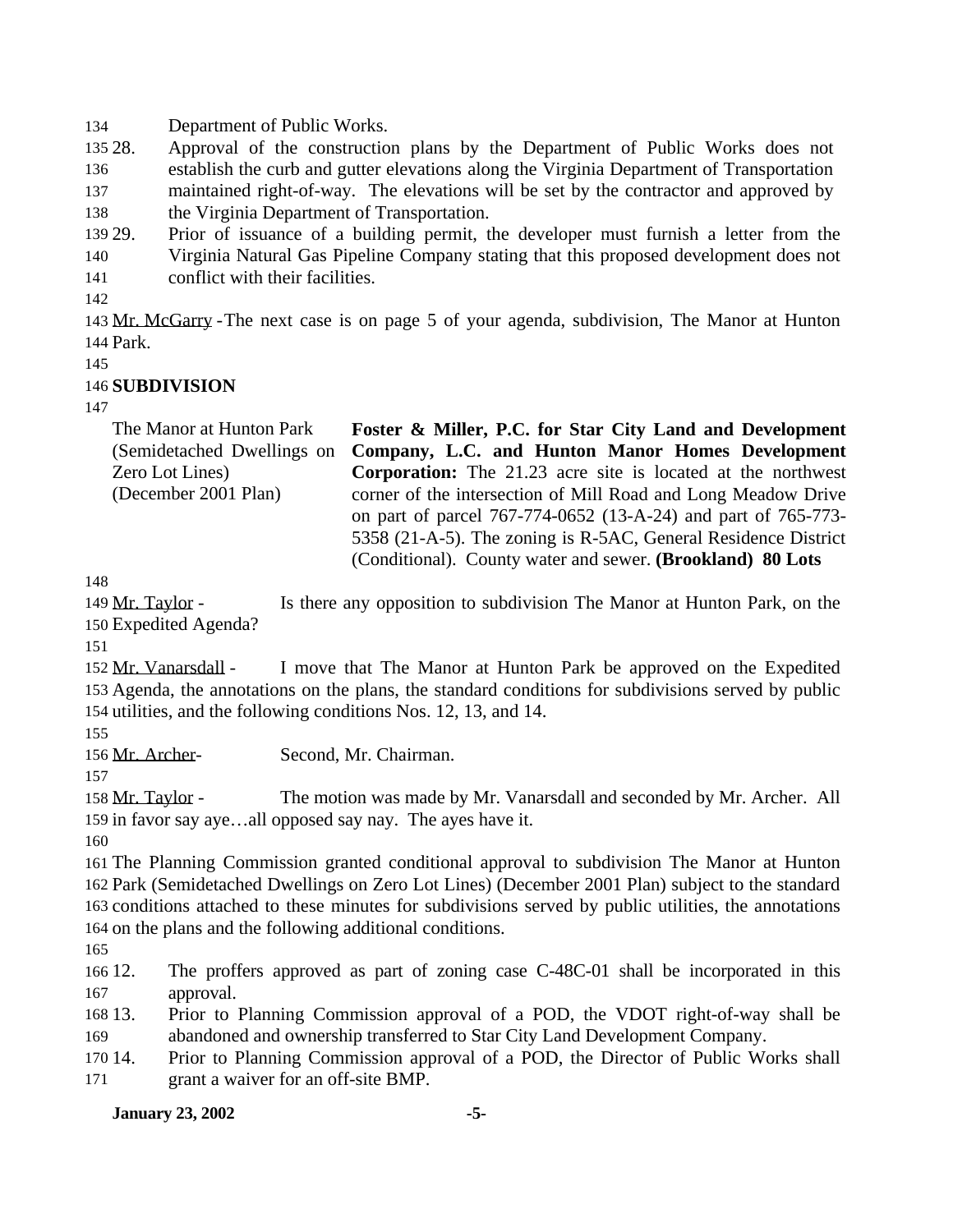Mr. McGarry -Our next expedited case is on page 6 of your agenda, landscape plan LP/POD-13- 01, Smith Turf.

### **LANDSCAPE PLAN (Deferred from the December 19, 2001, Meeting)**

| $LP/POD-13-01$           | <b>Balzer &amp; Associates, Inc.:</b> Request for approval of a landscape |
|--------------------------|---------------------------------------------------------------------------|
| Smith Turf – Dabney Road | plan, as required by Chapter 24, Sections 24-106 and 24-106.2 of          |
|                          | the Henrico County Code. The 2.1 acre site is located at 2203             |
|                          | Dabney Road on parcel 778-736-1652 (116-A-56B). The zoning                |
|                          | is M-1, Light Industrial District and M-2, General Industrial             |
|                          | District. (Brookland)                                                     |

 Mr. McGarry -There is a revised recommendation for this case on page 3 of the addendum for approval subject to the annotations on the plan and standard conditions for landscape plans.

182 Mr. Taylor - Is there any opposition on this case?

184 Mr. Vanarsdall - I move that LP/POD-13-01, Smith Turf – Dabney Road, be approved on the Expedited Agenda with the annotations on the plans and the standard conditions for landscape plans. And on the addendum, page 3, that recommends approval by the staff.

188 Mr. Jernigan - Second.

190 Mr. Taylor - The motion was made by Mr. Vanarsdall and seconded by Mr. Jernigan. All in favor say aye…all opposed say nay. The ayes have it.

 The Planning Commission approved the landscape plan for LP/POD-13-01, Smith Turf – Dabney Road, subject to the annotations on the plans and the standard conditions attached to these minutes for landscape plans. **(SEE PAGE #11 FOR ADDITION OF MR. VANARSDALL MOTION TO INCLUDE THE DATE OF THE REVISED PLAN)**

 Mr. McGarry -The next case is on page 7 of your agenda, landscape plan LP/POD-94-00, Merchant's Tire @ Virginia Center Marketplace Shopping Center.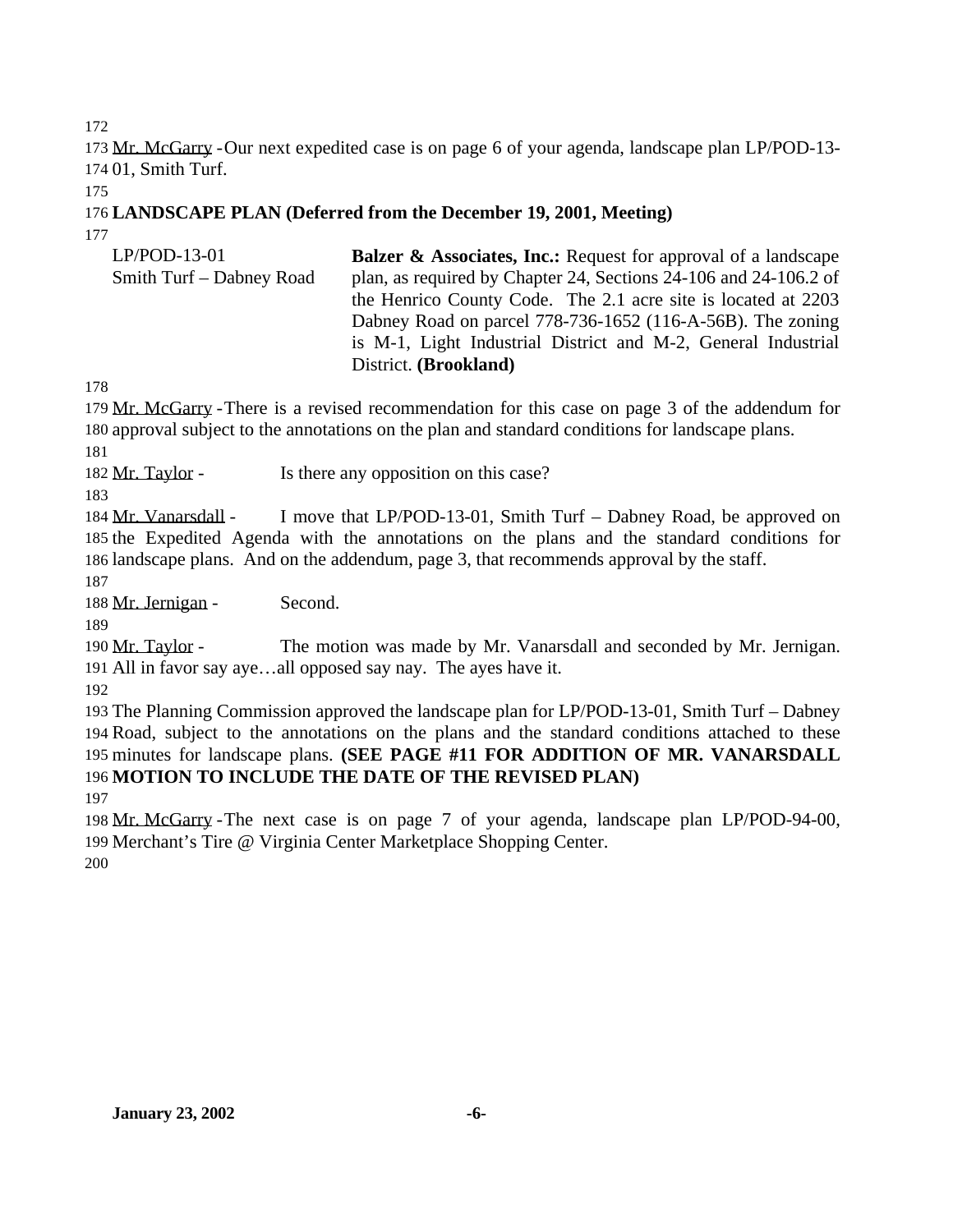#### 200 **LANDSCAPE PLAN**

201

| $LP/POD-94-00$             | Balzer & Associates, Inc. for Trammell Crow Company:              |
|----------------------------|-------------------------------------------------------------------|
| Merchant's Tire @ Virginia | Request for approval of a landscape plan, as required by Chapter  |
| <b>Center Marketplace</b>  | 24, Sections 24-106 and 24-106.2 of the Henrico County Code.      |
| <b>Shopping Center</b>     | The 1.314 acre site is located on the north side of J.E.B. Stuart |
|                            | Parkway on an outparcel of the Virginia Center Marketplace        |
|                            | Shopping Center on parcel 783-769-2291 (24-A-9V). The             |
|                            | zoning is B-3C, One-Family Residence District (Conditional).      |
|                            | (Fairfield)                                                       |

202

203 Mr. Taylor - Is there any opposition to this one being on the Expedited Agenda? All 204 right. Mr. Archer.

205

206 Mr. Archer - Mr. Chairman, I move approval of landscape plan LP/POD-94-00, 207 Merchant's Tire @ Virginia Center Marketplace, subject to the annotations on the plan and the 208 standard conditions for landscape plans.

209

210 Mr. Vanarsdall - Second.

211

212 Mr. Taylor - The motion was made by Mr. Archer and seconded by Mr. Vanarsdall. All 213 in favor say aye…all opposed say nay. The ayes have it.

214

215 The Planning Commission approved the landscape plan for LP/POD-94-00, Merchant's Tire @ 216 Virginia Center Marketplace Shopping Center, subject to the annotations on the plan and the 217 standard conditions for landscape plans.

218

219 Mr. McGarry -The next case is on page 12 of your agenda, subdivision Battlefield Woods 220 (January 2002 Plan).

221

### 222 **SUBDIVISION**

223

Battlefield Woods (January 2002 Plan) **G. Stuart Grattan for Pauline B. Utz and Wilford J. McMillian:** The 7.24 acre site is located on the south line of Hurop Road, approximately 365 feet east of White Oak Road on parcel 857-703-6172 (199-A-36). The zoning is A-1, Agricultural District. County individual well and septic tank/drainfield. **(Varina) 5 Lots**

224

225 Mr. Taylor - Is there opposition to this project? No opposition. Mr. Jernigan.

226

 Mr. Jernigan - Mr. Chairman, I'll make a motion to approve subdivision Battlefield Woods subject to the annotations on the plan, the standard conditions for subdivisions not served by public utilities, and the following additional condition No. 11. 230

**January 23, 2002 -7-**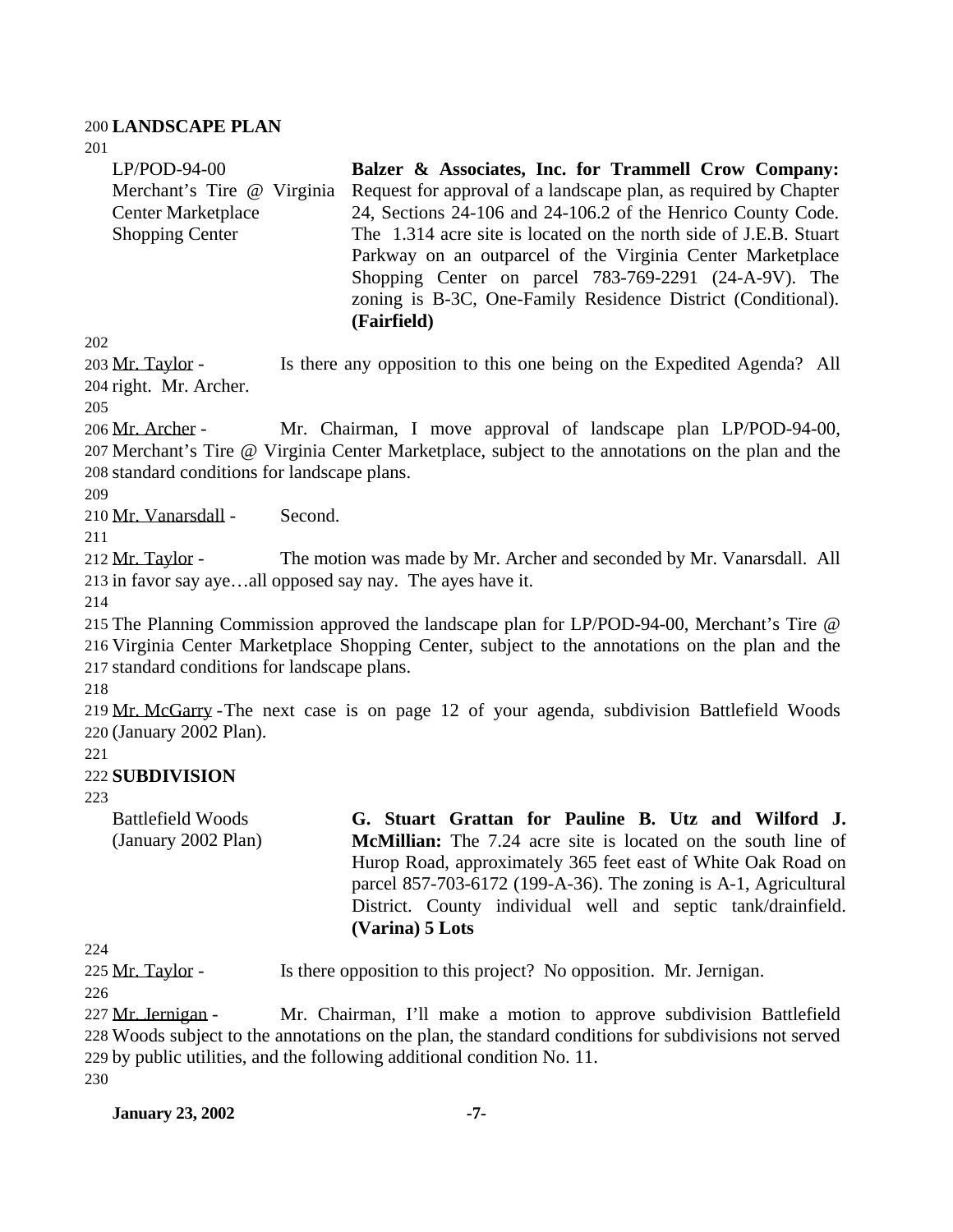Mr. Vanarsdall - Second.

 Mr. Taylor - The motion was made by Mr. Jernigan and seconded by Mr. Vanarsdall. All in favor say aye…all opposed say nay. The ayes have it.

 The Planning Commission granted conditional approval to subdivision Battlefield Woods (January 2002 Plan) subject to the annotations on the plans, the standard conditions for subdivisions served by public utilities and the following additional condition.

 11. The parcel identified as "out parcel" on the conditional plat shall be incorporated into an adjoining parcel prior to recordation of the final plat.

 Mr. McGarry -This is the last case on the Expedited Agenda. Kings Forest (February 2001) reconsideration subdivision is on page 15 of your agenda.

## **SUBDIVISION RECONSIDERATION**

Kings Forest (February 2001 Plan) **E. D. Lewis & Associates, P.C. for Willbrook, L.L.C.:** The 10.06 acre site is located 300 feet north to Hart Mill Drive and the east line of Springfield Road on parcels 756-769-5716 (29-A-22), 756-769-9117 (29-A-24A) and 756-769-6739 (24-A-25). The zoning is R-3C, One-Family Residence District (Conditional). County water and sewer. **(Brookland) 22 Lots**

249 Mr. Taylor - Is there opposition to this case? No opposition. Mr. Vanarsdall.

 Mr. Vanarsdall - I move that Kings Forest (February 2001 Plan) be approved on the Expedited Agenda subject to the standard conditions for subdivisions served by public utilities and the annotations on the plan.

Mr. Jernigan - Second.

257 Mr. Taylor - The motion was made by Mr. Vanarsdall and seconded by Mr. Jernigan. All in favor say aye…all opposed say nay. The ayes have it.

 The Planning Commission granted conditional approval for the reconsideration of subdivision Kings Forest (February 2001 Plan) subject to the annotations on the plan and the standard conditions attached to these minutes for subdivisions served by public utilities.

Mr. Taylor - The next item, Mr. Director.

266 Mr. Marlles - Mr. Chairman, the next item on the agenda is the request for extensions of conditional subdivisions. Those will be reviewed and presented by Mr. Wilhite.

Mr. Wilhite - Good morning. Your addendum has a revised list of subdivisions for

**January 23, 2002 -8-**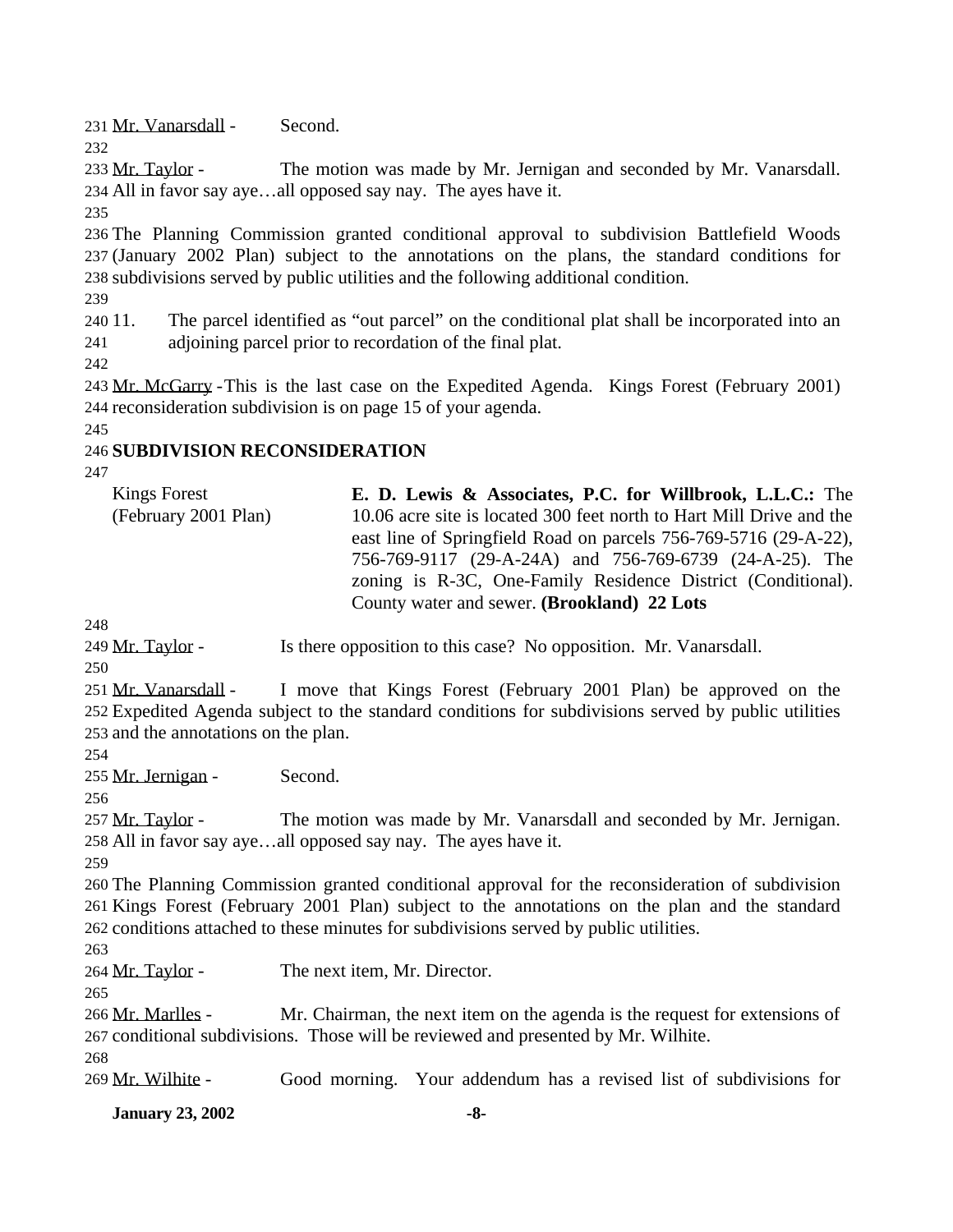Planning Commission action and also those for informational purposes. There are two cases up for extension by the Planning Commission. The first one is Almond Creek Estates (January 1993 Plan) in the Varina district.

#### **FOR PLANNING COMMISSION APPROVAL**

| <b>Subdivision</b>                                     | <b>Magisterial</b><br><b>District</b> | Original No.<br>of Lots | <b>Remaining</b><br>Lots | <b>Previous</b><br><b>Extensions</b> | Year(s)<br><b>Extended</b> |
|--------------------------------------------------------|---------------------------------------|-------------------------|--------------------------|--------------------------------------|----------------------------|
| *Almond Creek<br><b>Estates</b><br>(January 1993 Plan) | Varina                                | <b>100</b>              | 21                       | 8                                    | 1 Year<br>1/22/03          |
| Carter Oaks, Sec. C<br>(July 1993 Plan)                | <b>Tuckahoe</b>                       | 8                       | 8                        | 8                                    | 1 Year<br>1/22/03          |

 \*This development shall meet all ordinance requirements currently in effect as of the date of this extension.

 Mr. Wilhite - The staff is recommending a one-year extension with a condition for Almond Creek Estates that the project would have to meet all current ordinance requirements as far as lot designs, and staff would recommend approval for one year. Also, Carter Oaks, Section C, requires Planning Commission action as well, the July 1993 Plan, in the Tuckahoe district. Staff is recommending extension of one year on that as well. I'll be happy to answer any questions you have on those two.

287 Mr. Jernigan - Mr. Wilhite, I want you to know that I did, and I told you yesterday, but for the record, I called Greg Koontz of Koontz & Bryant and told them that they would have to bring it up to County Code on those three flag lots. He understood and I made him aware that he may lose a lot. So, they are okay with that.

| 306 Mr. Jernigan -      | With the condition.                                                   |
|-------------------------|-----------------------------------------------------------------------|
| 305                     |                                                                       |
| 304 <u>Mr. Taylor</u> - | With the condition.                                                   |
| 303                     |                                                                       |
| 302 Mr. Wilhite -       | Sir, is that with the condition added?                                |
| 301                     |                                                                       |
|                         | 300 in favor say ayeall opposed say nay. The ayes have it.            |
| 299 Mr. Taylor -        | The motion was made by Mr. Taylor and seconded by Mr. Vanarsdall. All |
| 298                     |                                                                       |
| 297 Mr. Vanarsdall -    | Second.                                                               |
| 296                     |                                                                       |
| 295 period of one year. |                                                                       |
| 294 Mr. Jernigan -      | So, with that, I'll recommend approval of Almond Creek Estates for a  |
| 293                     |                                                                       |
| 292 Mr. Wilhite -       | All right.                                                            |
| 29 I                    |                                                                       |

**January 23, 2002** -9-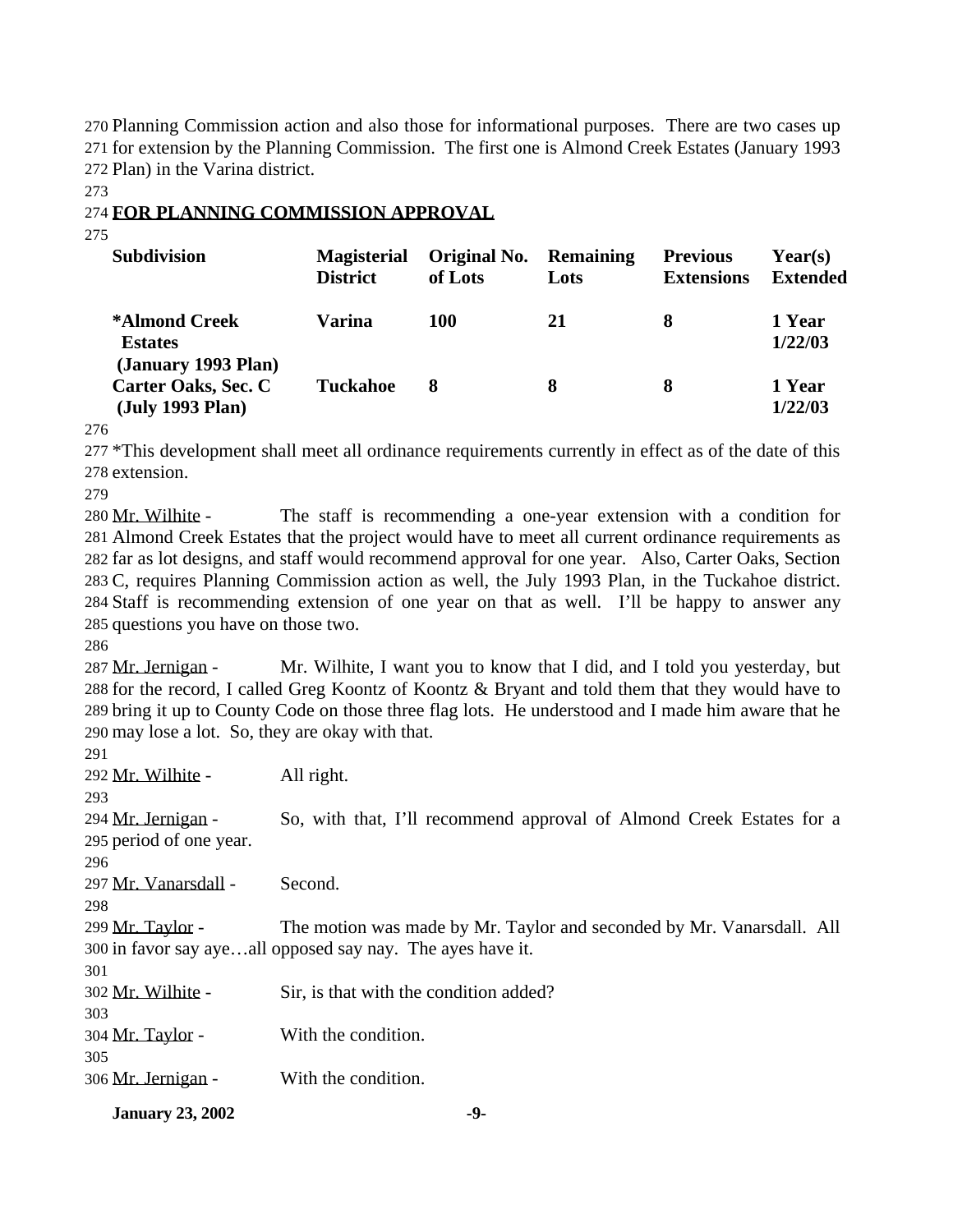Mr. Taylor - The ayes have it and the motion is approved. We will go on to Carter 308 Oaks. 309 Ms. Ware - I move to approve a one-year extension for Carter Oaks, Section C. 311 Mr. Vanarsdall - Second. 313 Mr. Taylor - The motion was made by Ms. Ware and seconded by Mr. Vanarsdall. All in favor say aye…all opposed say nay. The ayes have it. 316 The Planning Commission approved a one-year (January 22, 2003) conditional extension for Almond Creek Estates (January 1993 Plan) and Carter Oaks, Section C (July 1993 Plan). 319 Mr. Taylor - Next item, Mr. Director. 321 Mr. Marlles - Mr. Chairman, the next items are also requests for conditional subdivision extensions and those are presented to the Commission for informational purposes only. There is no action by the Commission needed. Mr. Wilhite. 325 Mr. Wilhite - We have five subdivisions that will be extended administratively by the Director of Planning. They are Carrington (January 2000 Plan) in the Three Chopt District,

 Carrington North (January 2000 Plan) in the Three Chopt District, Malvern Hill Manor (January 2001 Plan) in the Varina District, Old Washington Place (January 2001 Plan) in the Brookland District and Sterling Forest (January 2000 Plan) in the Fairfield District. Magnolia Pointe was removed from that list. It has received final approval.

332

333 (FOR INFORMATIONAL PURPOSE ONLY)

334

| <b>Subdivision</b>                                            | <b>Magisterial</b><br><b>District</b> | Original No.<br>of Lots | <b>Remaining</b><br>Lots | <b>Previous</b><br><b>Extensions</b> | Year(s)<br><b>Extended</b> |
|---------------------------------------------------------------|---------------------------------------|-------------------------|--------------------------|--------------------------------------|----------------------------|
| <b>Carrington</b><br>(January 2000 Plan)                      | <b>Three Chopt</b>                    | 35                      | 35                       | 1                                    | 1 Year<br>1/22/03          |
| <b>Carrington North</b><br>(January 2000 Plan)                | Three<br><b>Chopt</b>                 | 108                     | 108                      | 1                                    | 1 Year<br>1/22/03          |
| <b>Magnolia Pointe</b><br>$\frac{1}{2001}$ Plan               | <b>Fairfield</b>                      | 66                      | 66                       | $\boldsymbol{\theta}$                |                            |
| <b>Malvern Hill Manor</b><br>(January 2001 Plan)              | <b>Varina</b>                         | 121                     | 80                       | $\bf{0}$                             | 1 Year<br>1/22/03          |
| <b>Old Washington</b><br>Place (January 2001)                 | <b>Brookland</b>                      | 10                      | 10                       | $\boldsymbol{0}$                     | 1 Year<br>1/22/03          |
| Place)<br><b>Sterling Forest</b><br>(January 2000 Plan)<br>E. | Fairfield                             | 175                     | <b>120</b>               | 1                                    | 3 Years<br>1/26/05         |

335

**January 23, 2002 -10-**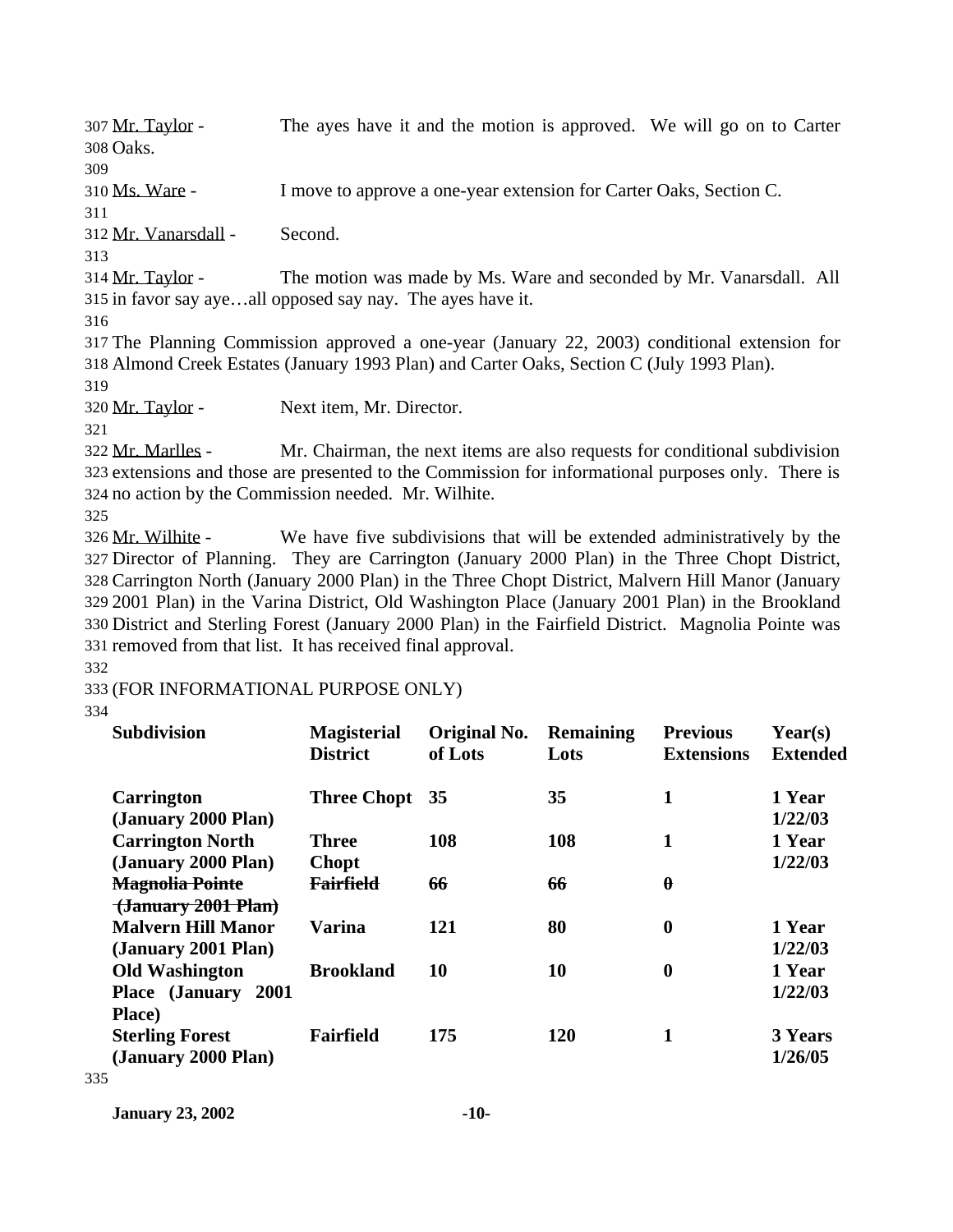| 336 Mr. Taylor -                                     | All right. Thank you, very much. Next.                                                                                                                                                              |
|------------------------------------------------------|-----------------------------------------------------------------------------------------------------------------------------------------------------------------------------------------------------|
| 337                                                  |                                                                                                                                                                                                     |
| 338 Mr. Vanarsdall -                                 | Mr. Chairman, may I interrupt for a minute. I just had a case that was on                                                                                                                           |
|                                                      | 339 the Expedited Agenda, the name of it was Smith Turf. I don't know if we need another motion                                                                                                     |
|                                                      | 340 or not Mr. Secretary, perhaps you can tell me. But I just want to make sure that the landscape                                                                                                  |
|                                                      | 341 plan is dated the $23rd$ of January. I want to get that in the minutes. We had a lot of trouble with                                                                                            |
|                                                      | 342 the planting in the beginning and I want to make sure that we get that. I want to add in there that<br>343 the January 23, 2002, landscape plan for Smith Turf, LP/POD-13-01 be in the minutes. |
| 344                                                  |                                                                                                                                                                                                     |
| 345 Mr. Marlles -                                    | We can reflect that in the minutes.                                                                                                                                                                 |
| 346                                                  |                                                                                                                                                                                                     |
| 347 Mr. Vanarsdall -<br>348 interruption.<br>349     | I know they heard it back there, I saw Diana writing. Excuse me for the                                                                                                                             |
| 350 Mr. Taylor -                                     | All right. Next case, Mr. Director.                                                                                                                                                                 |
| 351                                                  |                                                                                                                                                                                                     |
| 352 Mr. Marlles -                                    | Mr. Chairman, the next case is on page 4 of your agenda, POD-4-02,                                                                                                                                  |
| 353 Lakeside Heating, Air Conditioning and Plumbing. |                                                                                                                                                                                                     |
| 354                                                  |                                                                                                                                                                                                     |
|                                                      | <b>355 PLAN OF DEVELOPMENT &amp; TRANSITIONAL BUFFER DEVIATION</b>                                                                                                                                  |
| 356                                                  |                                                                                                                                                                                                     |
| POD-4-02                                             | <b>Engineering Design Associates for George Allen Brock:</b>                                                                                                                                        |
| Lakeside Heating, Air                                | Request for approval of a plan of development and transitional                                                                                                                                      |
| Conditioning and Plumbing                            | buffer deviation, as required by Chapter 24, Sections 24-106                                                                                                                                        |
| - 2372 Charles City Road                             | and 24-106.2 of the Henrico County Code, to construct a                                                                                                                                             |
|                                                      | phased, one-story, 13,150 square foot office/warehouse. The                                                                                                                                         |
|                                                      | 3.0 acre site is located on the north side of Charles City Road                                                                                                                                     |
|                                                      | approximately 300 feet west of Glen Alden Drive on parcel                                                                                                                                           |
|                                                      | 813-711-8407 (172-2-2-26). The zoning is M-1C, Light                                                                                                                                                |
|                                                      | Industrial District and ASO (Airport Safety Overlay) District.                                                                                                                                      |
|                                                      | County water and sewer. (Varina)                                                                                                                                                                    |
| 357                                                  |                                                                                                                                                                                                     |
| 358 Mr. Taylor -<br>359                              | Good morning, Mr. McGarry.                                                                                                                                                                          |
|                                                      | 360 Mr. McGarry - Good morning, Mr. Chairman. Do you want to ask for opposition?                                                                                                                    |
| 361                                                  |                                                                                                                                                                                                     |
| 362 Mr. Taylor -                                     | Is there any opposition to this case? No opposition. Good morning, again,                                                                                                                           |
| 363 Mr. McGarry.                                     |                                                                                                                                                                                                     |
| 364                                                  |                                                                                                                                                                                                     |
|                                                      | 365 Mr. McGarry - All right. The Commission will need to make two motions with this plan, one for                                                                                                   |
|                                                      | 366 approval of the site plan and the other for the transitional buffer deviation. We think we have got                                                                                             |
|                                                      | 367 this worked out. Staff is in the position to recommend approval of the plan, the standard                                                                                                       |
|                                                      | 368 condition plus additional conditions Nos. 23 through 28 and we have crafted a new No. 29, do                                                                                                    |
|                                                      | 369 not use the one in your addendum. The issue here for staff was trying to get a proper design to                                                                                                 |
|                                                      | 370 allow ingress/egress to an abutting parcel which was reflected in the commitments that were                                                                                                     |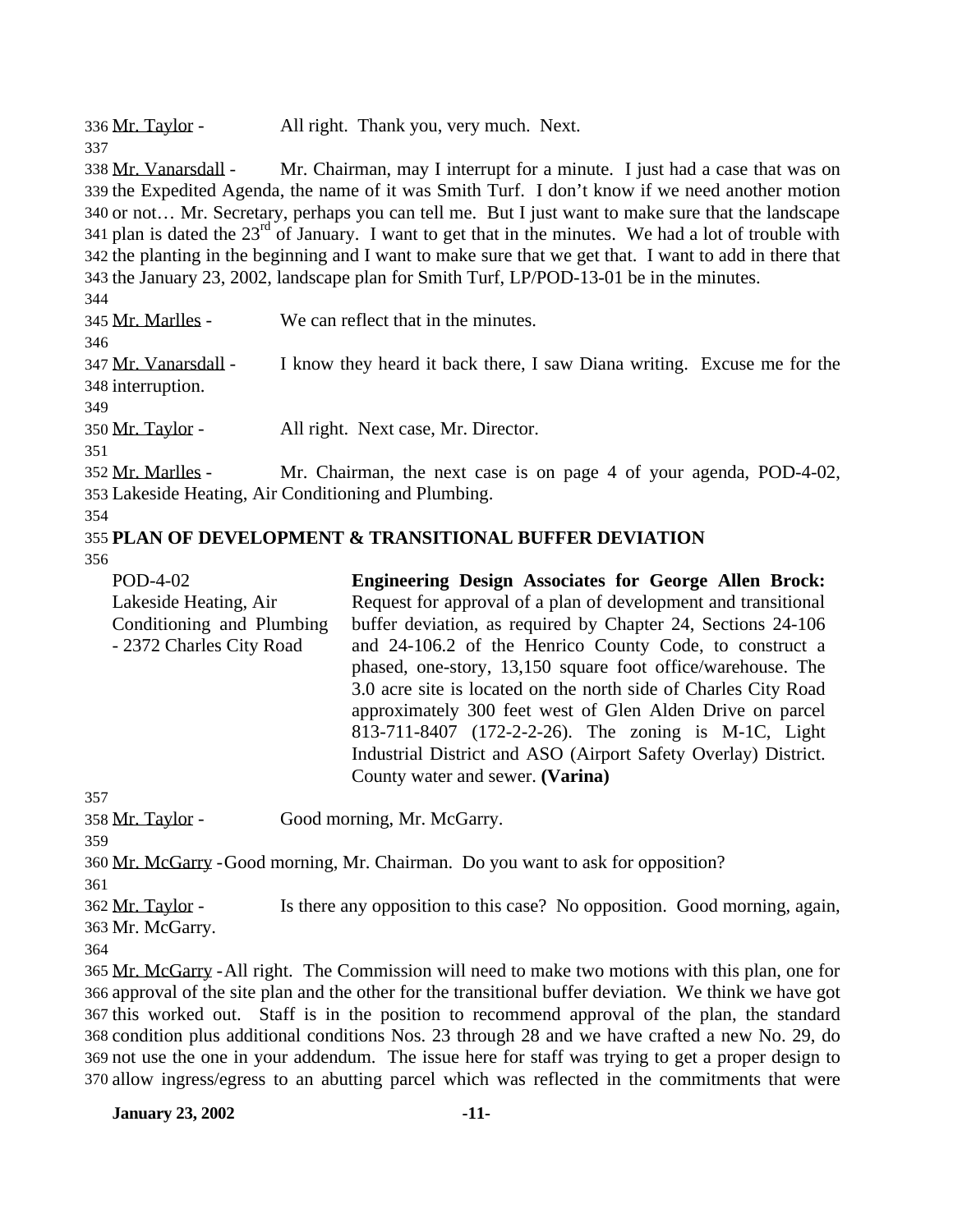made during the rezoning case. So with that in mind, the following item is to be included in our recommendation of approval. This is a new revised condition No. 29 and it would read: The applicant shall agree to provide to abutting property owners a joint ingress/egress maintenance and construction easement when requested by the County. The agreement shall be submitted to the Planning Office for review and approved by the County Attorney and the Director of Planning. On the transitional buffer deviation, the applicant normally makes their case for that and the staff does not comment on it. I'll be happy to answer any questions.

379 Mr. Taylor - Are there any questions of Mr. McGarry?

 Mr. Jernigan - No. I think we have worked it all out. We will just hear from the applicant. Good morning, Ms. Isaac.

 Ms. Isaac - Good morning. I'm Laraine Isaac from Engineering Design Associates. Yes. I think we have worked all of the conditions out. And I thank Mr. Jernigan and Mr. McGarry for their help. We have asked for a decrease in the transitional buffer. The ordinance requires 50 feet and we would like to provide 25 feet. This site is 200 feet wide and the ordinance requirements would mean half of it would be in buffer strips. The property to the east is vacant. The house shown there no longer exists and does not even meet the ordinance requirements for A-1 property. So, I do not foresee it being developed as a residential use. The property to the west, there is a house on it. It has not been occupied for 10 years. I am told that if you lean on it it's going to fall over and does not have central heating. So, we do not foresee that house being used as a residence in the near future. The A-1 property, in this whole area of Charles City Road, is recommended by the Land Use Plan to be industrial property. So, it makes sense, the property, when developed will be rezoned and developed as M-1 property. The property across the street is M-2 and is a landfill. We think that these are reasons to reduce the required landscape strip to 25 feet, and we have agreed to providing the landscaping in those landscape strips in accordance with the 25-foot buffer strip as required by the ordinance. I'll be happy to answer any questions.

401 Mr. Archer - So, Ms. Isaac, the footprint that we see for the house on the east is really not there. Is that what you are saying?

 Ms. Isaac - Right. It's vacant. 406 Mr. Archer - Okay. Thank you. Mr. Jernigan - I want to let you know that we are going to amend No. 9. So, we will bring back the landscape plan through the Commission. Ms. Isaac - That's fine.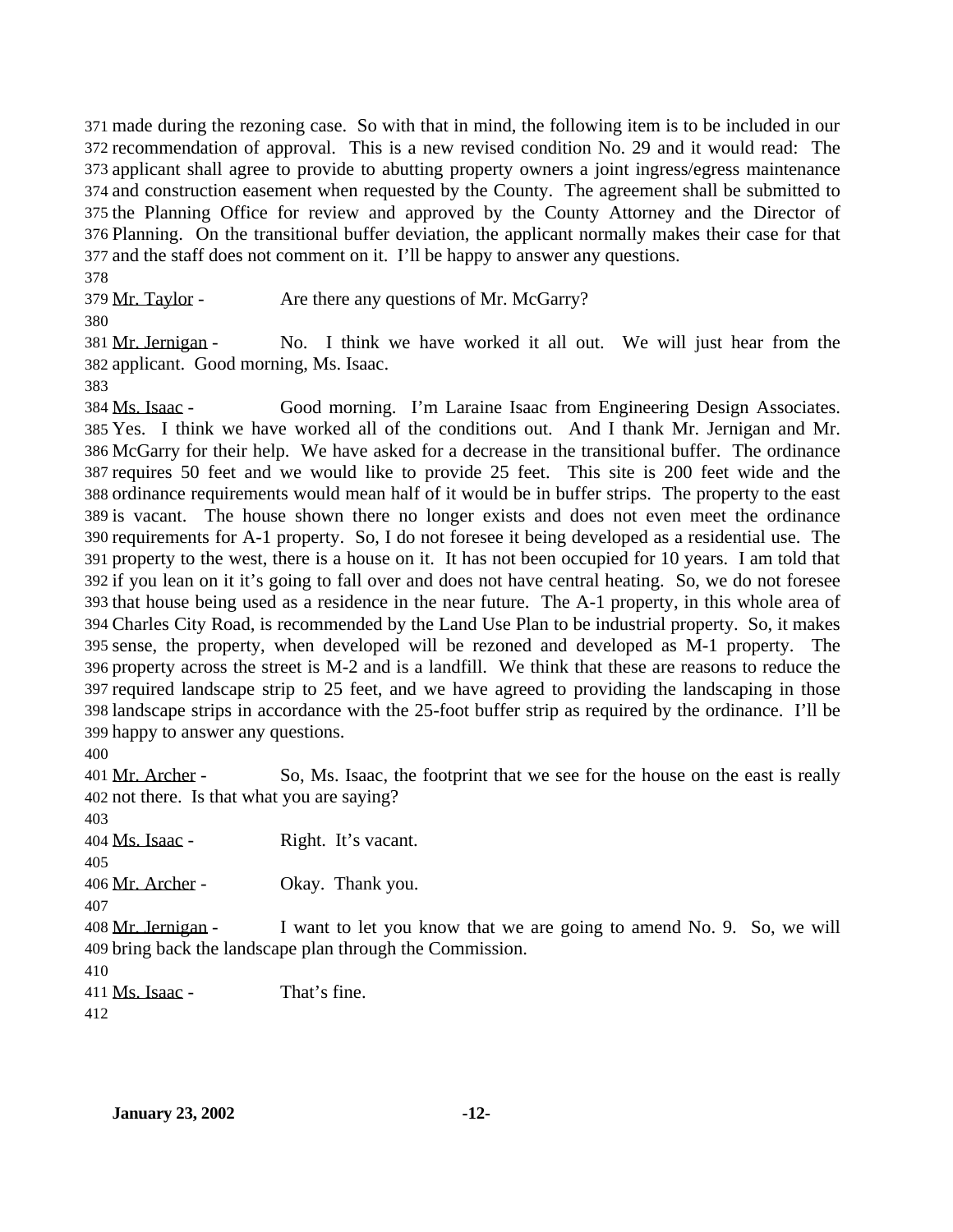Mr. Jernigan - Rather than just running it through staff. Now, as long as we have got everything worked out. Now, we are going to dedicate the 25 foot for the next tenant coming in and we are going to have a maintenance agreement that's going to be presented to the County, reviewed by the County and approved by the County.

Ms. Isaac - Right.

419 Mr. Jernigan - We are looking pretty good.

Ms. Isaac - I hope so.

423 Mr. Jernigan - Are there anymore questions? All right, with that, Mr. Chairman, we will have to make two motions here, first for the transitional buffer deviation. So, I'll make a motion for a transitional buffer deviation on POD-4-02, Lakeside Heating, Air Conditioning and Plumbing.

Mr. Vanarsdall - Second.

 Mr. Taylor - The motion was made by Mr. Jernigan and seconded by Mr. Vanarsdall. All in favor say aye…all opposed say nay. The ayes have it.

 The Planning Commission approved the transitional buffer deviation for POD-4-02, Lakeside Heating, Air Conditioning and Plumbing – 2372 Charles City Road for 25 feet.

 Mr. Jernigan - And, Mr. Chairman, I would like to make a motion to approved POD-4- 02, Lakeside Heating, Air Conditioning and Plumbing on Charles City Road, subject to the annotations on the plans, the standard conditions for developments of this type and the following additional conditions Nos. 23 through 28, No. 9 amended and No. 29 amended.

Mr. Archer - Second, Mr. Chairman.

 Mr. Taylor - The motion was made by Mr. Jernigan and seconded by Mr. Archer. All in favor say aye…all opposed say nay. The ayes have it.

 The Planning Commission approved POD-4-02, Lakeside Heating, Air Conditioning and Plumbing – 2372 Charles City Road, subject to the annotations on the plan, the standard conditions for developments of this type and the following additional conditions.

 9. **AMENDED** - A detailed landscaping plan shall be submitted to the Planning Office for review and Planning Commission approval prior to the issuance of any occupancy permits.

 23. The developer shall provide fire hydrants as required by the Department of Public Utilities and Division of Fire.

 24. The proffers approved as a part of zoning case C-51C-01 shall be incorporated in this approval.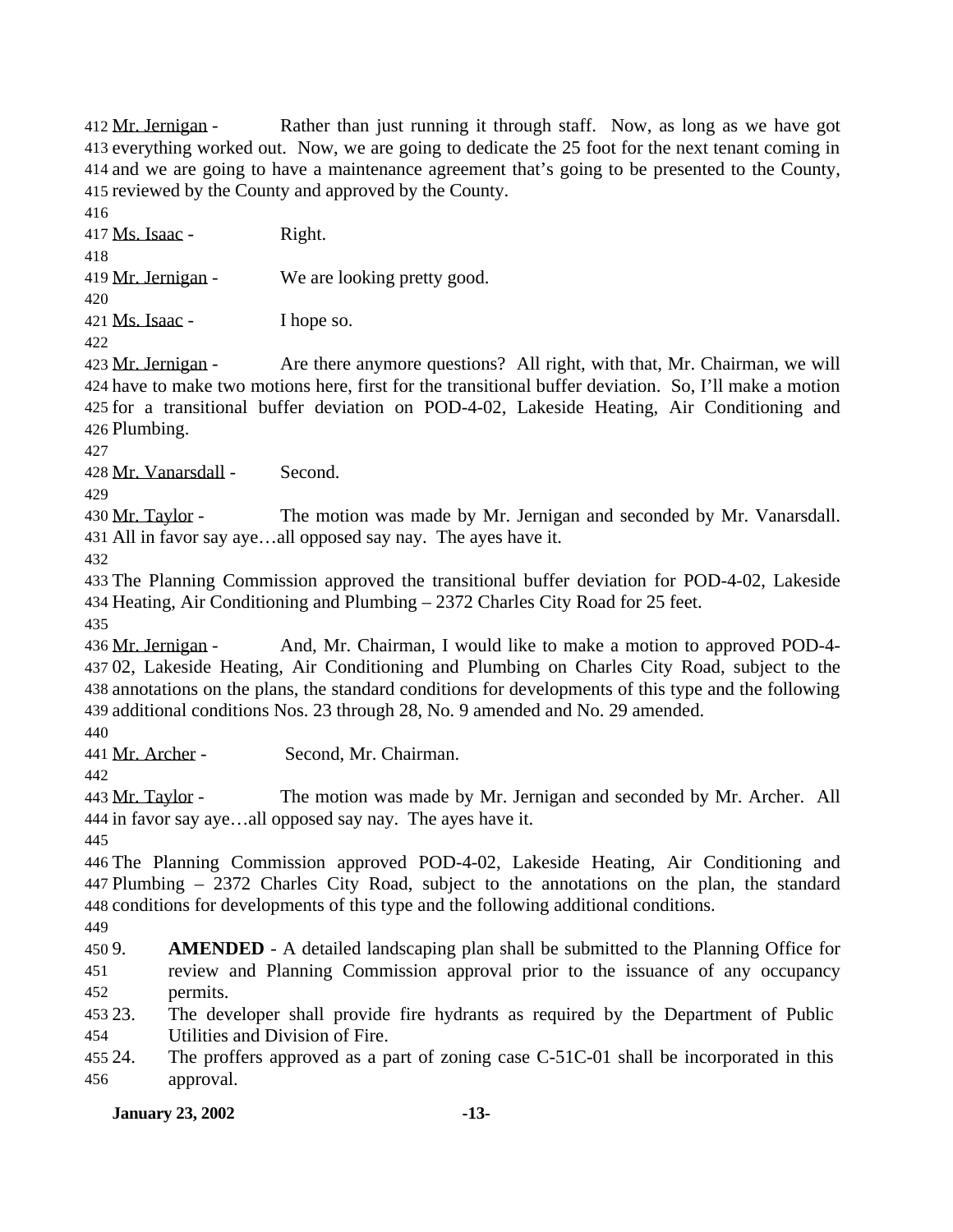25. Any necessary off-site drainage and/or water and sewer easements must be obtained in a

form acceptable to the County Attorney prior to final approval of the construction plans.

 26. Deviations from County standards for pavement, curb or curb and gutter design shall be approved by the County Engineer prior to final approval of the construction plans by the Department of Public Works.

 27. Insurance Services Office (ISO) calculations must be included with the plans and contracts and must be approved by the Department of Public Utilities prior to the issuance of a building permit.

- 28. Approval of the construction plans by the Department of Public Works does not establish the curb and gutter elevations along the Henrico County maintained right-of-way. The elevations will be set by Henrico County.
- 29. The applicant shall agree to provide to abutting property owners a joint ingress/egress, maintenance and construction easement when requested by the County. The agreement shall be submitted to the Planning Office for review and approval by the County Attorney
- and the Director of Planning prior to signature of construction plans.
- 

## **PLAN OF DEVELOPMENT & LIGHTING PLAN**

## **(Deferred from the December 19, 2001, Meeting)**

| POD-78-01                       | QMT Corporation for Than Phan & Lan Thi Huynh:                     |
|---------------------------------|--------------------------------------------------------------------|
| <b>Rigsby Road Retail Shops</b> | Request for approval of a plan of development and lighting plan,   |
|                                 | as required by Chapter 24, Section 24-106 of the Henrico County    |
|                                 | Code to construct a one-story, $2,311$ 2,214 square foot retail    |
|                                 | building. The .41 acre site is located on the south line of Rigsby |
|                                 | Road approximately 60 feet east of Pinehaven Road on parcels       |
|                                 | 768-741-4099 (92-9-B-9), 768-741-4600 (92-9-B-8) and part of       |
|                                 | parcel 768-741-3983 (102-10-B-1). The zoning is B-2, Business      |
|                                 | District. County water and sewer. (Three Chopt)                    |

477 Mr. Taylor - Is there anybody in opposition to this case, POD-78-01, Rigsby Road Retail Shops? No opposition. Mr. Wilhite.

480 Mr. Wilhite - Thank you, sir. This is a deferred case. You are currently being handed out a revised cover map, a revised site plan and architectural plans. In addition, I have received another revised site plan from the engineer this morning. In order for this to be considered you would have to waive the time limits for approval. Currently on the site there is a 6,164 square foot building at the corner of Horsepen Road and Pinehaven Road, owned by the applicant. Originally, this was a European Health Spa. In addition, the site, which is being considered here, was a parking lot that also served that building. The property owner owns both of these lots, which is separated by a public alley. Originally, the applicant had proposed a building of 3,814 square feet but due to parking requirements to meet the County ordinance, that was more square footage than he could handle due to the existing uses he has in the building at the corner. One of the uses is a pool hall, which creates a larger parking demand under the code than you would find in normal retail centers. The revised plan reduced the building down to 2,100 square feet. However, it lacked landscape islands that the County recommends in the parking area. The

**January 23, 2002 -14-**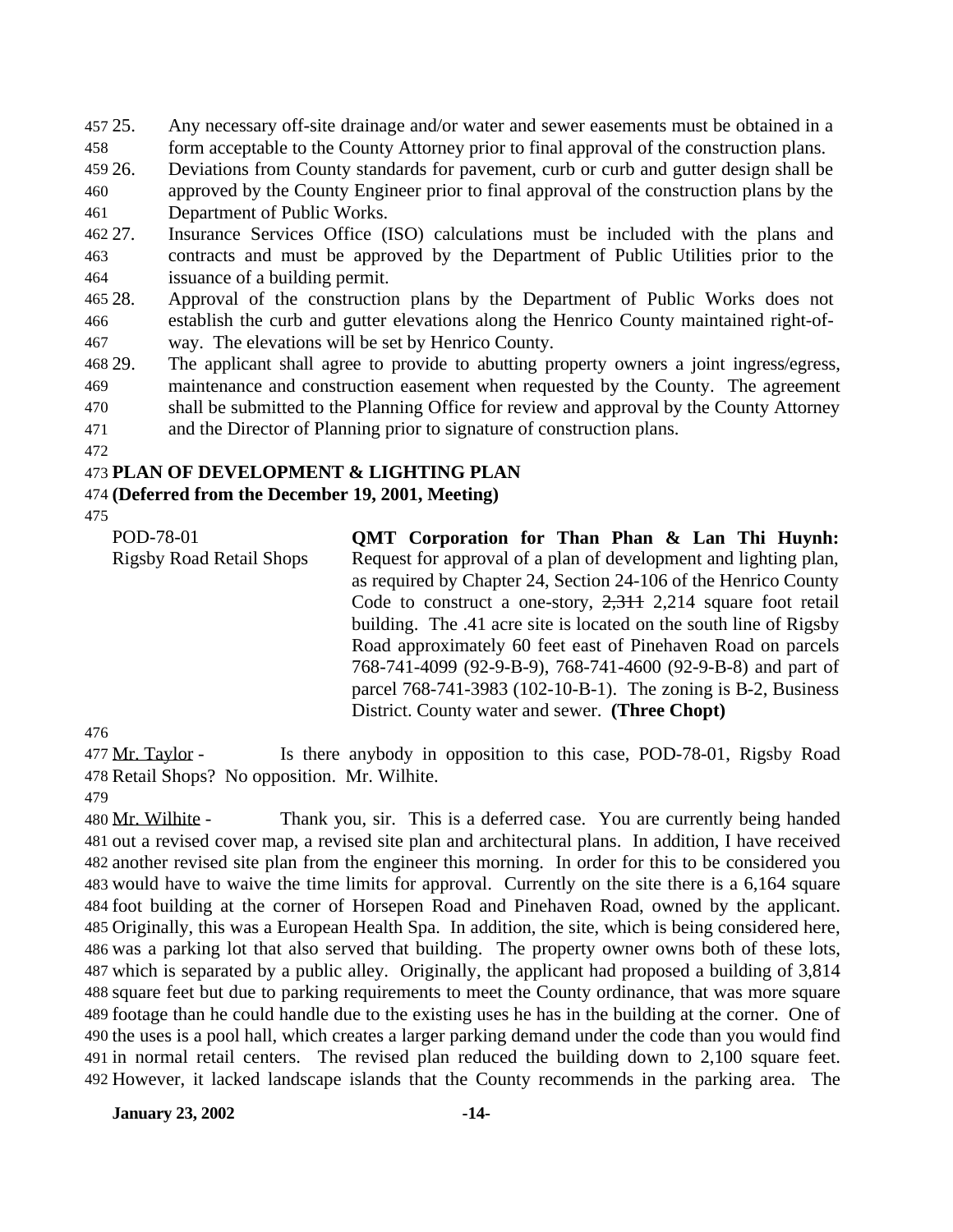revised plan that you have this morning shows two landscape islands placed in there at the County's request. He was able to increase the square footage of the building to 2,214 square feet. If you take a look at the layout that you received this morning, it looks workable as far as staff is concerned. In addition, the applicant is willing to add another light pole into the parking lot to reduce the concern staff had about the lack of lighting levels in the center of the parking lot. One thing staff has suggested, is that the rear of this building facing Rigsby Road is only 15 feet off of the public right-of-way. Staff recommends that that side either be enhanced by the addition of architectural design elements or increase landscaping along there to keep it from looking like the back of a building. The applicant is here today and he has brought some elevations and colored renderings to show you. If you have any questions, I'll be happy to answer them. 

 Mr. Taylor - Mr. Wilhite, I don't have any questions. I think we have been working with the engineer over the past 24 hours and I think that, at least I'm hopeful, that we have made most of the accommodations that they offered. Is Mr. Rohrmoser here?

 Mr. Wilhite - Yes, he is here. 510 Mr. Taylor - I would like to hear from the applicant. 

 Mr. Rohrmoser - Good morning. My name is Tim Rohrmoser with QMT Engineering. We do have some elevations and we understand the concerns on the rear of the building facing Rigsby Road. I'm going to illustrate what we had in concept, what it might look like at this moment. Please excuse the renderings. We weren't able to get in touch with the architect so as engineers we only have a few color pencils available, mostly red. The rear elevation is the one I believe is of concern. Again, in our concept at this time, this is what it would look like (referring to picture on screen) based on the present plan. The building features split-face CMU. There is an architectural awning over the main entrances. I believe you can see that in the other elevations (referring to screen). We intend to carry a band of colored block around the building. The owner does not desire to put windows in that area as it presents somewhat of a security problem. It's really not the focal point of the building. It does tie into the other retail area that's up on Horsepen Road. Again, architectural suggestions, the owner is very willing to enhance the area with landscaping or to continue with additional awning treatments around the back. Other than that, we are open for suggestions.

 Mr. Taylor - Thank you, Mr. Rohrmoser. Particularly, your comment with cars, I guess the color red maybe somewhat limited by the color of your pencils and it might take a little less, brilliant, red when we see the final elevations.

 Mr. Rohrmoser - There are two color schemes. The split-face is readily available in a light gray, and we planned a muted maroon. The other color scheme that the owner would be willing to consider is a beige, again, with a complimentary highlighted awning and band color. However, the health spa building is brick and beige, up on Horsepen Road, which this ties into, but then we have a 7-11 next to that. Back here on Rigsby Road, we have a number of framed structures, mostly white. It's an eclectic mix where we just can't find a theme to follow. We think the area will be, as it is redeveloped more, in this style, with a little more color. Again, it's small retail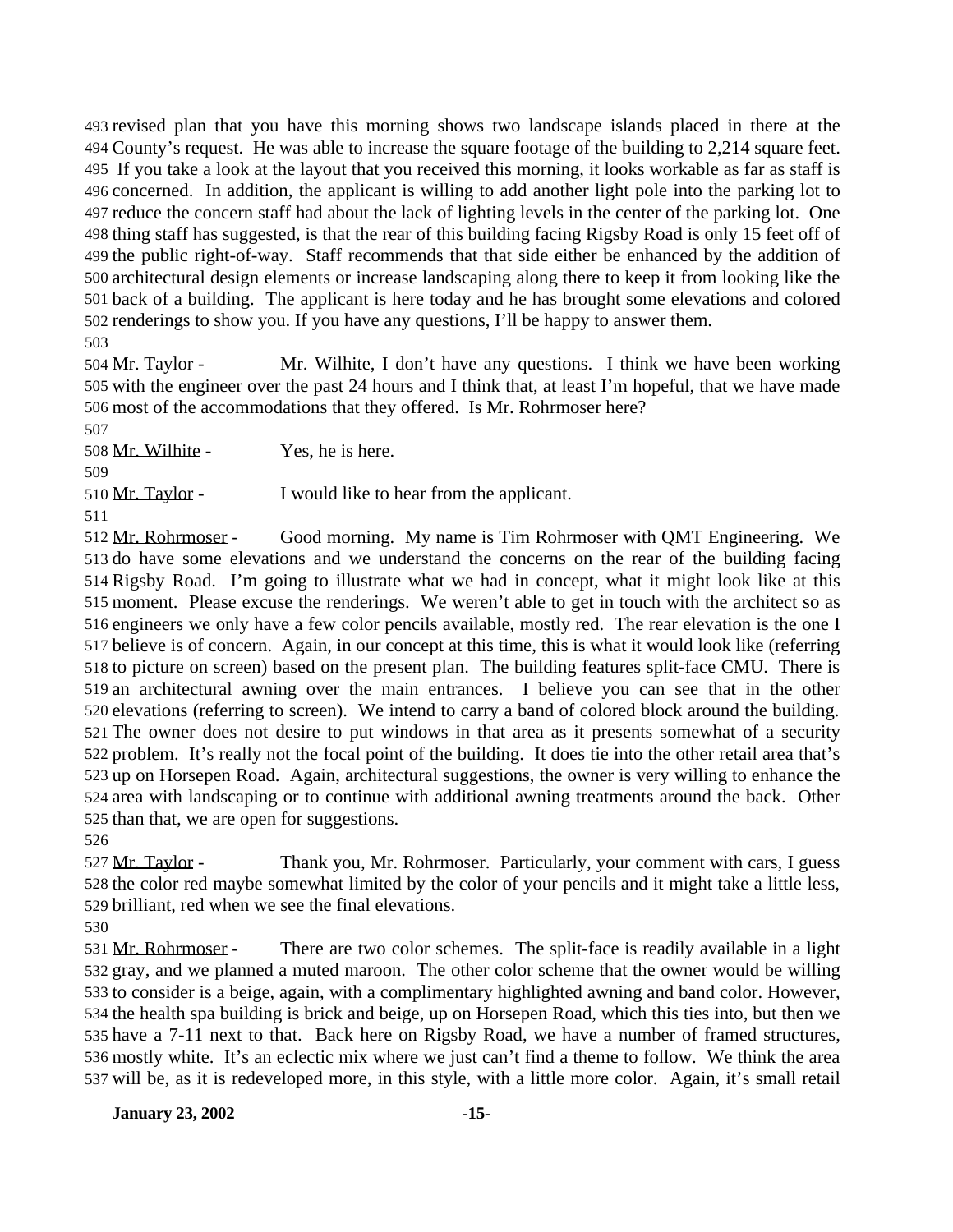shops. Again, we think there will be a little more colorful area.

 Mr. Taylor - My concern in this area, as a reemerging center of commerce, I can appreciate what you have done here. I think it is a good start. My concern is that the trend, the concepts, be colored or be carried forward as the area is developed. In that regard, I have a question. Is Mr. Phan with us today?

Mr. Rohrmoser - Mr. Phan is here.

 Mr. Taylor - Good morning, Mr. Phan. Mr. Rohrmoser said that you enjoyed coming and I wanted to welcome you, sir. And I want to thank you for all of the hard work and cooperation in working with this area. Thank you very much. What I would like to do, though, is ask if there are other intentions to develop your buildings in this along the same phasing character. Is that what we are trying to do here? Okay, Mr. Phan, would you step forward on the podium. I want to welcome you again, sir. And I want to thank you again. The question is, are you planning to build additional, or improving additional buildings on that site?

 Mr. Phan - Yes.

557 Mr. Taylor - Would you be willing to carry the same color theme forward?

Mr. Phan - Yes, sir.

 Mr. Taylor - Because I think that whole segment of the neighborhood, right there, deserves what we can best do to improve it and brighten it up. And, again, I credit you with your effort as a good start. So, thank you very much.

565 Mr. Phan - Thank you, sir.

Mr. Taylor - And best of luck in your project.

 Mr. Rohrmoser - Mr. Taylor, again, the old health spa building, which everybody recognizes, had been there for years. We could tie our architectural elements to that building. And, again, that's the only property Mr. Phan owns in that site. So, I guess we would have to present a combination of improvements between the two buildings, since they are joined at the hip and sharing the parking.

575 Mr. Taylor - Okay. Well, we would appreciate what you can do. And I want to thank you very much for those comments.

578 Mr. Wilhite - I just want to remind you that in order to accept the drawings that you received this morning, you would have to waive the time limits.

 Mr. Taylor - Yes. And what I would like to do is start and move that we waive the time limits in the case of POD-78-01, Rigsby Road Retail Shops.

**January 23, 2002 -16-**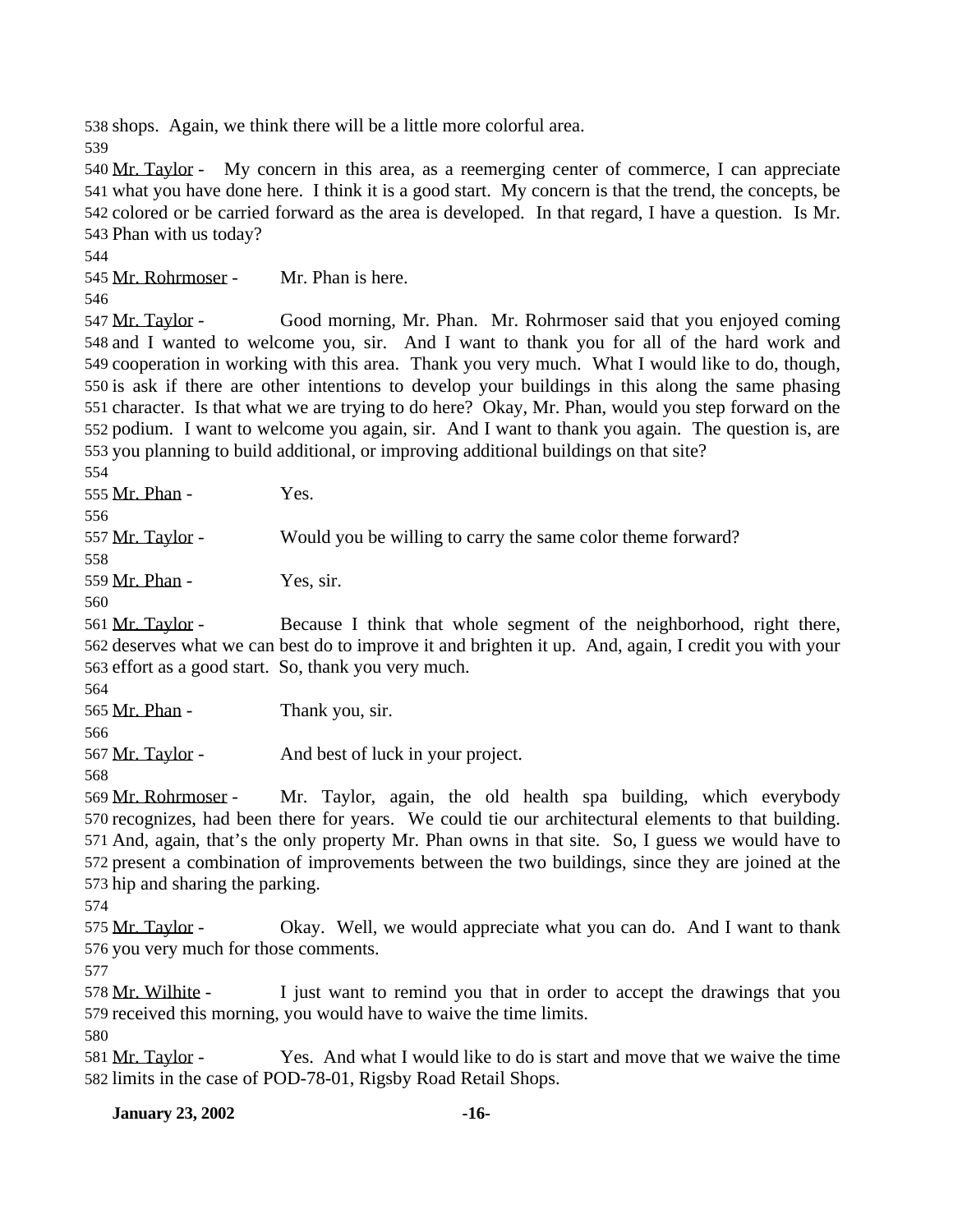Mr. Jernigan - Second.

 Mr. Taylor - The motion was made by Mr. Taylor and seconded by Mr. Jernigan to waive the time limits. All in favor say aye…all opposed say nay. The ayes have it.

 The Planning Commission waived the time limits for POD-78-01, Rigsby Road Retail Shops. 

 Mr. Taylor - And now I'll make a motion to approve the entire project POD-78-01, Rigsby Road Retail Shops, with the standard conditions, the annotations on the plan and additional conditions Nos. 23 through 28.

Mr. Vanarsdall - Second.

 Mr. Taylor - The motion was made by Mr. Taylor and seconded by Mr. Vanarsdall. All in favor say aye…all opposed say nay. The ayes have it.

 The Planning Commission approved POD-78-01, Rigsby Road Retail Shops, subject to the annotations on the plan, the standard conditions for developments of this type, and the following additional conditions.

 11B. **AMENDED** - Prior to the approval of an electrical permit application and installation of the site lighting equipment, a plan including light spread and intensity diagrams, and fixture specifications and mounting height details shall be revised as annotated on the staff plan and included with the construction plans for final signature.

 23. The easements for drainage and utilities as shown on approved plans shall be granted to the County in a form acceptable to the County Attorney prior to any occupancy permits being issued. The easement plats and any other required information shall be submitted

 to the County Real Property Agent at least sixty (60) days prior to requesting occupancy permits.

24. Outside storage shall not be permitted.

 25. The certification of building permits, occupancy permits and change of occupancy permits for individual units shall be based on the number of parking spaces required for

the proposed uses and the amount of parking available according to approved plans.

 26. Deviations from County standards for pavement, curb or curb and gutter design shall be approved by the County Engineer prior to final approval of the construction plans by the Department of Public Works.

 27. Insurance Services Office (ISO) calculations must be included with the plans and approved by the Department of Public Utilities prior to the issuance of a building permit.

28. Evidence of a joint ingress/egress and maintenance agreement must be submitted to the

 Planning Office and approved prior to issuance of a certificate of occupancy for this development.

#### **PLAN OF DEVELOPMENT (Deferred from the December 19, 2001, Meeting)**

## **January 23, 2002 -17-**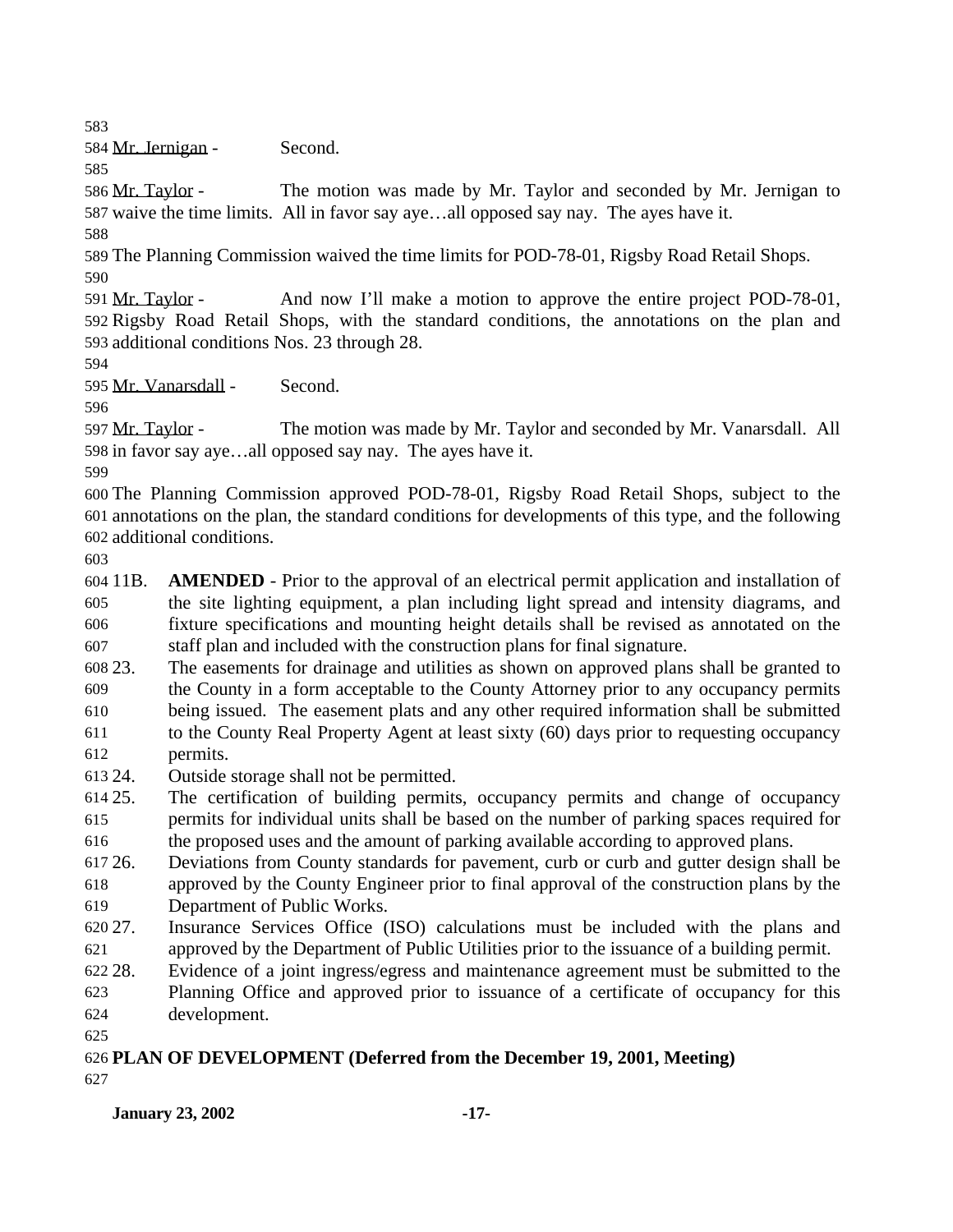POD-84-01 Walgreen's – Nuckols Road and Twin Hickory Road **Balzer & Associates, Inc. for CK Concourse Associates, LLC and G.H.K. Development, Inc.:** Request for approval of a plan of development, as required by Chapter 24, Section 24-106 of the Henrico County Code, to construct a  $14,490$  13,650 square foot retail building on an outparcel of a future community shopping center. The 1.905 acre site is located on the northeast corner of Nuckols Road and Twin Hickory Road on part of parcel 773-746-8345 (18-A-22D). The zoning is B-2C, Business District (Conditional). County water and sewer. **(Three Chopt)**

Mr. Jernigan - Is there opposition to this plan of development, POD-84-01, Walgreen's?

 Lady in Aud. - I'm not in opposition, but I would like to make a statement after Ms. Goggin has spoken.

Mr. Jernigan - Yes, ma'am, you will have your chance.

 Ms. Goggin - Good morning. This request is to develop a 13,650 square foot, retail building on an outparcel in a future shopping center. Not included in this application, but for your information, there is a master plan that shows the remainder of the parcel in your packet. The applicant has committed to design features and amenities for this site that would reflect existing design standards in the Twin Hickory commercial area. The applicant has agreed to install sidewalks along Nuckols and Twin Hickory Roads and extending into the shopping center's entrance. They have also agreed to install stamp concrete at the center's entrance like what has been installed at the Town Center at Twin Hickory. Also steps from Twin Hickory Road sidewalk to the parking lot have also been provided, and that can be seen on the last layout in your packet to show where that location is. The applicant has also kept a stand of trees at the Nuckols Road and Twin Hickory Road intersection, and that can be seen on your site plan. Here are the elevations (referring to screen). They are also in your packet. The applicant has worked with staff, HHHunt, with resident input, to design a building complimentary to the area. The building is solid brick with brick Rololock and Soilder Courses to provide visual texture and architectural accent. Raised pilasters are utilized to break up the big box feel that a building this size can bring. A standing seam metal canopy is provided by the main entrance, and the canopy pattern is repeated on the northeast elevation and the applicant has agreed to repeat the canopy over the service enclosures on the northwest elevation. So, the northwest elevation, which is the bottom one, they are going to, to the best of their ability, put canopies over top of the enclosed service area to repeat that pattern. The applicant is proposing brick wingwalls around the compactors and shipping totes. The enclosure openings face the northeast and will be behind opaque doors painted the same color as the brick. Mr. Jones has also indicated that berms will be provided with their landscape plan to insure effective landscaping. The building colors are to match the existing BB&T at Twin Hickory. There is a photo, I tried to get a good photo to show you what the brick and the standing seam metal roof look like but I have a little bit of a closer one that shows the proposed brick pattern, brick color, and standing seam metal roof. Staff recommends approval of this plan with the annotations on the revised site plan, Nos. 9 and 11 amended, and additional conditions Nos. 23 through 38. I'll be happy to answer any questions

**January 23, 2002 -18-**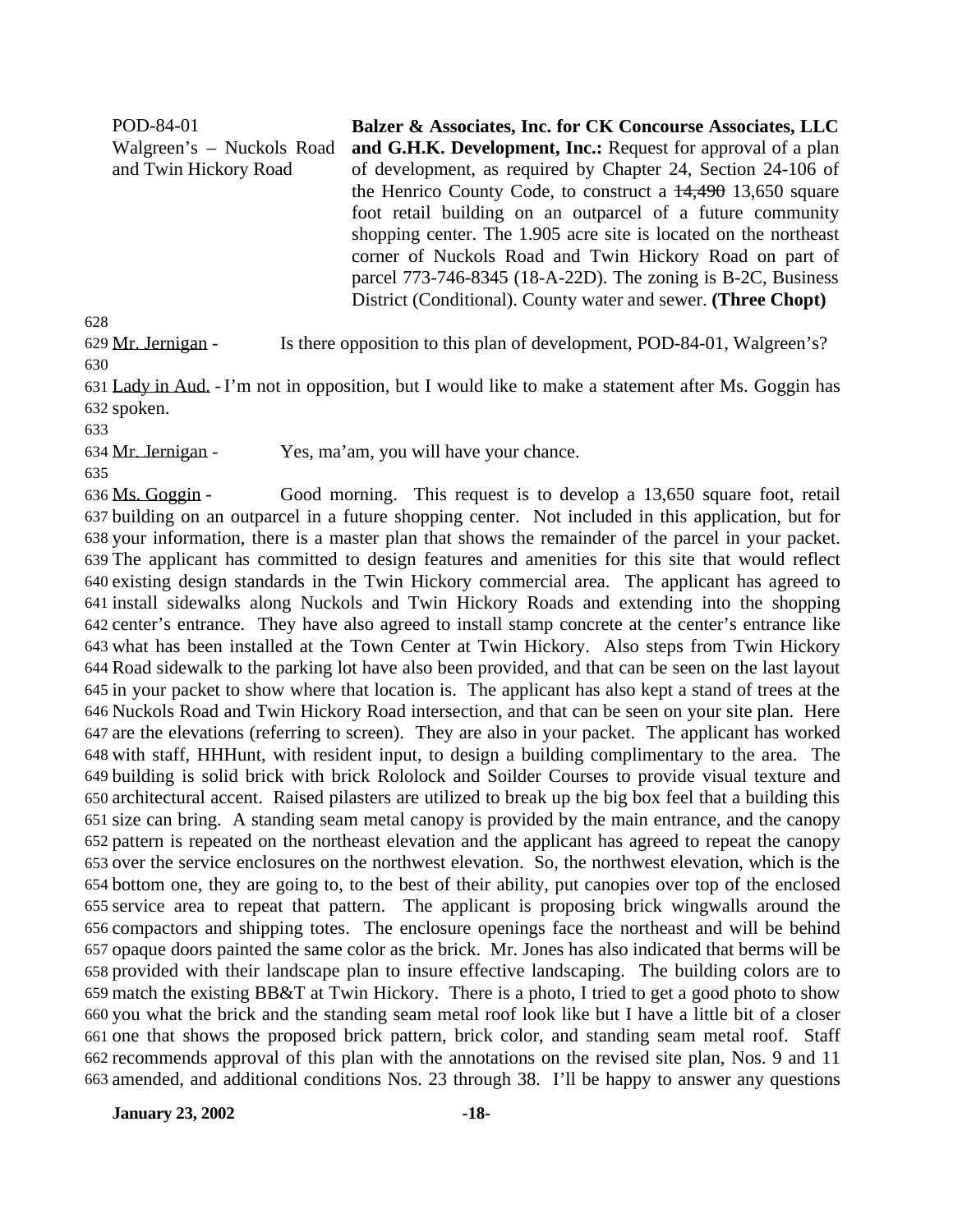the Commission may have. Mr. Vanarsdall - I have a question. Ms. Goggin - Yes, sir. Mr. Vanarsdall - Mr. Secretary, the sign ordinance that's approved, will that be in effect before this is built? Mr. Marlles - Before it's built, Mr. Vanarsdall, or before it is approved? Mr. Vanarsdall - Well, let me put it another way. Is that sign that they have at Three Chopt going to be at this location? Ms. Goggin - Just to let you know, additional condition No. 38, the applicant has agreed not to apply for or construct an electronic message board sign at this site. Mr. Vanarsdall - I didn't turn the page, I'm sorry. "The applicant will not apply for or construct an electronic message board sign on site." Thank you, Clarke. Mr. Jernigan - That clears that up. Mr. Vanarsdall - I didn't think Mr. Jones liked that sign. Thank you. Mr. Taylor - We have raised that issue and resolved it I think. Would we like to hear from the applicant? Ms. Goggin - Well, I do have a citizen from Twin Hickory who would like to come up and speak about the project. 694 Mr. Taylor - We would like you to please come up. Ms. Zuercher - Good morning, Mr. Chairman, members of the Planning Commission. I'm Lucy Zuercher representing a group of Twin Hickory residents with strong interest in the way our community is developing. Although, we had objections to the exterior of the Walgreens as originally designed, we would like to commend the new design. We genuinely appreciate what Mr. Kaechele, Mr. Taylor and County staff has done to insure that this Walgreens blends with the existing design standards in the area. And we would like to thank the applicant's architect for his hard work in lessening the impact of commercial development in our community. The red brick elevations, standing seam metal roofing, and wingwalls blocking the view of the utility areas, as well as the welcome addition of stamped brick crosswalks and pedestrian steps leading down to

 the entry, are all improvements over the Walgreens at Three Chopt and Parham. We are also pleased with the tree saved area in front and with the enhanced landscaping plan across the parking lot from the utility area. We asked the applicant to considering planting more mature trees than were planted in the Town Center at Twin Hickory as well as adding evergreens and

**January 23, 2002 -19-**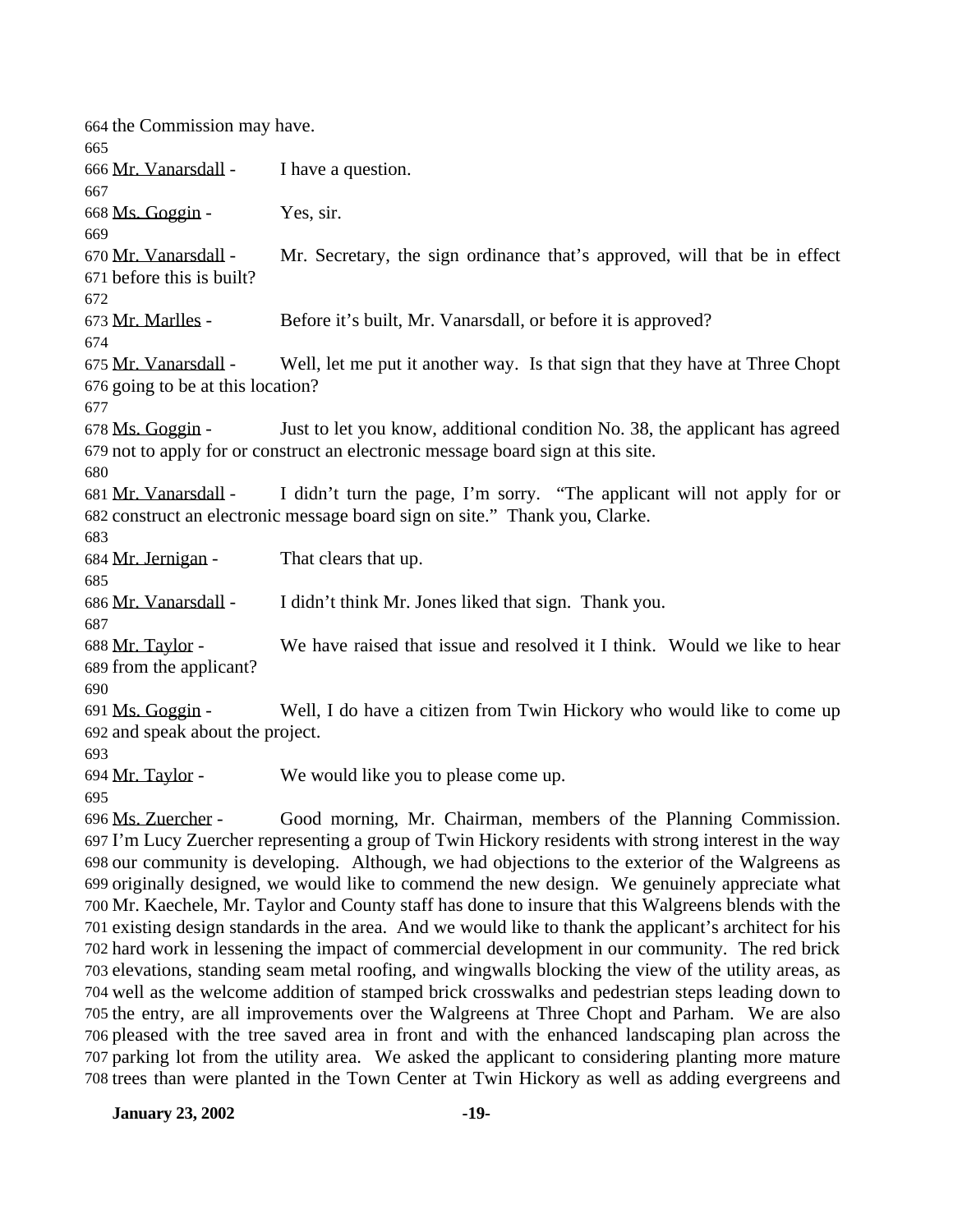planters against the elevations to visually break up the large expanses of brick. We still have some concern about signage, especially, neon on the building, which we hope can be eliminated. And we asked the County to consider installing electronic pedestrian crossing signals at the intersection of Nuckols Road and Twin Hickory Road as soon as the Walgreens opens so pedestrians can safely make use of the pedestrian, friendly, features incorporated into its design. This store has been design to be unobtrusive as possible. And because Walgreens was so willing to work with the County, and to respect the wishes of the residents, it has earned a great deal of goodwill that will surely translate into a loyal customer base. We would like to see this standard of design quality upheld throughout the County. And I thank you and your entire staff, again, on behalf of a number of the residents of Twin Hickory.

 Mr. Vanarsdall - I have a question for you. Have you addressed the electronic sign? Ms. Zuercher -I would not like to see the electronic sign.

Mr. Vanarsdall - Have you addressed that to anyone else in the County?

Ms. Zuercher -Are you speaking to me, sir.

Mr. Vanarsdall - Who's following that sign, Mr. Kaechele or Mr. Taylor?

Ms. Zuercher -I understood that it was not an issue from what Ms. Goggin said.

 Mr. Taylor - I think we have resolved the issue of the electronic sign board for this location of Walgreens.

735 Mr. Vanarsdall - You are not talking about the sign.

 Ms. Zuercher -I'm talking about neon words on the building that say 24-hour Photos or Pharmacy or the neon words in addition to just the word Walgreens, which obviously we have no problem with that but it's the additional neon that we are concerned about.

 Mr. Vanarsdall - You said something about sidewalk…. I must have misinterpreted what you said. You said something about electronic signs and a sidewalk.

Ms. Zuercher -Electronic pedestrian crosswalk signs.

Mr. Vanarsdall - That's what I am saying. Have you talked to anyone about that?

 Ms. Zuercher -I sent an e-mail to Todd Eure in Public Works. And Ms. Goggin is aware of our interest in seeing that happen.

Mr. Vanarsdall - Okay. I just want to make sure it got on record.

Ms. Zuercher -Okay. Thank you, sir.

**January 23, 2002** -20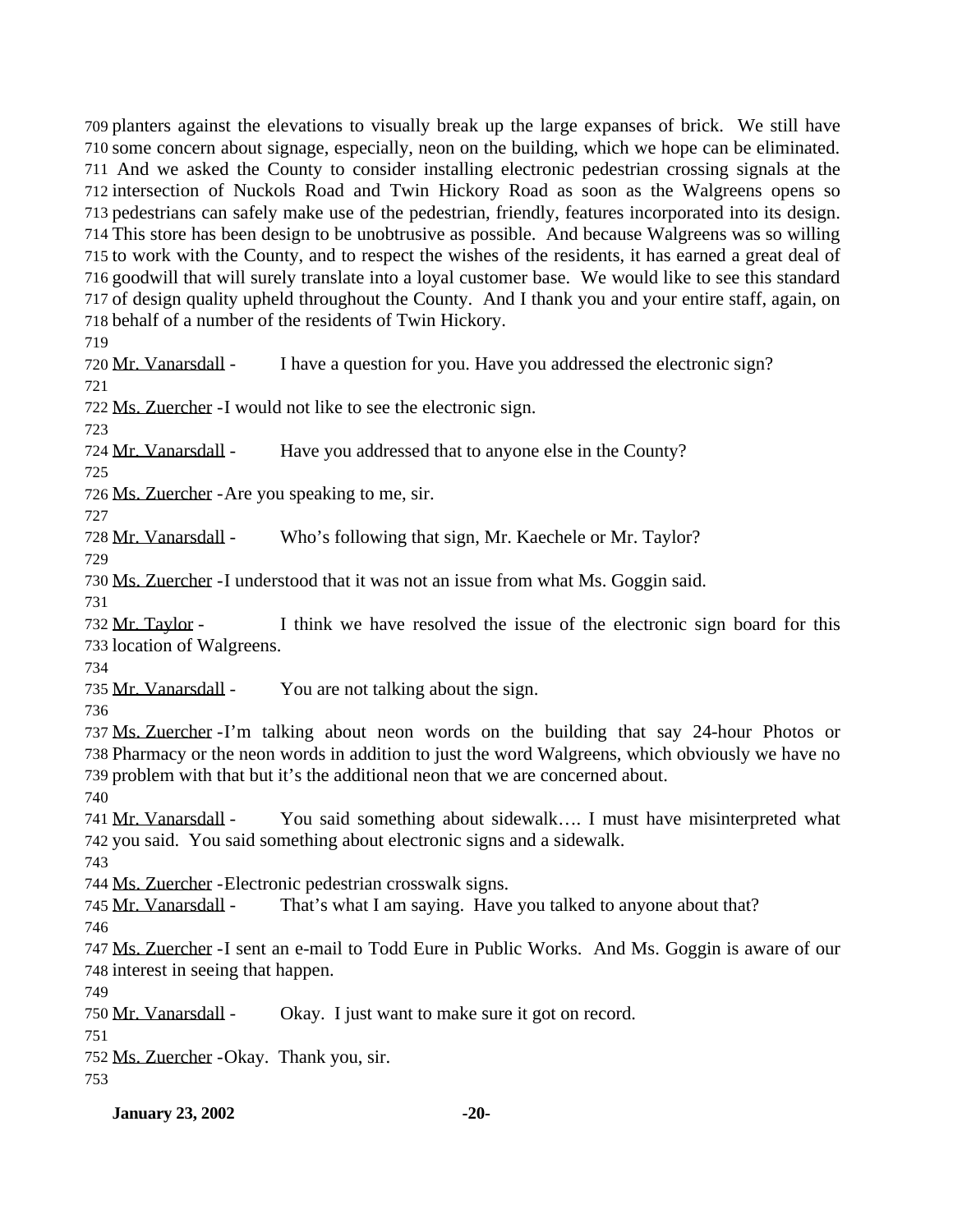Mr. Taylor - Tim Foster is here too, so we will ask Tim if he would step forward in a minute. Ms. Zuercher, I want to thank you for all of your continued interest in this project and the neighborhood.

Ms. Zuercher -Thank you, Mr. Taylor.

 Mr. Taylor - I'm delighted with your response. I think Mr. Jones has worked long and hard on the proffers of this case in trying to bring forth the best in the community. We appreciate, young lady, your continued interest and you coming out this morning. On the issue of traffic while we have it open, and Mr. Vanarsdall has a question on it. Mr. Foster, would you come forward, maybe you could address the issue of traffic at this time.

 Mr. Foster - Excuse me for my voice. I've been a little bit under the weather. I'm Tim Foster, traffic engineer and I'm here in place of Mr. Eure and I would like to tell you that he is the proud father of a little girl, and he won't be in for another week or so. As far as the pedestrian signal go, I can go ahead and commit that we will go ahead and proceed in getting those installed. We will probably have to order the pedestrian signals, but we will probably have them up within the next 8 to 10 weeks if we can get them in.

| 772                    |                                                                                                 |
|------------------------|-------------------------------------------------------------------------------------------------|
| 773 Mr. Taylor -       | I think that's reasonable.                                                                      |
| 774                    |                                                                                                 |
| 775 Mr. Vanarsdall -   | So, you don't have any problems with it at all, that's what I want to know?                     |
| 776                    |                                                                                                 |
| 777 Mr. Foster -       | No, sir.                                                                                        |
| 778                    |                                                                                                 |
| 779 Mr. Vanarsdall -   | Because sometimes, you know, they rely on us for signals and we can't do                        |
| 780 anything about it. |                                                                                                 |
| 781                    |                                                                                                 |
| 782 Mr. Foster -       | We can go ahead and put the pedestrian signals up.                                              |
| 783                    |                                                                                                 |
| 784 Mr. Vanarsdall -   | Thank you.                                                                                      |
| 785                    |                                                                                                 |
| 786 Mr. Taylor -       | Thank you, Mr. Foster.                                                                          |
| 787                    |                                                                                                 |
| 788 Ms. Goggin -       | I would just like to say, just for your knowledge, the applicant and the                        |
|                        | 789 engineer are here if you have any questions of them.                                        |
| 790                    |                                                                                                 |
| 791 Mr. Taylor -       | Mr. Jones, would you like to step forward and address the group.                                |
| 792                    |                                                                                                 |
| 793 Mr. Vanarsdall -   | I've never known him to say anything he didn't have to.                                         |
| 794                    |                                                                                                 |
| 795 Mr. Jones -        | Good morning, I'm Clarke Jones with Jones Realty Construction,                                  |
|                        | 796 representing Walgreens Drug Stores. I guess the only comment I have is that I've enjoyed    |
|                        | 797 working with the County and receiving the comments from the neighborhood through the County |

in trying to work this project out and the architectural and the layout so that it blends with the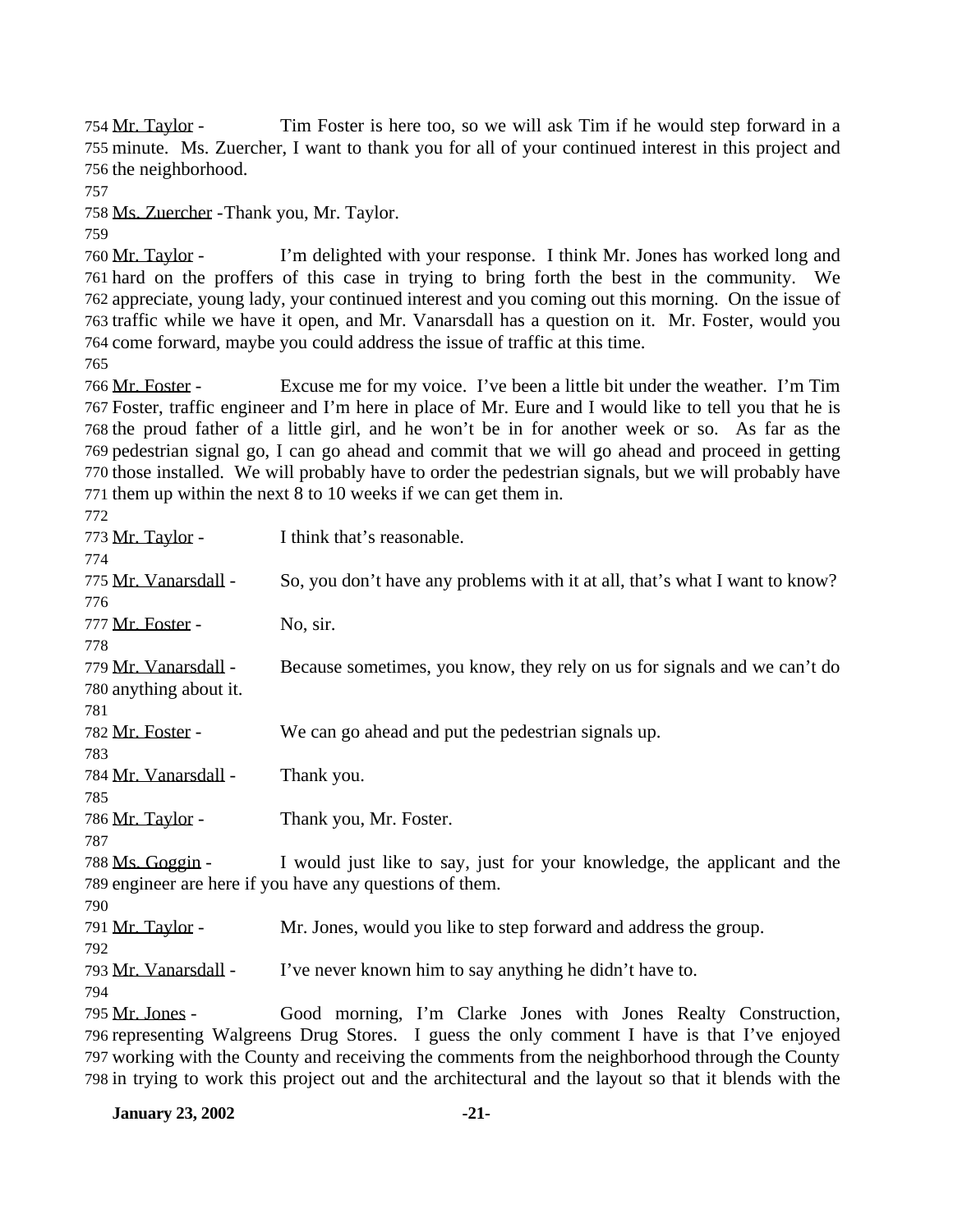neighborhood. I think we have come a long way since we've started about 45 days ago. Unless you have some questions, I have no more comments.

 Mr. Taylor - No, sir. I want to second that. I want to tell you I enjoyed working with you on it. I know that Mr. Kaechele was interested in it, the neighborhood was interested in it. We have made a lot of changes that I think is both constructive and beneficial to the building as we have gone forward. I think at this point that we are well satisfied with it. And I want to thank you for all of your work and cooperation in working with me, with the staff and with the neighbors. I just hope this continues and I know it will. The concerns that are voiced I think relate to the landscaping plan, but we will see that in the future and I think we can address that but I am delighted that you saved many of the large and mature trees in there and face the building. You have done all of the many things that the staff has asked for. I think it will make for a project that really fits the neighborhood and everybody is satisfied with. So, I just want to publicly thank you for your efforts.

814 Mr. Jones - Thank you, sir.

816 Mr. Jernigan - I do have one question. What Ms. Zuercher was saying about the neon signs, the 24-hour photo and pharmacy, is that on all of their buildings presently?

 Mr. Jones - Yes, sir. 

Mr. Jernigan - Thank you.

823 Mr. Vanarsdall - But, you don't have any control over that.

825 Mr. Jones - Right. It's a signage issue.

827 Mr. Jernigan - I just wanted to know if that's basically what they have on their buildings throughout the County now.

830 Mr. Vanarsdall - That's under the sign ordinance. We can turn that over to the inspectors and they will take care of that.

833 Mr. Taylor - The signage as we have developed is really minimum with a couple of Walgreens signs and it's standard logo, so as we go forward we will just see what we can do to minimize any further signs that are there. Are there any other questions by the Commission? Ms. Goggin, do you have any further questions?

838 Ms. Goggin - Just to let the Commission know that HHHunt will also need to review and approve the applicant's landscaping and signage before they can erect those items. So, we are going to be working with them again on those two items.

842 Mr. Taylor - And I think we have been working with them all along, have we not? 

**January 23, 2002 -22-**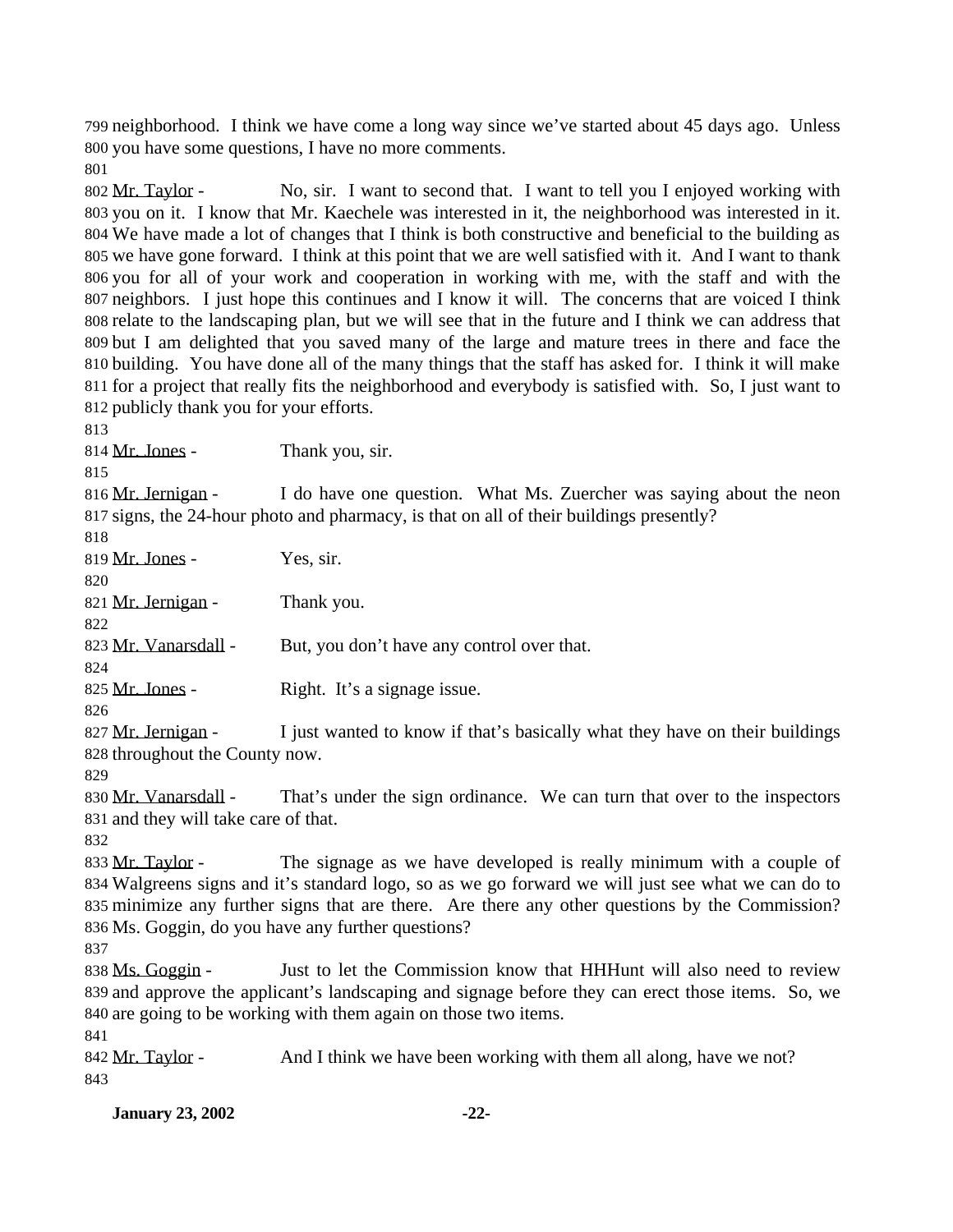844 Ms. Goggin - Yes, sir.

846 Mr. Taylor - Is there anyone here from HHHunt this morning that would like to speak? Well, there is no one here so we will assume that they don't want to speak. Is that all then, Ms. Goggin?

Ms. Goggin - Yes, sir.

 Mr. Taylor - We are all set. All right, then, for the Commission I'm ready to move approval of POD-84-01, Walgreen's at Nuckols Road and Twin Hickory Road subject to the annotations on the plan, the standard conditions for developments of this type, and conditions Nos. 9 and 11 amended and Nos. 23 through 38.

Mr. Vanarsdall - Seconded.

859 Mr. Taylor - The motion was made by Mr. Taylor and seconded by Mr. Vanarsdall. All in favor say aye…all opposed say nay. The ayes have it.

 The Planning Commission approved POD-84-01, Walgreen's – Nuckols Road and Twin Hickory Road, subject to the annotations on the plans, the standard conditions attached to these minutes for developments of this type, and the following additional conditions.

 9. **AMENDED** - A detailed landscaping plan shall be submitted to the Planning Office for review and Planning Commission approval prior to the issuance of any occupancy permits.

 11. **AMENDED** - Prior to the installation of the site lighting equipment, a plan including depictions of light spread and intensity diagrams, and fixture and specifications and mounting height details shall be submitted for Planning Office review and Planning Commission approval.

 23. The right-of-way for widening of Nuckols Road as shown on approved plans shall be dedicated to the County prior to any occupancy permits being issued. The right-of-way dedication plat and any other required information shall be submitted to the County Real Property Agent at least sixty (60) days prior to requesting occupancy permits.

 24. The easements for drainage and utilities as shown on approved plans shall be granted to 878 the County in a form acceptable to the County Attorney prior to any occupancy permits being issued. The easement plats and any other required information shall be submitted

 to the County Real Property Agent at least sixty (60) days prior to requesting occupancy permits.

 25. The required building setback shall be measured from the proposed right-of-way line and the parking shall be located behind the proposed right-of-way line.

 26. The developer shall provide fire hydrants as required by the Department of Public Utilities and Division of Fire.

 27. A standard concrete sidewalk shall be provided along the north side of Twin Hickory Road and the east side of Nuckols Road.

28. Outside storage shall not be permitted.

**January 23, 2002 -23-**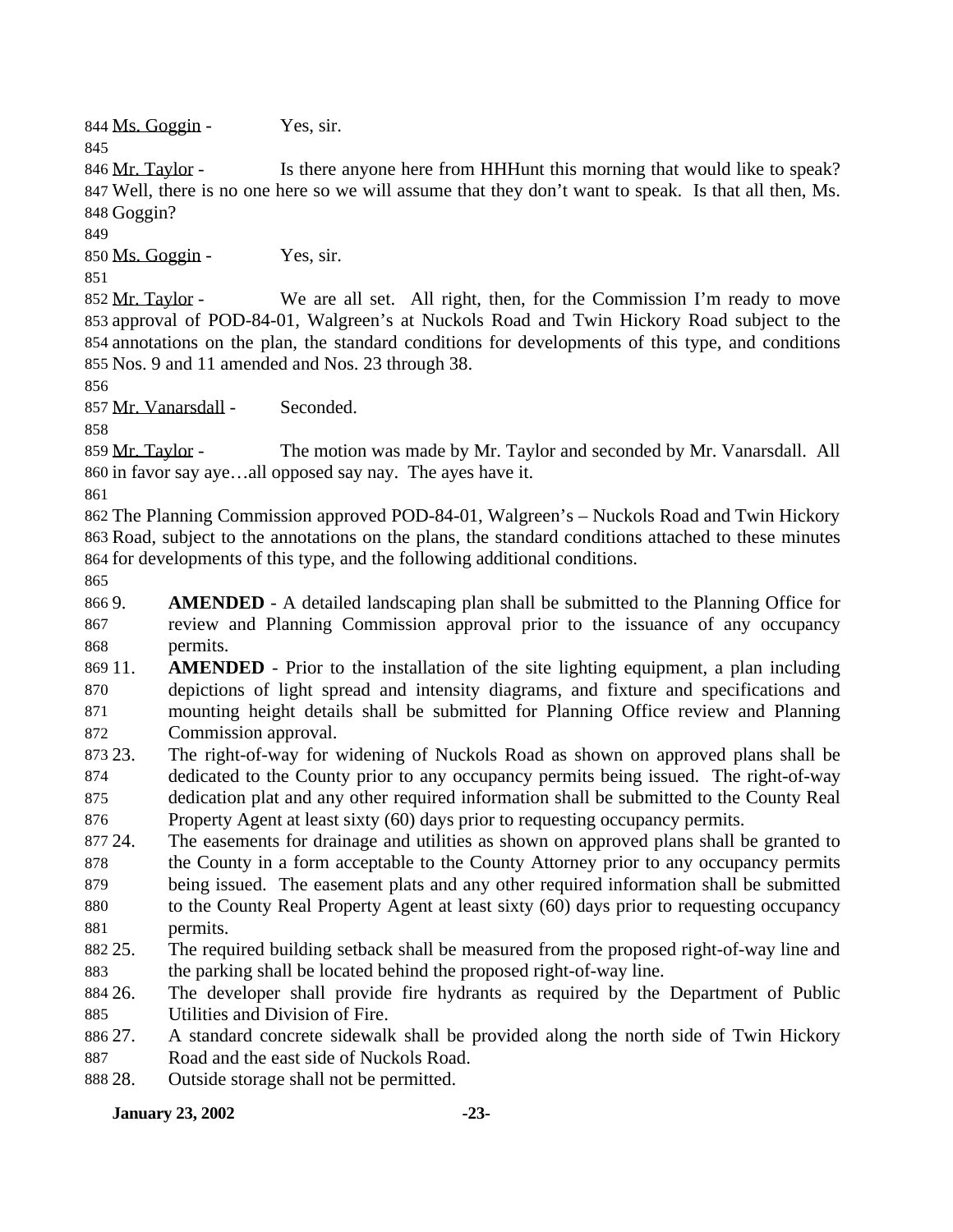29. The proffers approved as a part of zoning case C-71C-95 shall be incorporated in this approval.

 30. Any necessary off-site drainage and/or water and sewer easements must be obtained in a form acceptable to the County Attorney prior to final approval of the construction plans.

31. Deviations from County standards for pavement, curb or curb and gutter design shall be

 approved by the County Engineer prior to final approval of the construction plans by the Department of Public Works.

- 32. The loading areas shall be subject to the requirements of Chapter 24, Section 24-97(b) of 897 the Henrico County Code.
- 33. In the event of any traffic backup which blocks the public right-of-way as a result of congestion caused by the drive-up facilities, the owner/occupant shall close the drive-up facilities until a solution can be designed to prevent traffic backup.
- 34. Insurance Services Office (ISO) calculations must be included with the plans and approved by the Department of Public Utilities prior to the issuance of a building permit.
- 35. Approval of the construction plans by the Department of Public Works does not establish the curb and gutter elevations along the Henrico County maintained right-of-way. The elevations will be set by Henrico County.
- 36. Evidence of a joint ingress/egress and maintenance agreement must be submitted to the Planning Office and approved prior to issuance of a certificate of occupancy for this development.
- 37. The conceptual master plan, as submitted with this application, is for planning and information purposes only.
- 38. The applicant will not apply for or construct an electronic message board sign on site.
- 

## **SUBDIVISION ALTERNATIVE FENCE HEIGHT PLAN**

2501Cedar Cone Drive (Section C, Block C, Lot 3 Cedar Chase) **Robert Parsons:** Request for approval of an alternative fence height plan, as required by Chapter 24, Section 24-95.(1)(7)b of the Henrico County Code. The site is located at the northeast corner of Cedar Cone Drive and Cedar Knoll Lane on parcel 746-754-2295 (57-9-C-3). The zoning is R-3, One-Family Residence District. **(Three Chopt)**

 Ms. Goggin - The owner of the residence, Robert Parsons, is requesting Planning Commission approval of a six-foot-high fence that is located within the front yard of their lot. The house is located at the intersection of Cedar Cone Drive and Cedar Knoll Lane, and the fence is located in what is considered the front yard per the County ordinance. It's the yard that has the least amount street frontage when you have like a corner lot or such. Basically, Mr. Parson hired a fencing contractor to construct a six-foot wooden board on board fence. Upon completion, it was brought to the County's attention that there was a sight distance issue. The two issues, which I will go over again, are the fence height in the front yard and the site distance were brought to Mr. Parsons attention and he has worked with staff to resolve them. The plan in your handout addendum shows where the existing fence line is, where the new fence line would be, which is eight feet back, which is 16 ½ feet away from his property line. The Parsons constructed this fence to allow him a peaceful coexistence with Cedar Knoll Lane because of the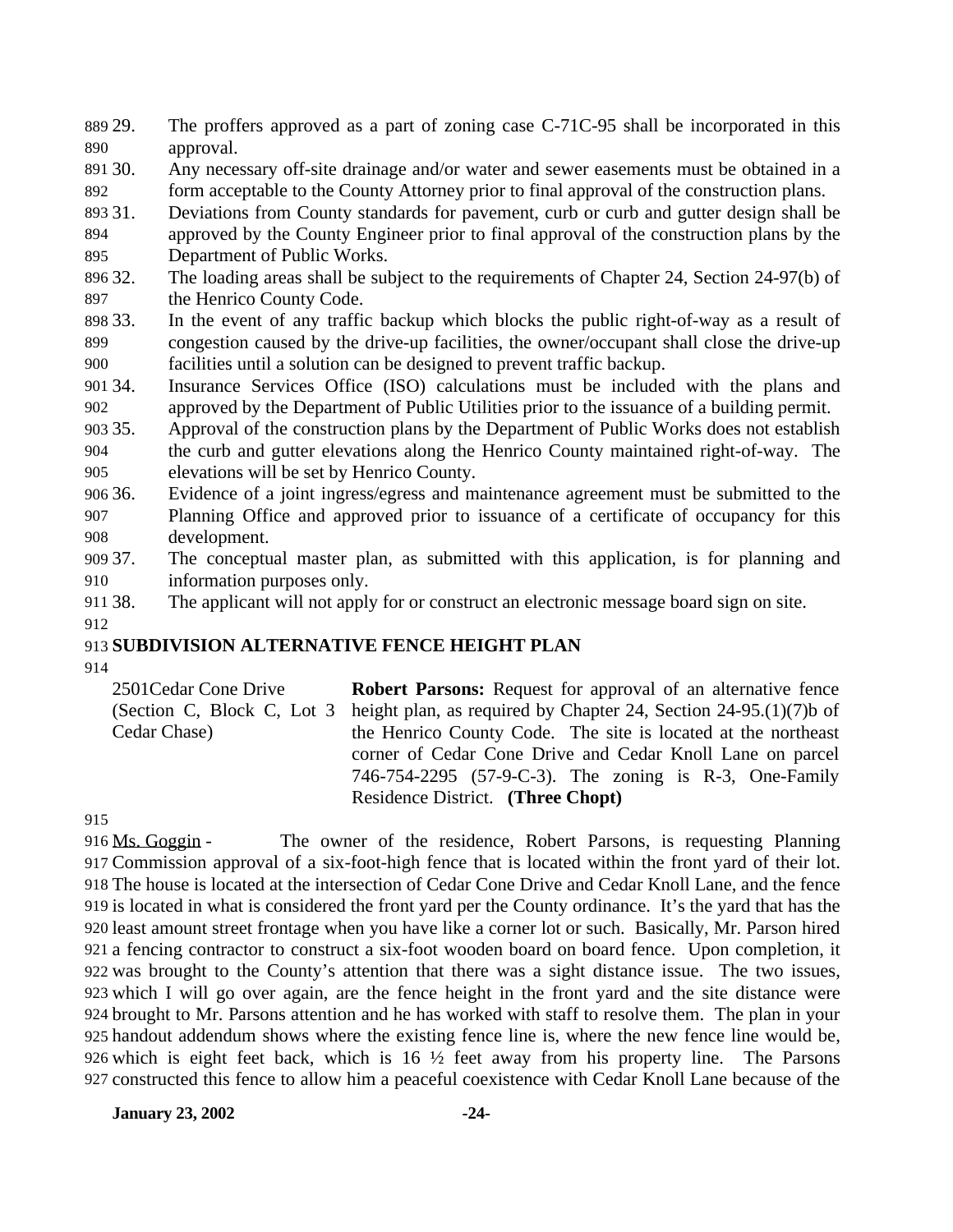heavy traffic there. It's used as a cut-through between Cox Road and Church Road. He has also put up the fence to keep his dogs back there and there is a Henrico County school bus stop nearby his corner. He just wants to make sure that the dogs and the kids would remain separate. And we can all agree that that is a good thing. The staff has reviewed this request with Todd Eure from Traffic Engineering and can recommend approval in accordance for recommendations for landscape plans and conditions Nos. 5 and 6 in your agenda and condition No. 7 in your handout addendum. The applicant is here. I believe that we do have some citizens here in opposition, and I'll be happy to answer any questions that the Planning Commission may have. 

| Thank you, Ms. Goggin. Is there any opposition to the case?      |
|------------------------------------------------------------------|
|                                                                  |
| Yes.                                                             |
|                                                                  |
| Is the applicant here? Would the applicant want to address the   |
|                                                                  |
|                                                                  |
| Good morning. I am Bob Parsons.                                  |
|                                                                  |
| Mr. Secretary, do we need to establish time limits since we have |
|                                                                  |
|                                                                  |
| We can do that, yes, sir.                                        |
|                                                                  |
| My statement will be very quick.                                 |
|                                                                  |
| Okay. I just wanted to make you aware of it.                     |
|                                                                  |
|                                                                  |

 Mr. Parsons - Ms. Goggin has basically covered everything in a nutshell, to be honest with you. And my only comment in this situation is when I moved into the neighborhood and wanted to build this fence. It was not my first choice, to be honest with you. However, with the traffic pattern on Cedar Knoll used as a cut-through and the speed limit is not really observed and as well as a bus stop at my corner, right here at the traffic sign (referring to screen). My wife and I felt that it was in our best interest as well as the neighborhood's best interest to put up a privacy fence for my animals. I have two dogs. To my neighbors I apologize. I certainly did not intend to create any sort of issue whatsoever. I did not realize that the sight distance issue when I spoke to my neighbor, and he and his wife did mention to me that it was an issue backing out of their driveway because the fence is located so close to the street. I immediately went back and went to the County, James Rice who was my initial contact with this, and said: "Hey, I didn't realize this and I need to move my fence back and I am willing to move it back. However, I would like to keep the height. What do I need to do." And this is the process in which they walked me through. She's covered all of the basics, to be honest with you, but this was never an intention to become a bad neighbor or anything like that. I really do want to resolve the problem in everyone's best interest, to be honest with you and I thank you for your time this morning. And I thank you folks, and, again, my apologies.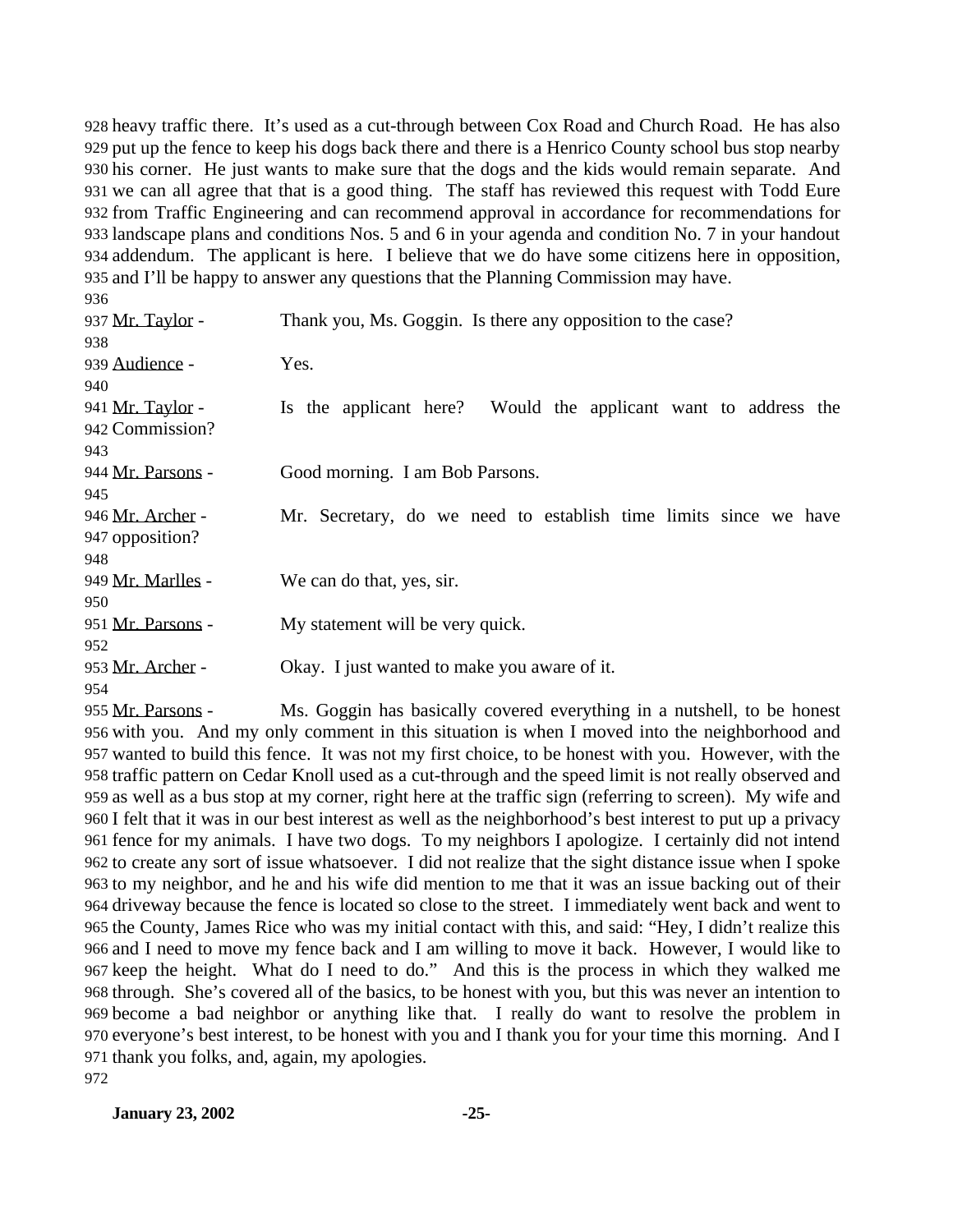973 Mr. Taylor - Thank you, Mr. Parsons. I understand from your comments your thoughts and the background of the project. Let's see. I guess there was opposition. Is there anyone spokesman for the opposition. Can I ask you again to see the hands of those in opposition? Is there a spokesman for the group? We have ten minutes and rather then hearing the same comment 10 times, I would like to see if we could condense them and ask for one spokesman. I think, from looking at it myself, virtually each of the 10 neighbors that are here will pretty much say the same thing. So, if we could have one spokesman to come forward. And if there is anyone else that would like to speak we can. But what I would like to do, in the interest of brevity, see if we could keep this down and come to some reasonable conclusion. I am sympathetic to Mr. Parsons. I've been over there. I live quite close to there. I've looked at it, I understand, and I'm looking for a creative amicable solution.

985 Ms. White - Mr. Chairman, could I just ask one question?

987 Mr. Taylor - Yes, you may. Would you please come to the podium and identify yourself for the record, please, before we get started?

 Ms. White - I'm Drew White, I'm Drew Duel, actually is my married name. I live in the neighborhood. On the alternative site, the alternative plan that he has put forth today, or at some point, they are still asking for a six-foot fence. Do they need that because the dogs jump out? I guess I wondering why the need for the six-foot height rather than a 42 inch or 36 inch. Most of our neighborhood does have 36-inch height. Cedar Chase does have covenants that were developed 16, 17 or 18 year's ago when the development was put together. The covenants are still in affect because I've got a copy of them and they say they have to run for 30 years. When I got my dog, we knew the covenants had to be a 36-inch fence and it had to be behind your home. In other words, it couldn't stick out from the front of your house. So, here I am a person who has lived in the neighborhood for a long time and have complied with that. And I am very much in sympathy with him because I am a dog lover and I know that everybody that has a dog should have a fence. So, I guess my question is why does the fence have to be that high? I guess I see it as that there are similar fences on Ridgefield and Cox and those high fences are graffiti magnets. I mean, we have young kids in our neighborhood and a beautiful fence like that is just looking for someone to spray paint on the side of it. So, I guess that's my question. Why does if have to be six-foot high?

 Mr. Taylor - Okay, Mrs. White, thank you very much for that comment. I think we will be able to address this as we go forward and we work toward to some kind of creative solution. But, thank you very much for your comments. Sir, if you would identify yourself for the record, please.

 Mr. Dacosta - Good morning. My name is Otto Dacosta and I live at 2503 Cedar Cone Drive. 1015 Mr. Taylor - Could you say that slowly, please? Mr. Dacosta - Yes. Otto Dacosta, D A C O S T A.

**January 23, 2002 -26-**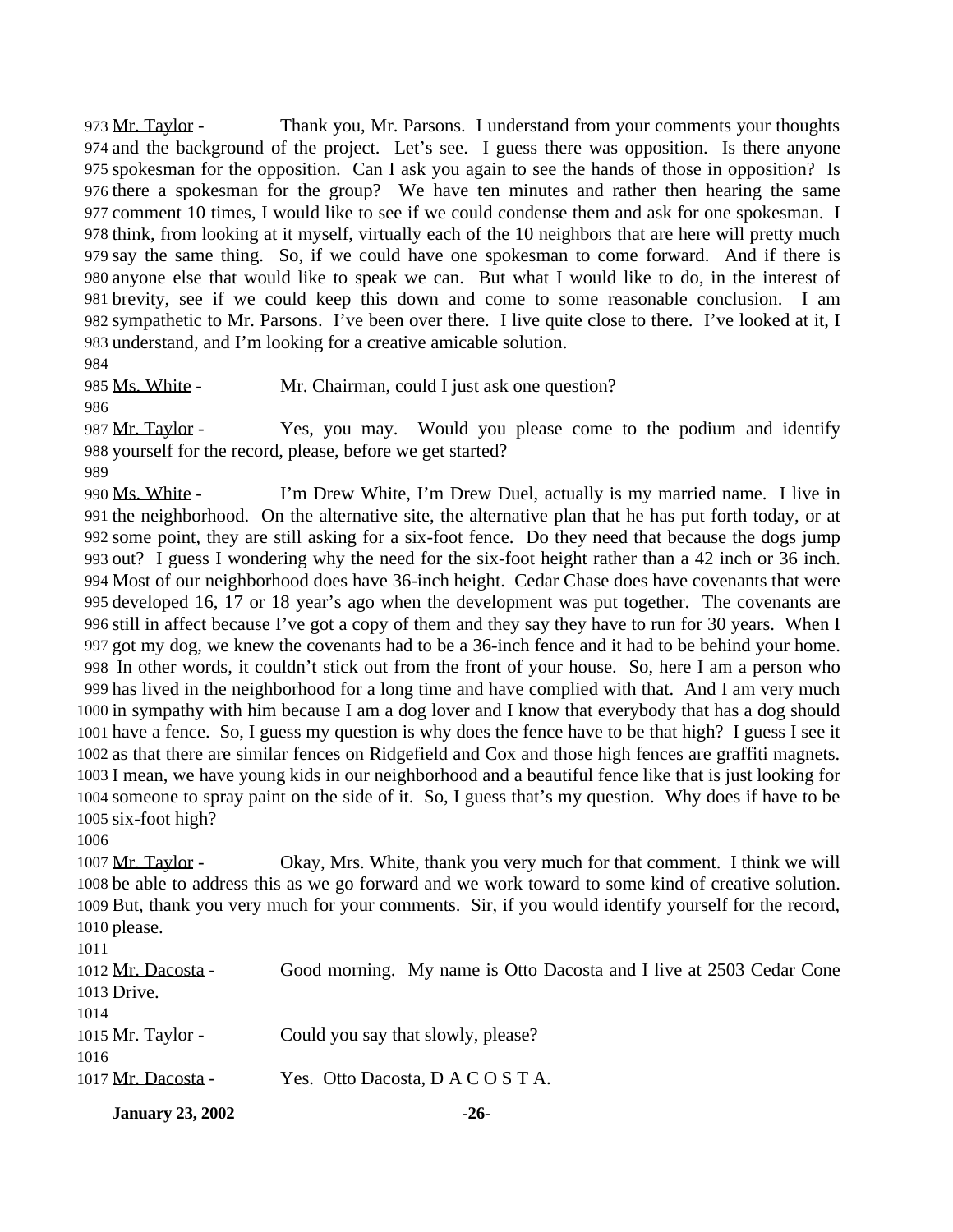Mr. Taylor - Thank you, Mr. Dacosta (Unintelligible. Mr. Taylor was speaking Spanish to Mr. Dacosta at this time).

 Mr. Dacosta - (Unintelligible. Mr. Dacosta responded to Mr. Taylor in Spanish) 1024 Mr. Taylor - Please if you would. 

 Mr. Dacosta - I am an architect and I live next door at 2503. I am the one in 1992 designed the garage on that property and I was very aware of the restrictions that I applied for that are applicable to a reverse corner lot. Obviously, I was not aware that the fence project was getting ready to be erected. When it was erected it became a great concern. And as you can see by the show of neighbors, it has become a very passionate issue. Particularly, from the standpoint of safety, and I was not aware until today that there had been some discussion to set the fence back at the current height. Is that correct?

1034 Mr. Taylor - Yes, that is correct. We have drawings to that affect.

 Mr. Dacosta - But still the six-foot height is an issue. I think that fence height, in my opinion, hinders the character of our neighborhood. I'm not sure that it is necessary. The person who spoke before me has addressed some concerns. I would like for my neighbor to keep the fence, a certain level of fence to protect, or to keep his dogs inside. But, aesthetically, I am concerned about the height of the fence. At the initial height and location, the safety concern, which I hope will be minimized or eliminated by moving the fence back were a realty issue but I guess it's not a big issue anymore, it that correct?

 Mr. Taylor - Well, I think what we are going to have to do here is work a compromise because from what I've heard, in just the last few minutes, is everyone has a different interpretation of the fence. So, actually, what I am thinking of doing, and I have this option as the Planning Commissioner, is I can defer this case myself for 30 days, or up to 30 days, so that I can get together with the members of the neighbor, including Mr. Parsons and yourself and the other people, and we can discuss what the alternatives are.

Mr. Vanarsdall - Mr. Chairman, is the applicant here?

1053 Mr. Taylor - Yes, he is.

 Mr. Vanarsdall - Well, maybe the applicant would like to defer it since he has a problem with the neighborhood. I don't think he don't want to be that unpopular.

 Mr. Parsons - I've already addressed the issue. I'm not sure what you are asking me. 

 Mr. Taylor - The question is whether or not we should defer it and I have the opportunity to defer it for 30 days.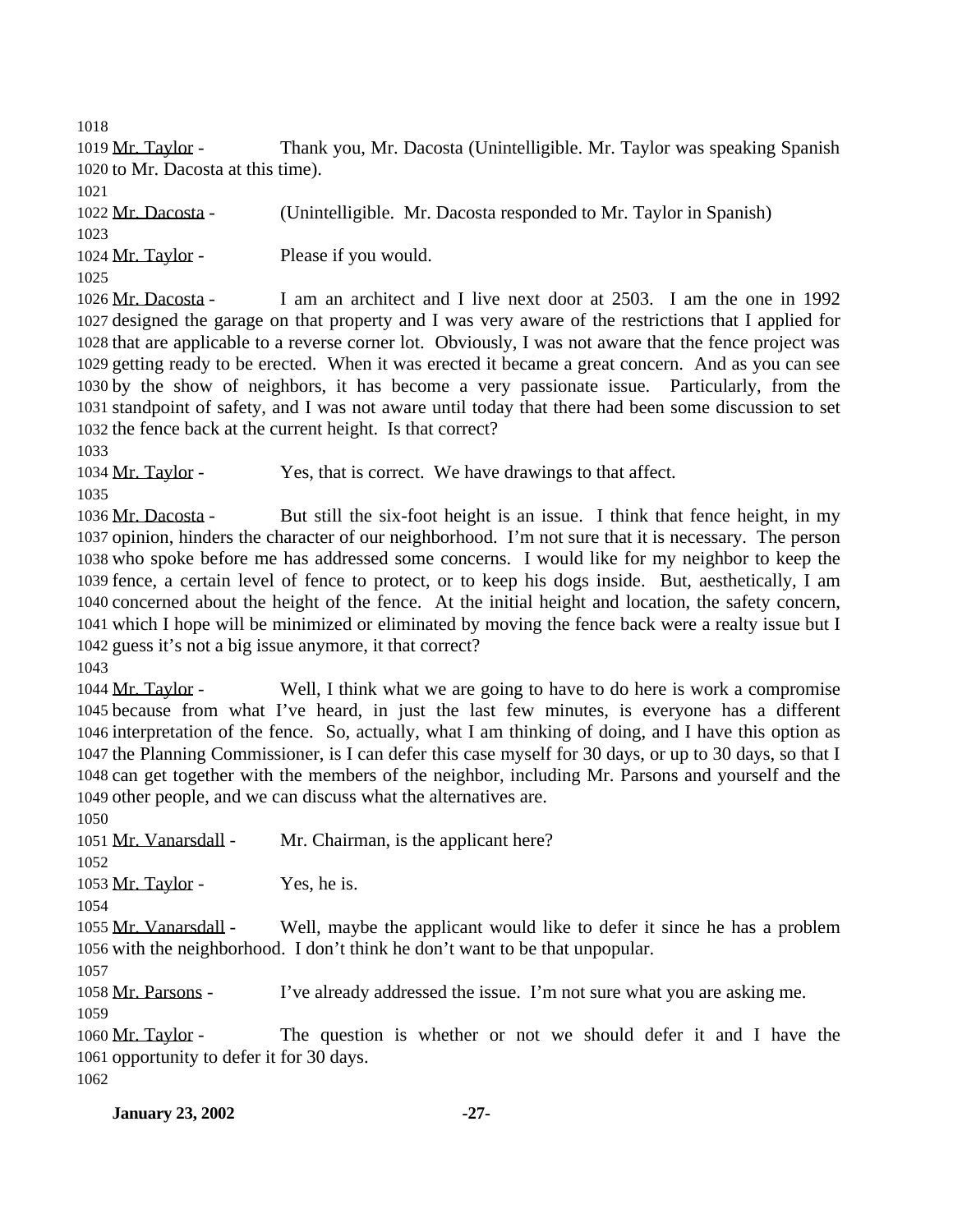Mr. Vanarsdall - The problem is this. You have some unhappy neighbors and you may not have known that until this morning, we didn't. And you should do what you can. Isn't it in the Homeowners Association that you can't have a fence over 36 or 42 inches? Mr. Parsons - There is no Homeowner's Association. Ms. White - There are homeowners covenants and I have a copy of them right here. 1071 Mr. Vanarsdall - Restrictive covenants? Mr. Dacosta - Yes. And they allow only a fence that is 36 inches high. Mr. Vanarsdall - I don't know how it got this far if it's in your covenants. 1077 Mr. Parsons - Well, to be honest with you, when I moved into the house.... 1079 Mr. Vanarsdall - You are going to have to come down to the mike because we can't hear you from there. 1082 Mr. Taylor - Thank you, Mr. Dacosta, I appreciate your comments. 1084 Mr. Dacosta - Thank you. Mr. Taylor - We will just go ahead and go back to Mr. Parsons and we will work it out here. Mr. Parsons, if you would. Mr. Vanarsdall - I'm sorry. You probably can up while I was out in the lobby. Mr. Parsons - No problem. The only thing with that, the one gentleman sitting next to me mentioned something about the covenants this morning. When I moved in my realtor produced nothing, and I know this is an ignorance of the law kind of thing, but when I bought the house they told me that there were no homeowners or covenants and I'm not presented a covenants for my review prior to purchasing the home. I have to go on the assumption that there is no covenants. I did speak with the gentleman that lives behind me….

 Mr. Vanarsdall - Did you speak with your next door neighbors or a neighbor across the street.

1101 Mr. Parsons - That's what I was about to say. I did speak with him when.... When the salesman for the fence came out, my neighbor who I share a property line with, was in his backyard and I invited him to come over and I showed him what I wanted to do. And I asked him "What do you think about this" because it is really separating the two property line. And he said "I don't see the need for it, but if that's what you want to do that's fine." 

Mr. Vanarsdall - So, he didn't know about the covenants either?

**January 23, 2002 -28-**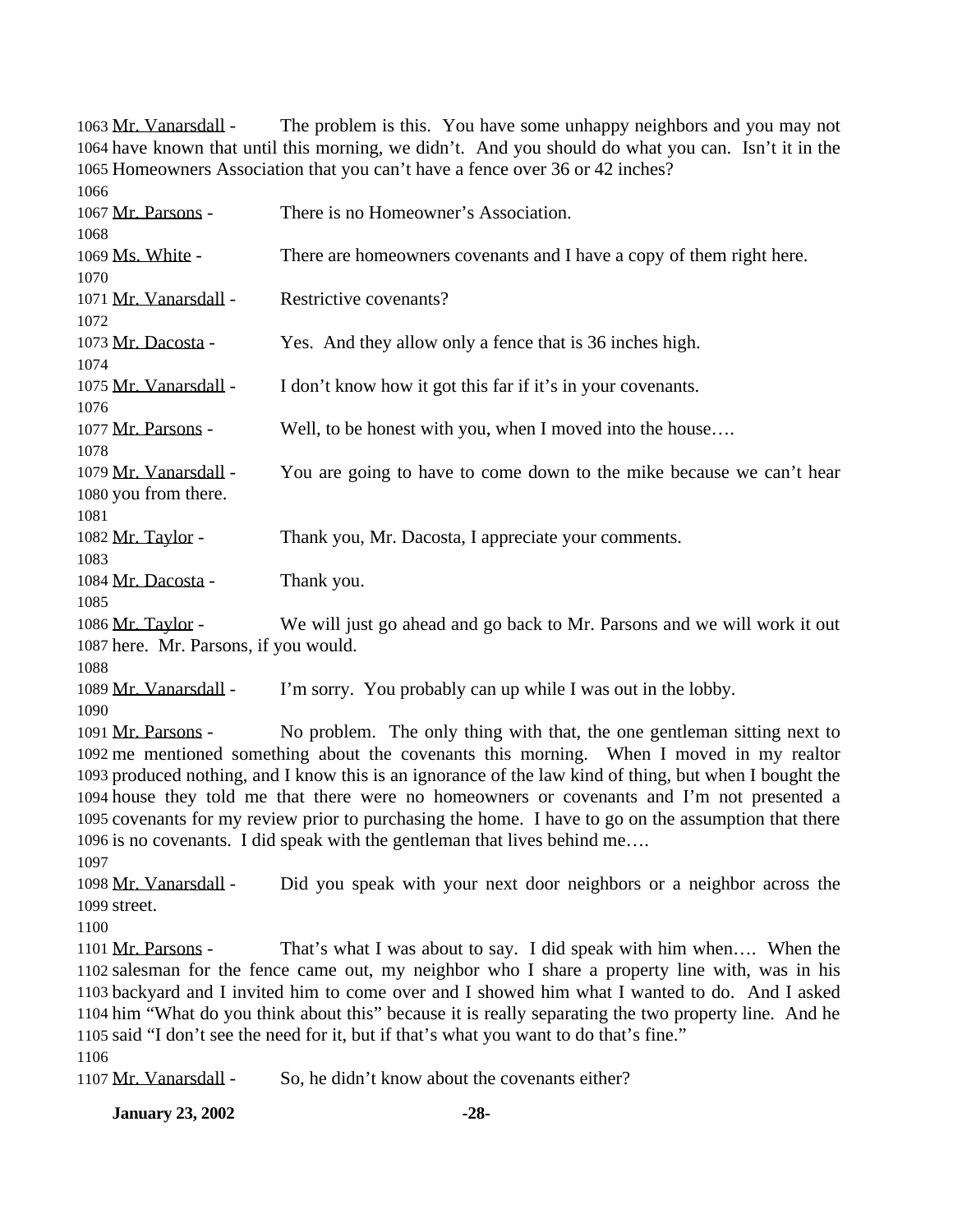Mr. Parsons - Well, he made reference of a covenants many years ago, but nothing like "hey you need to check this out or anything like that." And I'm not placing blame on him, it's not his responsibility by any means. But, my experience in buying a home is that you have so many days to read through the covenants of the subdivision to either agree or say no I don't want to deal with these covenants. And none of that was presented to me by the realtor company. 

1115 Mr. Marlles - The problem, Mr. Parsons, is even if the Commission were inclined to approve your request, you would still have a problem. It sounds like you still might have a problem with the covenants. The County doesn't enforce the covenants but you would still have a problem. So, I think staff's suggestion is perhaps you ask for a deferral and that would give you the opportunity to check the covenants out and possibly work out a compromise with the neighbors.

 Mr. Parsons - Absolutely. Like I stated earlier, that's why I am here. I don't want to be the bad guy.

Mr. Vanarsdall - Would you object to deferring the case yourself?

Mr. Parsons - No.

1129 Mr. Vanarsdall - Okay.

 Mr. Taylor - All right, Mr. Parsons, I'll go ahead and move deferral of case the subdivision alternative fence height plan, 2501 Cedar Cone Drive (Section C, Block C, Lot 3 Cedar Chase) at the request of the applicant, be deferred at the request of the applicant for 30 days, February 27, 2002.

Mr. Jernigan - Second.

 Mr. Marks - My name is Stephen Marks and I'm at 101 Cedar Lane, directly across from it. What are the alternate plans that were already suggested by her?

1141 Mr. Taylor - Ms. Goggin will address that.

 1143 Ms. Goggin - Can we get that a little bit further down so we could see (referring to slide)?

Mr. Marks - As I am looking at this, you are just moving it back eight feet?

Ms. Goggin - Yes, sir.

 Mr. Marks - What is the County Code? Is it 42 inches or is there a County Code about the maximum height a fence can be?

**January 23, 2002 -29-**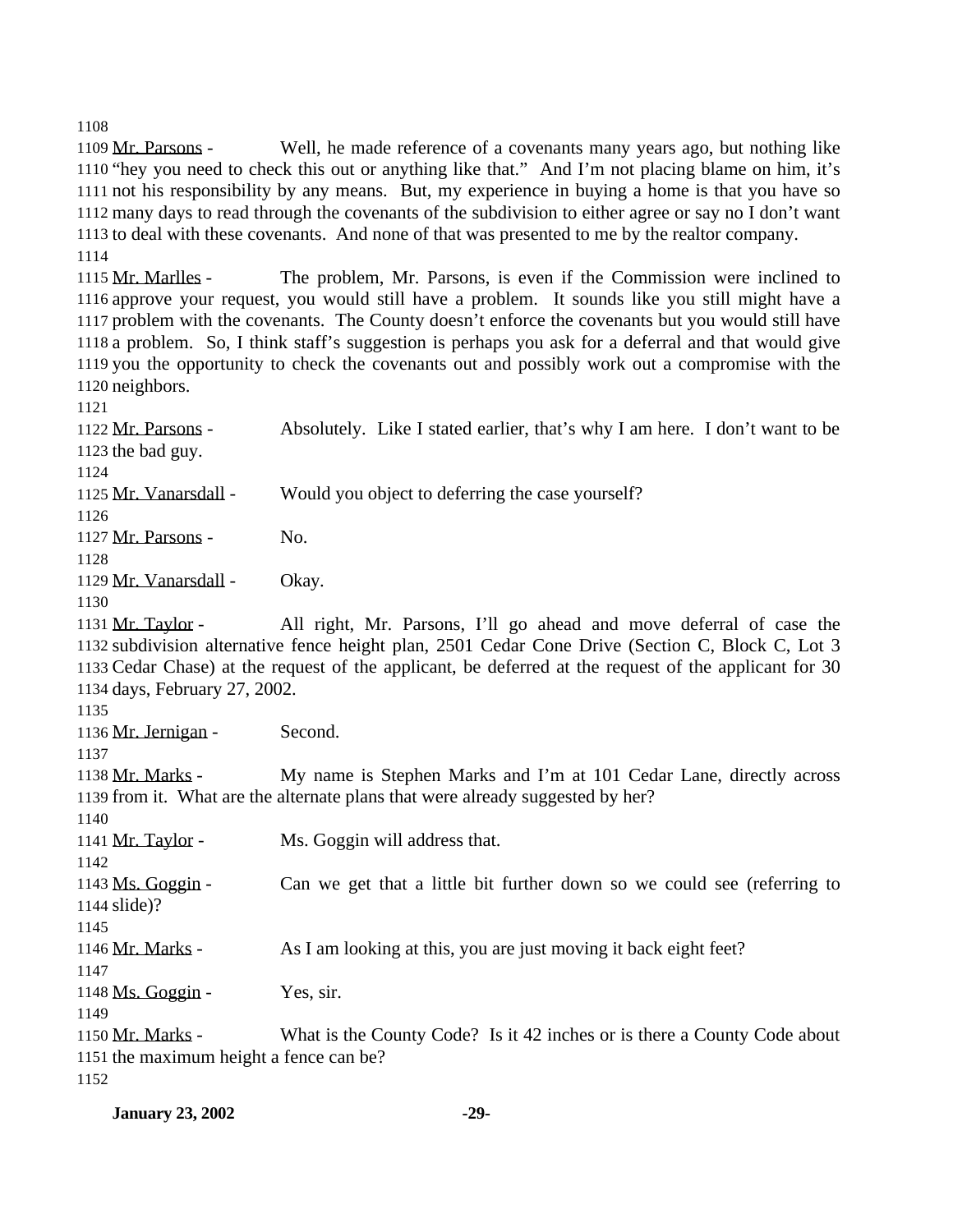| 1153 Mr. Marlles -                                                                            | The normal requirement would be 42 inches in the front yard. It cannot                                     |  |
|-----------------------------------------------------------------------------------------------|------------------------------------------------------------------------------------------------------------|--|
| 1154 exceed that height. A property owner does have the right to come to the Commission for a |                                                                                                            |  |
|                                                                                               | 1155 deviation request, and that is what is being sought at this point.                                    |  |
| 1156                                                                                          |                                                                                                            |  |
| 1157 Mr. Marks -                                                                              | Doesn't the County have to recommend the 42 and not the 6 feet, keeping                                    |  |
| 1158 it with Code?                                                                            |                                                                                                            |  |
| 1159                                                                                          |                                                                                                            |  |
| 1160 Mr. Marlles -                                                                            | The Ordinance calls for 42 inches, but there is a process for requesting                                   |  |
| 1161 deviations from that requirement.                                                        |                                                                                                            |  |
| 1162                                                                                          |                                                                                                            |  |
| 1163 Mr. Marks -                                                                              | OK.                                                                                                        |  |
| 1164                                                                                          |                                                                                                            |  |
| 1165 Mr. Marlles -                                                                            | That is the process the applicant has initiated. He is within his rights to                                |  |
| 1166 ask.                                                                                     |                                                                                                            |  |
| 1167                                                                                          |                                                                                                            |  |
| 1168 Mr. Marks -                                                                              | OK.                                                                                                        |  |
| 1169                                                                                          |                                                                                                            |  |
| 1170 Mr. Taylor -                                                                             | I think the best thing to do with this one                                                                 |  |
| 1171                                                                                          |                                                                                                            |  |
| 1172 Mr. Vanarsdall -                                                                         | I thought we had already voted on the case.                                                                |  |
| 1173                                                                                          |                                                                                                            |  |
| 1174 Mr. Taylor -                                                                             | We do have a motion on the floor. We haven't voted on it.                                                  |  |
| 1175                                                                                          |                                                                                                            |  |
| 1176 Ms. Kenna-                                                                               | Good morning. Just one thing to make sure. I am also a resident, Rita                                      |  |
|                                                                                               | 1177 Kenna, at Cedar Chase. I have a petition here that was signed by 23 residents because everyone        |  |
|                                                                                               | 1178 could not attend, as well as someone who had drafted a small note, for their opposition of the        |  |
|                                                                                               | 1179 variance, as well, and I just didn't know if that should be submitted at this time, or wait until it  |  |
| 1180 was deferred.                                                                            |                                                                                                            |  |
| 1181                                                                                          |                                                                                                            |  |
| 1182 Mr. Vanarsdall -                                                                         | Nothing wrong with submitting it now.                                                                      |  |
| 1183 Mr. Taylor -                                                                             | You can submit it right now. Give it to Ms. Goggin.                                                        |  |
| 1184                                                                                          |                                                                                                            |  |
| 1185 Ms. Kenna -                                                                              | And this is basically a synopsis of the reasons why we were in objection to                                |  |
| 1186 the fence.                                                                               |                                                                                                            |  |
| 1187                                                                                          |                                                                                                            |  |
| 1188 Ms. Goggin -                                                                             | I will make sure this gets handed out to everyone.                                                         |  |
| 1189<br>1190 Ms. Kenna -                                                                      |                                                                                                            |  |
| 1191                                                                                          | OK, thank you.                                                                                             |  |
| 1192 Mr. Taylor -                                                                             | Thank you very much. Are we, we will go back to the motion that we                                         |  |
|                                                                                               | 1193 have on the floor, and I will repeat it. It is a motion to defer the case for 30 days to February 27, |  |
|                                                                                               | 1194 2002, at the request of the applicant. Mr. Jernigan seconded it. All in favor say aye. All opposed    |  |
| 1195 say no. The motion carries.                                                              |                                                                                                            |  |
| 1196                                                                                          |                                                                                                            |  |

At the request of the applicant, the Planning Commission deferred Subdivision Alternative Fence

**January 23, 2002** -30-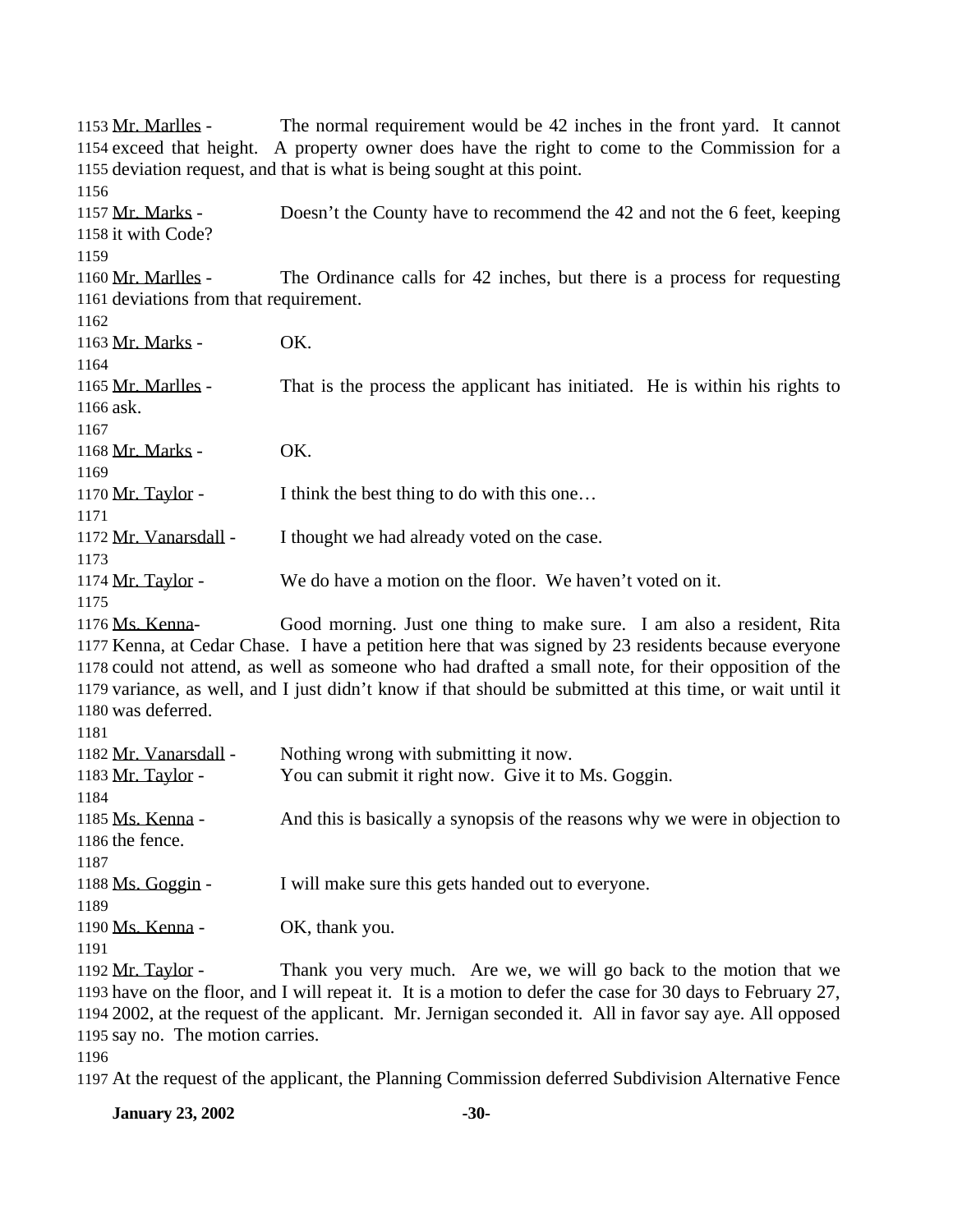Height Plan for 2501 Cedar Cone Drive (Section C, Block C, Lot 3, Cedar Chase) to its meeting on February 27, 2002.

 Mr. Taylor - What I would like to do before you all leave is, I would suggest that a group meeting, with neighborhood people and I will attend, or we will have it down at the County. I think the first step is we will talk to the owner, Mr. Parsons, and then we will work with you as we go forward. OK? Thank you very much for attending today and look forward to working with you, and we will get this resolved.

#### 

#### **SUBDIVISION RECONSIDERATION**

Sadler Grove (April 2001 Plan) **Youngblood, Tyler & Associates, P.C. for Queen Esther Bush, Lillie B. Morton Estate, T-N Corporation of Virginia, Donna F. Tyler, et. als. and Sadler Grove, L.L.C.:** The 26.64 acre site is located at the intersection of Sadler Road and Wonder Lane on parcels 746-766-0613 (27-A-34), 745-765-7271 (27-A-35), 746- 765-0853 (37-A-14), 746-765-7878 (37-A-17) and 746-765-7836 (37-A-18). The zoning is R-3C, One-Family Residence District (Conditional) and C-1C, Conservation District (Conditional). County water and sewer. **(Three Chopt) 56 Lots**

1210 Mr. Taylor - Mr. Wilhite, good morning.

1212 Mr. Wilhite - Thank you. The applicant is requesting reconsideration of two aspects of Sadler Grove Subdivision. This was approved April 25, 2001 by the Planning Commission. This entire area (referring to slide) was rezoned as companion zoning cases. It was supposed to be a coordinated development. This area that you see here on the map (referring to slide), the R- 3AC, R-3C and the colored area which is the Sadler Grove approval of April, 2001. First of all, the original subdivision showed a stub street to the property to the west between this site and Interstate 295. This area is zoned R-3C, which was supposed to be part of the development that was rezoned at the same time. The agreement with the developer and the property owner has fallen through, and this area (referring to slide) would be removed from this subdivision, and instead the applicant would like to remove the stub street that was approved with that plan, and relocate the stub street to the south, to the property still zoned A-1. Webb Tyler is here representing the applicant. We did not get any information as far as what types of plans he has for the area to the south, but the request appears to be reasonable in staff's opinion. In addition, there was a condition placed on the approval that limited the number of lots to be developed on a single point of access. Sadler Grove was approved as a 56 lot subdivision. Due to revisions in lot size and orientation, this is being reduced down to 52, and the applicant is requesting that the condition No. 18 be modified to allow them to develop the 52 lots on a single point of access as opposed to the limitation of 50 under that condition. I would like to point out there was an error in my staff report that I would like to correct right now. I had mentioned that because of the property to the west was being removed from the plan that a second point of access would be eliminated to the rest of the development. That was the case with the plan that was shown at the time of rezoning. However, the approved, Sadler Glen subdivision, to the northwest, or to the

**January 23, 2002** -31-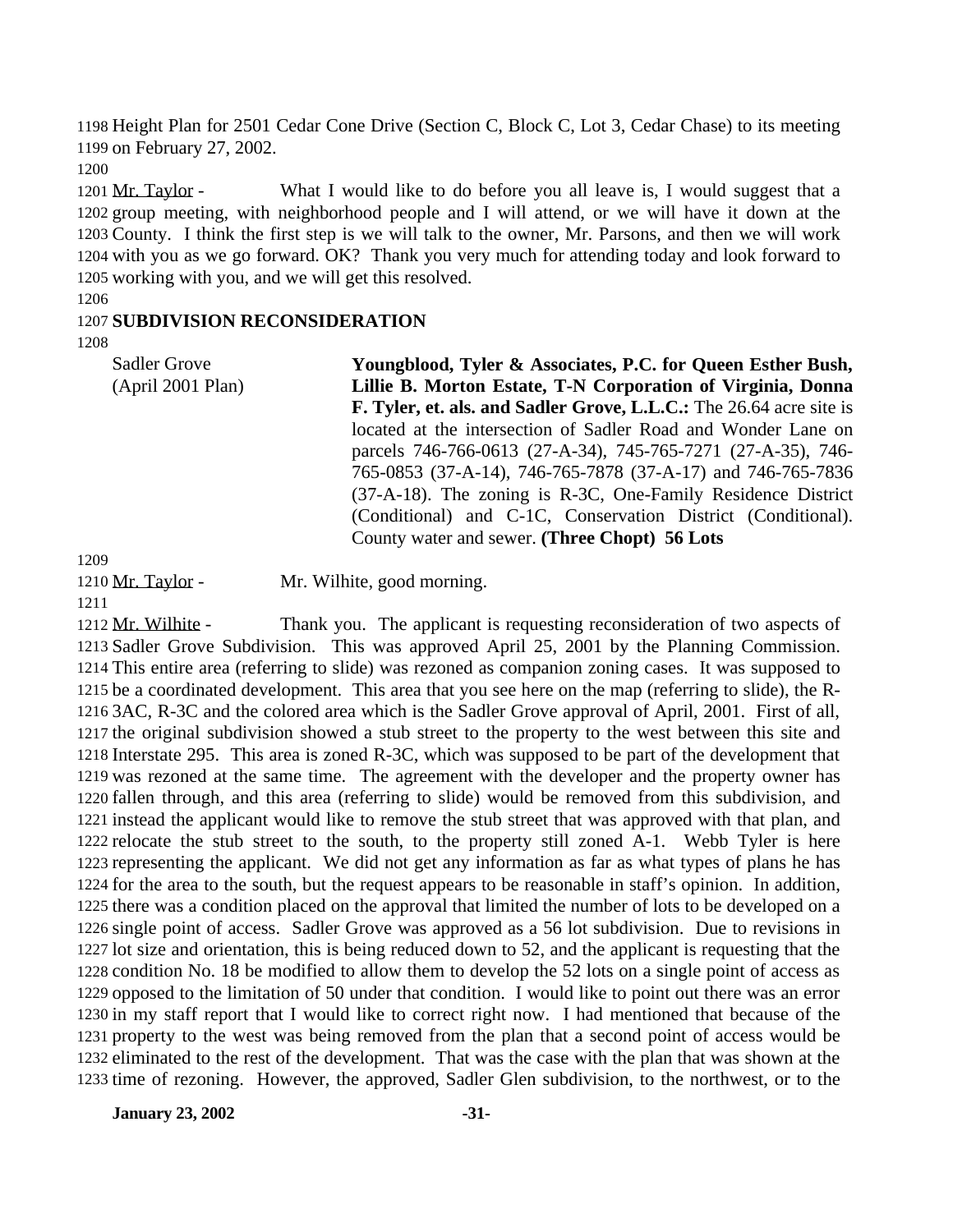north of this site has a road connection that could be developed but at this time the applicant anticipates developing Sadler Grove Subdivision prior to Sadler Glen. On the revised map that you were handed out, the street layout for Sadler Glen was shown on there, so you can see how all of the streets tie in. I'd be happy to answer any questions that you have at this time. 

 Mr. Taylor - Thank you, Mr. Wilhite. I think that is enough for now. Is there any opposition to this case? No opposition. Would we like to hear from Mr. Tyler? I would like to hear from Mr. Tyler.

1243 Mr. Webb - Because of the value of your time, I am at your disposal to answer any questions, sir. My name is Webb Tyler and I am an engineer with Youngblood, Tyler and Associates, but I am also the manager of Sadler Grove, LLC and Sadler Green, LLC. Sadler Grove, LLC is seeking this from you this day. As far as the layout to the south, it is true that we have multiple properties under contract, but they are not presently zoned at this point in time and we have done some very, very rough schematics of concepts, but that concept has not even been crystallized. However, this stub road to the south would provide an access through our proposed \$350,000 neighborhood into a mixed value community known as McDonald Small Farms. As far as the connecting link, as far as a secondary means of access, we are seeking your approval of 52 lots on a single point of access. Sadler Green, LLC to the north there controls all of those properties, myself and Mr. Massie, that provide that linkage and that has a tentative approval on it. Although, we have made one minor revision and are seeking your approval of it next month for a revision to the Sadler Glen Subdivision north of the questioned Sadler Grove Subdivision. I believe that you will find that it still establishes that linkage, which provides the second means of access. Essentially, that second means of access is anticipated to be constructed within the next 18 months, and believe our request reasonable and therefore request that you approve this revised tentative subdivision to allow for 52 lots. We have, I might add, decreased the density from our original proposal of 56 lots by increasing the width of the lots so that they are substantially all over 85 feet. I'm sure the former planner will be delighted who encouraged us to do that. I can't think of her name. She was pregnant.

 Mr. Marlles - Mrs. Hunter. 1266 Mr. Tyler - Yes, Mrs. Hunter. 1268 Ms. Ware - The plans for the next development will be coming through in how many days? 1271 Mr. Tyler - In the next 30 days. It's a revision to the Sadler Glen, Section B, parcel, tentative, which is essentially this area right in here (referring to screen). And that will include that connecting link right there (referring to screen), which allows a second means of access back out to Sadler Road.

1276 Mr. Archer - Mr. Tyler, could you expand on that cul-de-sac that you just pointed to a minute ago? There is a stem that points to one of the lots down in the triangle. Do you see the one I'm talking about?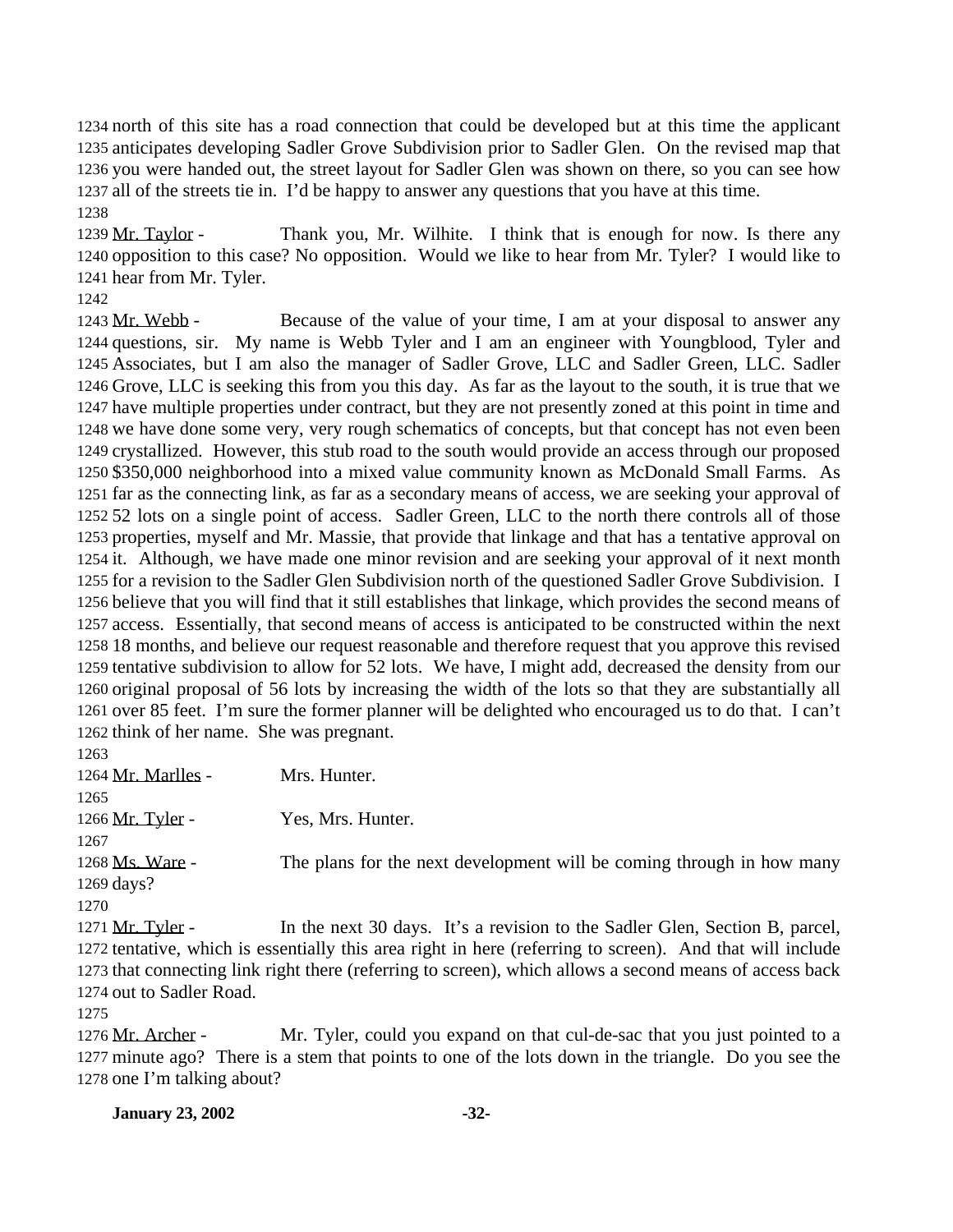| 1279                                                 |                                                                                                           |
|------------------------------------------------------|-----------------------------------------------------------------------------------------------------------|
| 1280 Mr. Tyler -                                     | Down here (referring to screen)                                                                           |
| 1281                                                 |                                                                                                           |
| 1282 Mr. Archer -                                    | No. Come down to the bottom portion.                                                                      |
| 1283                                                 |                                                                                                           |
| 1284 Mr. Tyler -                                     | This here.                                                                                                |
| 1285                                                 |                                                                                                           |
| 1286 Mr. Archer -                                    | No. Move over to your left.                                                                               |
| 1287                                                 |                                                                                                           |
| 1288 Mr. Tyler -                                     | This area?                                                                                                |
| 1289                                                 |                                                                                                           |
| 1290 Mr. Archer -                                    | Yes, that cul-de-sac. There is a stem that points out of that cul-de-sac,                                 |
|                                                      | 1291 does that lead to the big lot down in there (referring to screen)?                                   |
| 1292                                                 |                                                                                                           |
| 1293 Mr. Tyler -                                     | This right here (referring to screen)? The BMP, that area that's in the                                   |
| 1294 back, that is a BMP, sir.                       |                                                                                                           |
| 1295                                                 |                                                                                                           |
| 1296 Mr. Archer -                                    | It's not a lot?                                                                                           |
| 1297                                                 |                                                                                                           |
| 1298 Mr. Tyler -                                     | No, sir. That is a BMP with an access point. And, it is my intention to                                   |
| 1299 make that into a                                |                                                                                                           |
| 1300                                                 |                                                                                                           |
| 1301 Mr. Vanarsdall -                                | It looks like a road, doesn't it?                                                                         |
| 1302                                                 |                                                                                                           |
| 1303 Mr. Archer -                                    | Yes.                                                                                                      |
| 1304                                                 |                                                                                                           |
| 1305 Mr. Tyler -                                     | It looks like an old flag lot. It is not a lot, sir, it is a BMP and that is the                          |
| 1306 access to that BMP.                             |                                                                                                           |
| 1307 Mr. Archer -                                    | Oh, I see it now. I'm sorry.                                                                              |
| 1308                                                 |                                                                                                           |
| 1309 Mr. Tyler -                                     | It is my intention to make that BMP, or make my first effort at attempting                                |
| 1310 a recreational facility in the bottom of a BMP. |                                                                                                           |
| 1311                                                 |                                                                                                           |
| 1312 Mr. Archer -                                    | I couldn't see the writing on the drawing. Thank you for explaining that.                                 |
| 1313                                                 |                                                                                                           |
| 1314 Mr. Taylor -                                    | Mr. Tyler, just looking at the map, the rearrangement of the stub road that                               |
|                                                      | 1315 crosses the conservation area, which is the area that goes from, let's say, northwest to southeast.  |
|                                                      | 1316 I think that that is a very environmentally sensitive area. In for the record, I would just like for |
|                                                      | 1317 you to state what your thoughts are with regarding to preserving that area.                          |
| 1318                                                 |                                                                                                           |
| 1319 Mr. Tyler -                                     | That is a floodplain. It's got approximately 130 to 140 acres. At this point                              |
|                                                      | 1320 I am reasonably certain that it will require multiple box culverts, at a minimum. I believe that it  |
|                                                      | 1321 will be the entrance to the new community to the south. It is my intention to make that road         |
|                                                      | 1322 crossing aesthetically beautiful in an effort to convert the McDonald's Small Farms to a mixed       |
|                                                      | 1323 valued community to a consistently higher valued community. For example: We will be building         |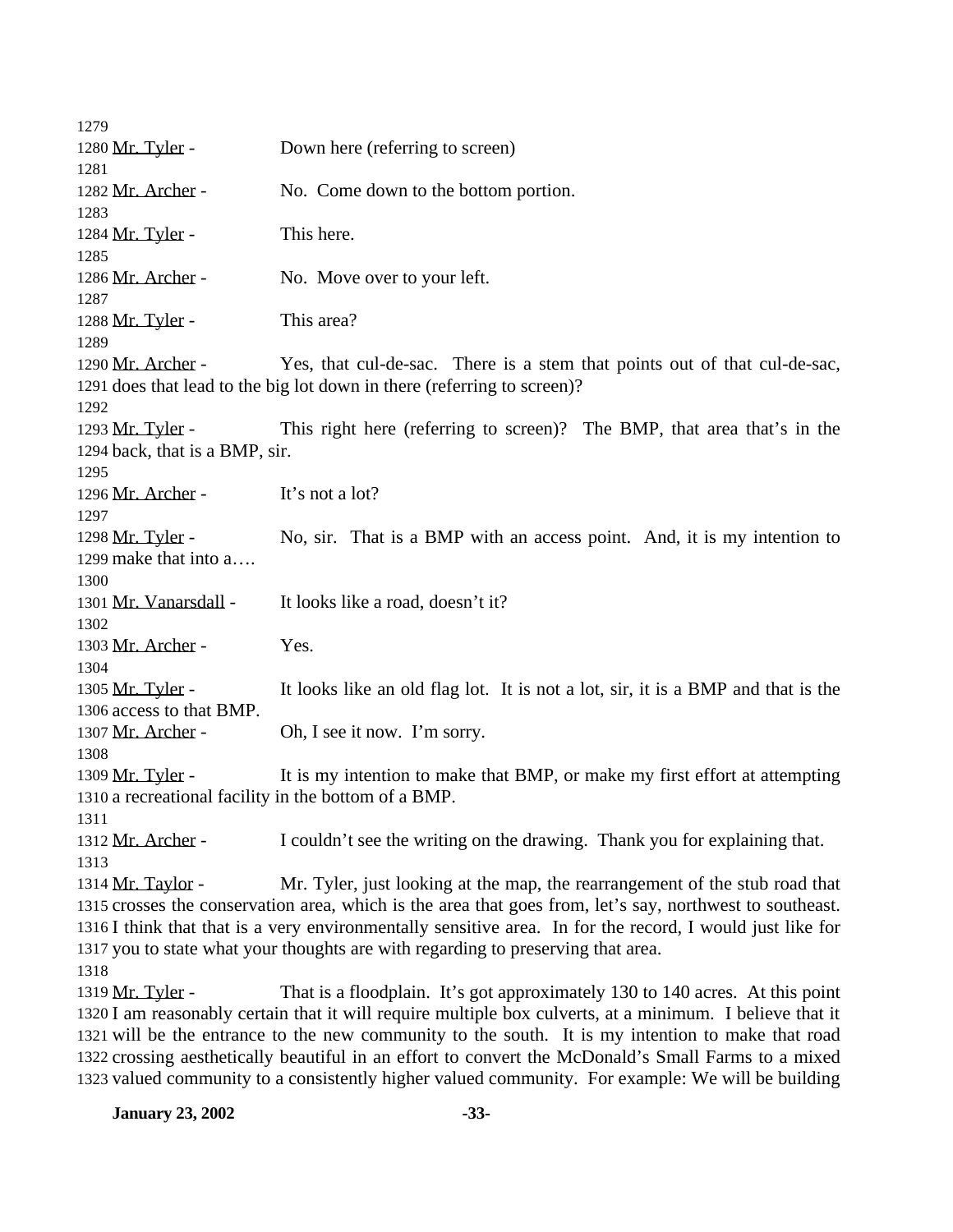values in the neighborhood of \$350,000, whereas the County assesses some of the homes in McDonald's Small Farms as low as \$70,000 on a lot that were built in the late 40's early 50's that are… although, there are some spotting of higher price homes that have had some difficulty in selling. Specifically, those higher price homes are in the \$300,000 plus range. Therefore, it would be our, what I would call my mother-in-law entrance. 

 Mr. Taylor - Thank you very much. I know with some degree of pride that the development that you have begun to establish in there is a marked improvement over existing conditions, and I want to congratulate you on your effort to upgrade the entire area and the road system.

1335 Mr. Tyler - Thank you.

 Mr. Taylor - And I want to thank you very much for the comments. What I would like to do is move for the approval of the subdivision reconsideration for Sadler Grove. I would just like to make that motion. I move approval of the subdivision reconsideration for Sadler Grove (April 2001 Plan).

Mr. Archer - Second, Mr. Chairman.

 Mr. Taylor - The motion was made by Mr. Taylor and seconded by Mr. Archer. All in favor say aye…all opposed say nay. They ayes have it. The motion is approved. Thank you very much.

 The Planning Commission granted condition approval for the reconsideration of subdivision Sadler Grove (April 2001 Plan) subject to the annotations, standard conditions and additional conditions previously approved and the following revised condition.

 18. **REVISED** - A maximum of 52 lots shall be recorded in this subdivision prior to the construction of a second point of access.

Mr. Taylor - The Planning Commission will take a 10-minute break.

# **THE PLANNING COMMISSION TOOK A BREAK AND THEN RECONVENED AT THIS TIME**

 Mr. Taylor - The Planning Commission will reconvene and we will hear from Mr. Blankinship.

1362 Mr. Marlles - Mr. Chairman, the next item on the agenda is a public hearing to amend and reordain Section 24-104 entitled "Signs" of the Code of the County of Henrico to regulate changeable message signs. The staff report will be given by Mr. Ben Blankinship.

 **PUBLIC HEARING**: To Amend and Reordain Section 24-104 Entitled "Signs" of the Code of the County of Henrico to Regulate Changeable Message Signs. 

**January 23, 2002 -34-**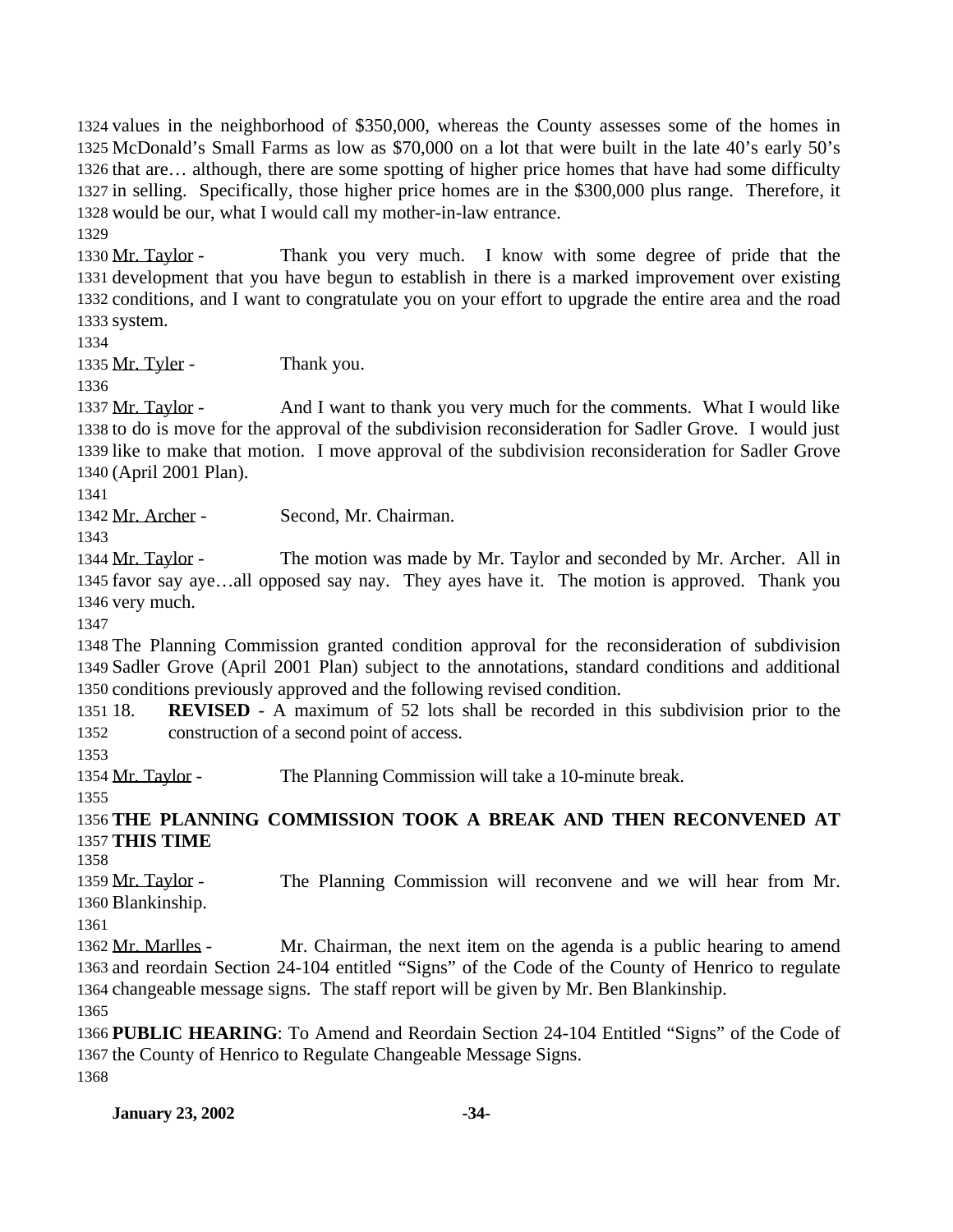Mr. Blankinship - Good morning, Mr. Chairman, members of the Commission, Ms. Ware, good morning. This is the first time I have ever addressed you. I'm Ben Blankinship. I'm the Zoning Division Manager.

1373 Mrs. Ware - It's nice to meet you.

 Mr. Blankinship - It's nice to meet you. This amendment was brought up because the County has received several complaints from citizens regarding changeable message signs where the message changes too frequently. It becomes a distraction to motorist and creates safety concerns. The Code currently regulates the frequency of the message change according to a table that compares the speed limit to the size of the letters on the sign and that gives you a range of allowable frequencies of 5 seconds to 23 seconds. As we have been enforcing that, we have found that 5 seconds is quite a bit too fast for some people. They find it distracting and find that it creates a traffic hazard. So, looking toward the other end, not going all the way to the extreme but toward the other end of that spectrum, the staff recommends removing that table completely from the Code and instead simply requiring that any changeable message sign cannot change faster than once every 20 seconds. And that's really all there is to this, Mr. Chairman.

1387 Mr. Taylor - Thank you, Mr. Blankinship. Are there any questions from the members of the Commission? Any comments?

 Mr. Jernigan - Well, I think you are better off with it this way rather then having a chart to calculate. I think a flat code would be better anyway.

 Mr. Taylor - I do think that that chart, when you look at it and you have a couple of variables, it must be somewhat maddening to understand and also difficult to enforce.

 Mr. Blankinship - We have found that people have called and said that the sign is just flipping and flipping and flipping, can you make them slow it down. We have gone out and measured it and found that it did comply with the chart. So, we do feel there is a problem that can be corrected.

 Mr. Taylor - But, that's a matter of speed adjustment. So, what do we do, just move approval of the ordinance?

 Mr. Marlles - Well, Mr. Chairman, I believe there may be some individuals in the audience who make want to speak. This is a public hearing.

| 1405                   |                                                                             |
|------------------------|-----------------------------------------------------------------------------|
| 1406 Mr. Taylor -      | Is there anybody in the audience that came to hear this item.               |
| 1407                   |                                                                             |
| 1408 Mr. Jernigan -    | Is there opposition?                                                        |
| 1409                   |                                                                             |
| 1410 Mr. Taylor -      | Is there opposition? All right, sir, we will hear the opposition first. You |
| 1411 can come forward. |                                                                             |
| 1412                   |                                                                             |
| 1413 Mr. Twedt -       | Good morning, Mr. Chairman and members of the Commission. My name           |
|                        |                                                                             |

**January 23, 2002 -35-**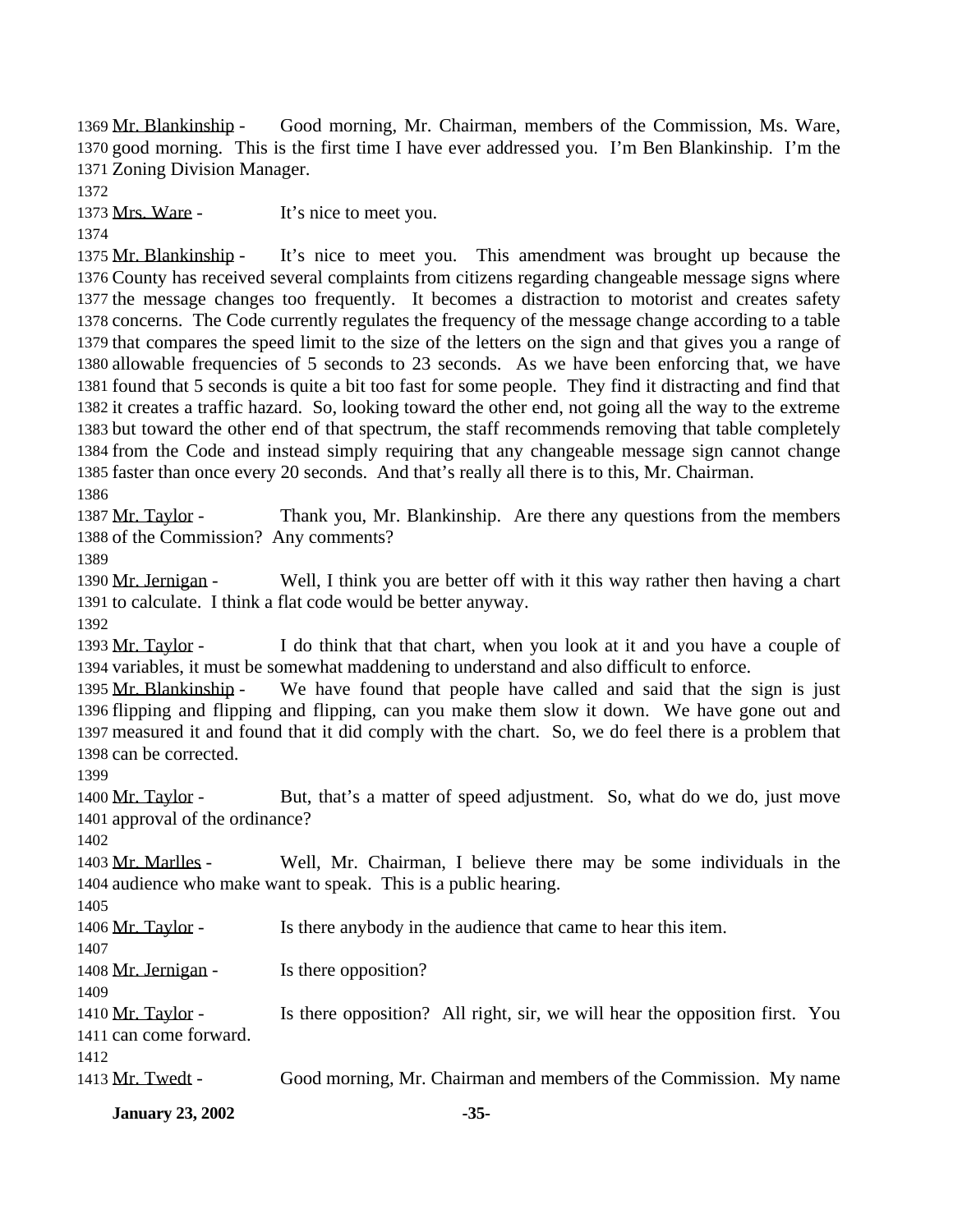is Allen Twedt. I'm here representing the sign industry this morning. 

1416 Mr. Taylor - Would you spell your last name please, sir?

1418 Mr. Twedt - It's T W E D T. It's Norwegian.

 Mr. Vanarsdall - You helped us several years ago with what we have now on the book. He's the president of this sign company over in Chester.

Mr. Twedt - That's correct, Holiday Signs in Chester.

1425 Mr. Vanarsdall - See his guidance is how we got the signs we have now. One of them is in front of Capital Lincoln Mercury is the one we negotiated on.

 Mr. Twedt - Yes, I think the first one that went up was Strawberry Hill, which is now RIR. And then Capital Lincoln Mercury went up in 1996, I believe. And I totally agree with what you are trying to grapple with here as far as this table. I think Earl Clarke was still here and they asked me if we are going to put these signs up we need some kind of a guide and they wanted to know what VDOT had. So, I brought to them the VDOT's formula. It was actually a formula and I just worked that formula out in terms of speed and character heights. I agree that it's hard to enforce something like that. And since then, VDOT has changed the way they put their language. You will find throughout the whole United States, federal and state government's transportation departments are more and more leaning in using this type of technology to promote safety. You will see them above the interstates. You will see them when there is a dangerous situation. They have got them along side the road. We see a lot of them with other construction we've got going along I-95, and also on State route highways. So, VDOT, not just VDOT, but across the board, across the country there is a recognition that electronic displays, if used properly, actually enhance safety and promote safety. That's what I want to bring to the table today. I'm in agreement with getting rid of this table but I think that 20 seconds is perhaps too restrictive. VDOT has changed theirs to be 4 seconds. When you are talking about these business locations, most of them are on Broad Street, your main corridors, the most recent one is down there at Walgreens on Parham. And, so we have had the displays up since 1995, actually, and now we are getting these complaints. I don't know how many complaints there are or if they are off the chart or if it is one or two people. I have no idea. But, what I want to bring to the table, again, today is the safety aspect of it because that is your main primary concern is safety. I would offer, and would provide, for the record, whatever you want. Hundreds of pages of studies and data that show that if you arbitrarily pick an interval of change that's too slow, it actually have a negative effect and can actually cause a safety problem. People are pretty much conditioned and are expecting, when they are going down the road and seeing this changeable message center, they are expecting to see somewhat of a complete message and they've only got a few seconds to see that in. But, if you take and put…. Some of these displays only have one or two words on them. There are different sizes of displays, but if there are only one or two words up there the tendency is that people are going to tend to look more often and anticipate what's coming up next. So, if you do that too long you've got a bottleneck kind of problem. So, I would recommend that some study be done to this. I'll be happy to work with you and show you

**January 23, 2002 -36-**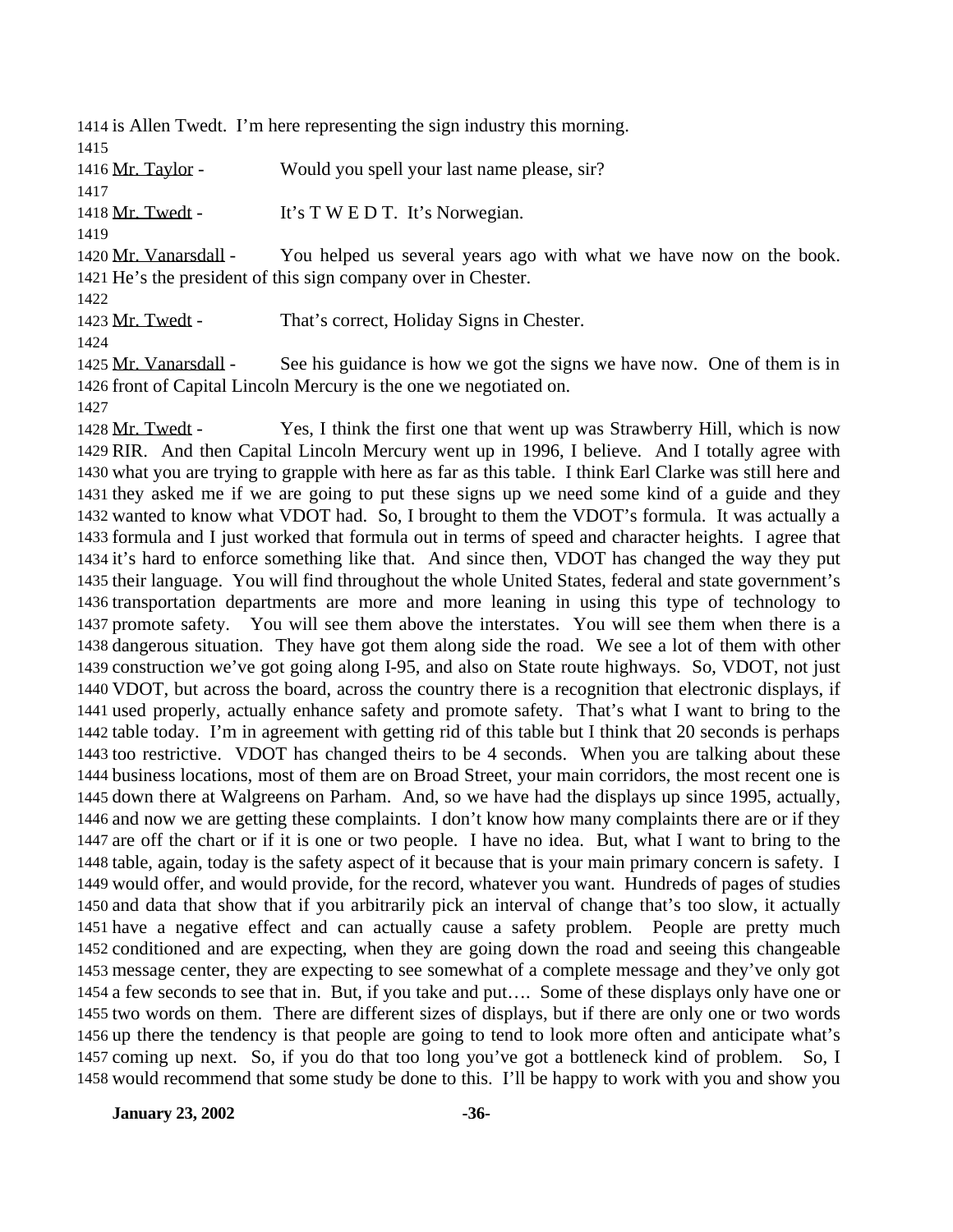what I've got available and come up with something that is easy to enforce. But, my opinion, and the opinion of all of these studies and data, is that 20 seconds is too restrictive, it would actually do negative toward traffic safety concerns. Other than that, I would just like to throw it out there because I really like doing business in Henrico County. I do business all over Virginia. And the way you process your permits, the way you have got people behind the counter helping instead of just throwing up roadblocks, I really appreciate it. And the electronic message center can help…. I'm glad you are not coming up with the saying that we want to ban message center. I would just like to throw out there that message centers, if they are considered, have some real positive attributes to them in that they can take the square footage of a sign and you can work with less square footage and put more information in that dedicated space. It will eliminate the need for multiple signs. It will eliminate the need for a lot of temporary signs, which, actually, I think is more objectionable, things like banners, sidewalk signs, window displays that are just filling up the window. If you allow the business person to adequately promote that business at that location, you have got a win, win situation. 

 Mr. Vanarsdall - Well, Allen, I think one of the problems we have, and the staff did research this to come up with this. We didn't have the benefit of the Capital Lincoln Mercury sign that you helped us get that time, because they turned it off. When they added the Mazda dealership we have a certain square footage of signage that you can have on the property and he wanted to put up a big Mazda sign so he turned that off to be in compliance with the County Code. So, we didn't have it but…. I remember that sign and we've never had any complaints on it to my knowledge and we've never had any fender benders. But, one of the things that he did, he had all kinds of Mercury's and Lincolns and different models, but he didn't try to get them all on the sign at one time. That's what happened to Walgreens drug store. You almost have to pull over to the side of the road to read it. It has Pepsi Cola, BC Headache Power and pantyhose. I was over there Christmas and never saw so many things on one sign and I don't how in the world, whether it's five seconds or 20 seconds, you can take all of that in. So, who controls that? 

1487 Mr. Twedt - Well, that might be something you could....

1489 Mr. Vanarsdall - You don't have any control over that. The only other alternative we have is to limit the time it comes by you.

1492 Mr. Twedt - Actually, you have another alternative where you could maybe have some control over that because basically what we are talking about is multiple line display. The more line the more pixel points you've got, you know, the more information you can put up there. So, even though your square footage is allowed, you might limit a message center to two lines maximum or…. I'm just throwing something out there, but that has a pixel matrix of probably, I think that is a three-line display, maybe it's a four-line display. So, that would have up to 48 vertical pixels on it by 64 pixels long so that would give you four lines. If you limited the lines of copy they wouldn't be able to put quite so much information up there. But then again that might be a content regulation, which might run into some ramifications too. 

 Mr. Marlles - Mr. Twedt, you mentioned that your initial concern was that 20 seconds per sign was perhaps too slow. We are finding a frequency of 5 seconds being too fast. From an

**January 23, 2002 -37-**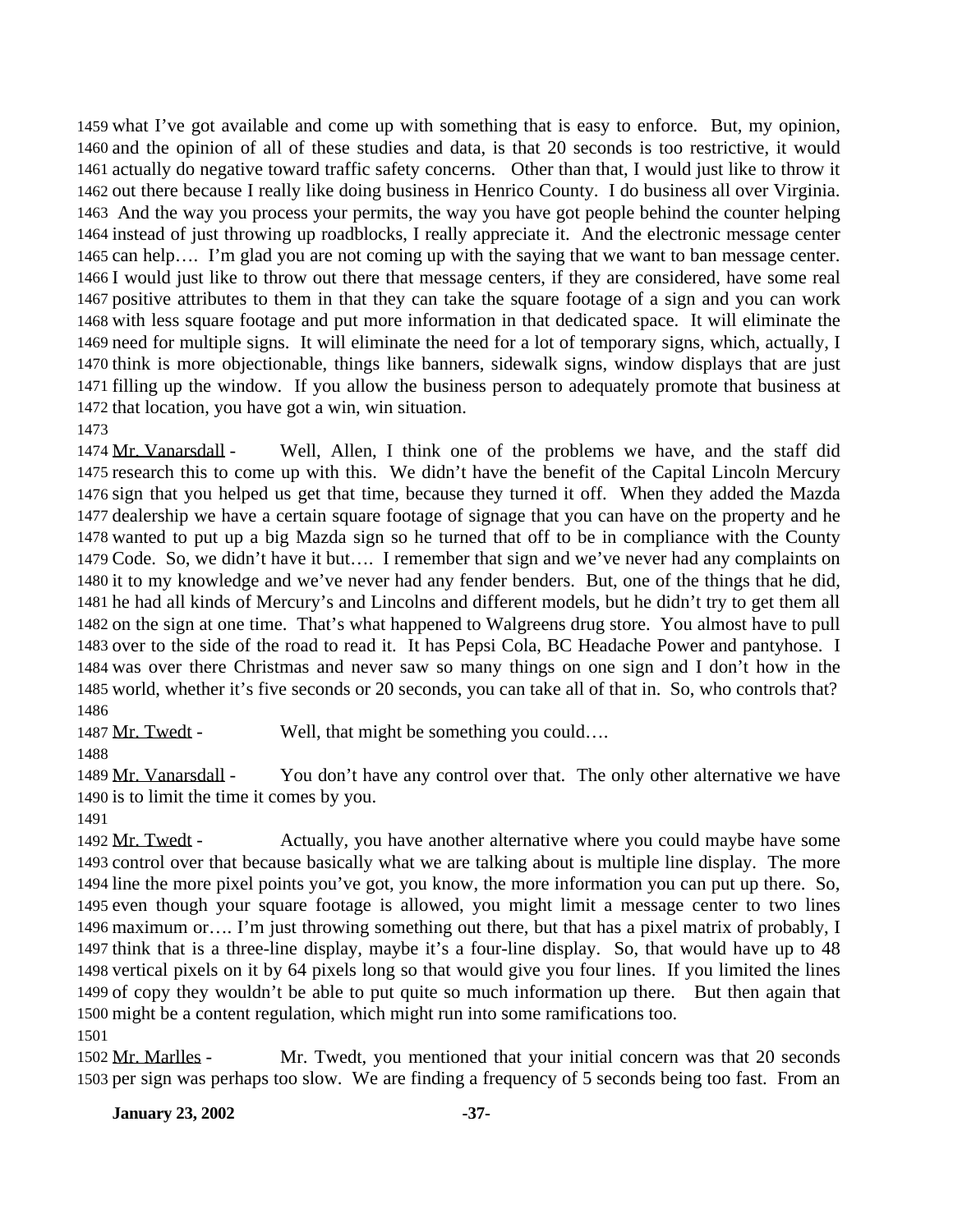enforcement standpoint, it's hard to enforce and also that end of the range seems to create the most complaints from citizens. Do you have, based on your research, do you have something in between 5 and 20 seconds that you could recommend based on your research, today? 

| 1 J V L                        |                                                                                                                                                                                                                        |  |  |
|--------------------------------|------------------------------------------------------------------------------------------------------------------------------------------------------------------------------------------------------------------------|--|--|
| 1508 Mr. Twedt -               | Yes, but you wouldn't like my answer.                                                                                                                                                                                  |  |  |
| 1509                           |                                                                                                                                                                                                                        |  |  |
| 1510 Mr. Jernigan -            | Well, let's hear it anyway.                                                                                                                                                                                            |  |  |
| 1511                           |                                                                                                                                                                                                                        |  |  |
| 1512 Mr. Twedt -               | It really is at 4 or 5 seconds and that's why VDOT is doing it the way they                                                                                                                                            |  |  |
|                                | 1513 are doing it because found through all these studies, and believe me it's been exhaustively tested.<br>1514 In fact, in 1980, researchers actually set out to prove that these displays were traffic hazards, and |  |  |
|                                | 1515 at the end of that study their conclusive evidence was that they did not promote traffic hazards                                                                                                                  |  |  |
|                                | 1516 but they actually made the environment safer. There is more of a driver awareness because it is                                                                                                                   |  |  |
|                                | 1517 alerting them to use their motor skills or something. I have all of that documentation.                                                                                                                           |  |  |
| 1518                           |                                                                                                                                                                                                                        |  |  |
| 1519 Mr. Vanarsdall -<br>1520  | Well, obviously, you weren't contacted for the survey that the County did.                                                                                                                                             |  |  |
| 1521 Mr. Twedt -               | No. I just found out through the announcement of the public meeting this                                                                                                                                               |  |  |
| 1522 morning.                  |                                                                                                                                                                                                                        |  |  |
| 1523                           |                                                                                                                                                                                                                        |  |  |
| 1524 Mr. Vanarsdall -          | Mr. Secretary, do you know how many seconds the Fairground sign is?                                                                                                                                                    |  |  |
| 1525                           |                                                                                                                                                                                                                        |  |  |
| 1526 Mr. Marlles -             | Mr. Vanarsdall, I do have that. The only thing I can tell you when we do                                                                                                                                               |  |  |
|                                | 1527 monitor there are about seven of these signs in the County and we do monitor them probably on a                                                                                                                   |  |  |
|                                | 1528 month Well a little more recently on them on a once a month basis. I don't know what the                                                                                                                          |  |  |
|                                | 1529 frequency change is. I do know it is in compliance and I do have access to that information I just                                                                                                                |  |  |
| 1530 don't have it right here. |                                                                                                                                                                                                                        |  |  |
| 1531                           |                                                                                                                                                                                                                        |  |  |
| 1532 Mr. Vanarsdall -          | The reason I don't understand what you are saying is because, let's take a                                                                                                                                             |  |  |
|                                | 1533 sign that doesn't move, that up there all day, let alone 20 second.                                                                                                                                               |  |  |
| 1534                           |                                                                                                                                                                                                                        |  |  |
| 1535 Mr. Twedt -               | Do you mean the manual change reader board or just a static board?                                                                                                                                                     |  |  |
| 1536                           |                                                                                                                                                                                                                        |  |  |
| 1537 Mr. Vanarsdall -          | The manual change sign. I don't understand why 20 seconds would be too                                                                                                                                                 |  |  |
|                                | 1538 slow, when a manual sign is there many times as you pass it.                                                                                                                                                      |  |  |
| 1539                           |                                                                                                                                                                                                                        |  |  |
| 1540 Mr. Twedt -               | Well, most of your reader board signs, like if you have got a 4 foot by 8                                                                                                                                              |  |  |
|                                | 1541 foot, reader board, there is a complete message there.                                                                                                                                                            |  |  |
| 1542                           |                                                                                                                                                                                                                        |  |  |
| 1543 Mr. Vanarsdall -          | People will look at this type sign quicker than they would a billboard is                                                                                                                                              |  |  |
| 1544 that what it is?          |                                                                                                                                                                                                                        |  |  |
| 1545                           |                                                                                                                                                                                                                        |  |  |
| 1546 Mr. Twedt -               | I'm sorry.                                                                                                                                                                                                             |  |  |
| 1547                           |                                                                                                                                                                                                                        |  |  |
| 1548 Mr. Vanarsdall -          | Something on a building.                                                                                                                                                                                               |  |  |
|                                |                                                                                                                                                                                                                        |  |  |

**January 23, 2002 -38-**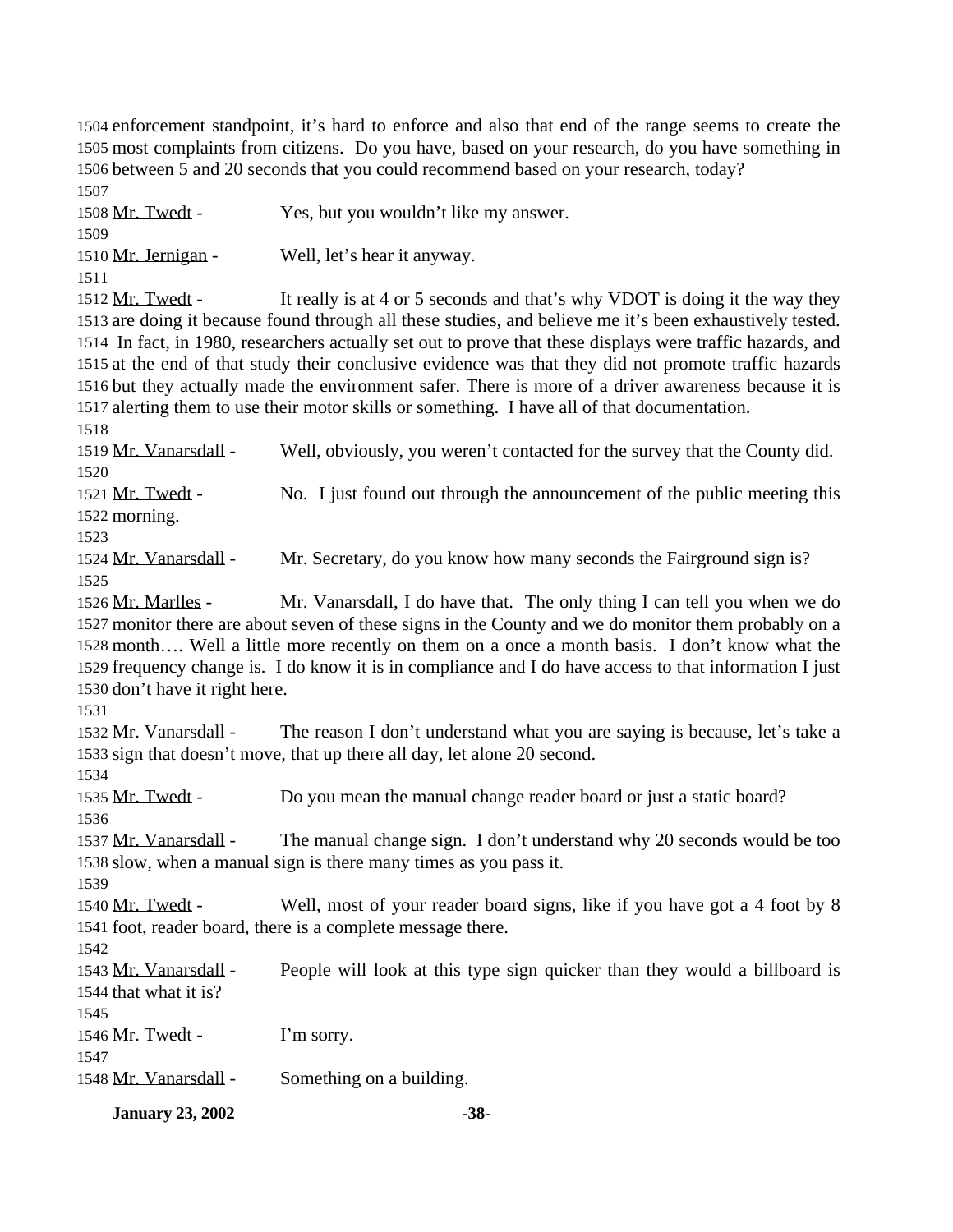Mr. Twedt - Well, yes. When you get something out there along the road it's more visible, whether then looking in toward the property. Is the complaint you think is purely based upon the frequency of change, or do you have incidences where people are doing animations or Bijou effects and that kind of then?

 Mr. Marlles - It's the frequency of change, but it leads to that type of fact that I think you are referring to.

 Mr. Twedt - I would think that in your ordinance you could prohibit animation sequences where there is just a continual, you know, Santa Claus going across the screen or a Bijou effect where you have got sequential lights just chasing around. You know, those kinds of, or blinking where the sign is 100% off and the 100% on. Be selective and prohibiting certain functions on that display. But, as far as textual messages….

Mr. Blankinship - We do prohibit those.

1566 Mr. Twedt - Oh, you do. Okay.

 Mr. Vanarsdall - It happened. When we started out with the Fairgrounds sign, that had some class to it. And the one at Capitol-Lincoln Mercury followed the same thing. And we have other kind of signs that are just not in that category, and they flash, and do everything, have bells and whistles.

 Mr. Twedt - I'm not, I keep a pretty keen eye toward these types of things. The ones you mentioned. I know that there is one at Loehman's Plaza. I don't know if there is one particular one that is getting most of the attention where these complaints are coming in at. 

1577 Mr. Taylor - I think the one that is causing most of the complaints, as I understand it, is at Three Chopt and Parham.

1580 Mr. Twedt - I would really expect that the main reason for that is because it has sort of moved into more of a residential area rather than just being on a strip, and, you know it is new and you are going to have people that just don't like them. We heard it this morning. There was a lady, I mean, I don't have a problem with them not liking the electronic displays, but they don't want one out there at Wyndham in Twin Hickory, and that is their prerogative, but I think that when you have something pop up in more of a residential area in the beginning you might have some complaints. I just put a big display up for a church in Colonial Heights, Mt. Pleasant Baptist Church, and when that thing first went up they had some, initially, some negative comments from people saying "You look like a bank. You look like a car dealer." 

| .                     |                                              |
|-----------------------|----------------------------------------------|
| 1590 Mr. Vanarsdall - | I didn't think the Baptist would allow that. |
| 1591                  |                                              |
| 1592 Mr. Twedt -      | That is a miracle, isn't it? But anyway.     |
| 1593                  |                                              |

**January 23, 2002** -39-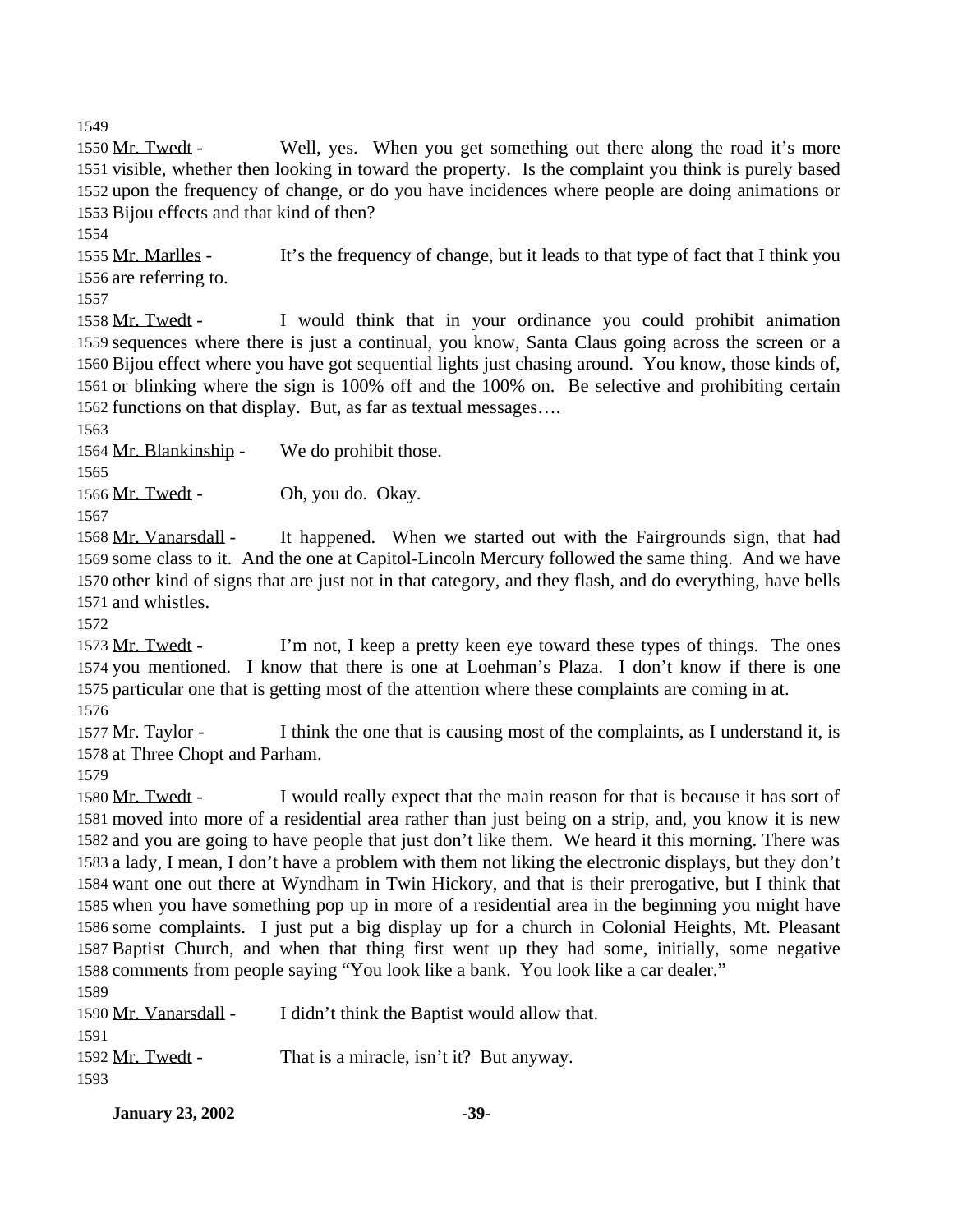Mr. Vanarsdall - But one thing, we had a request for a sign over in Brookfield and they had to rezone just where the sign sat. And so this brought another revisit of the Sign Ordinance, so that is how this all came up when it did. Plus the complaints. 

1598 Mr. Twedt - The one on Three Chopt? 1600 Mr. Vanarsdall - Yes, that is really what triggered it. 

1602 Mr. Taylor - There have been complaints and I am familiar with both the complaints and the sign, and this particular sign has a on-screen period of about four seconds, but that is not, in my judgment, the maddening part about it. It also moves multi-directionally at random. So you will be looking at a sign for four seconds and then it hops up, then it goes on a diagonal, then it comes back, and they are all different signs with different intelligence. Now I admit that the signs are a good and vital part of commerce today, particularly the road signs that are a warning that VDOT and the County uses in terms of a safety issue, and those are normally a lighted sign of some size for either an extended period or a non-changing period. So, between the sign that we have for the warning and the sign that we have for advertising, the eclipse period, or the period that is on the screen, and the direction of the way that it comes on the screen, and as I said, the one that we talked about at Parham and Three Chopt, that comes in from different angles, and you're never sure which way you are looking at it what is next, so the entry and exit modes. So, the steadiness of a sign I think is one thing in a sign, and certainly when you've got something that says "Slow Down – Ice Ahead," you want that to be either visible or you want it to flash in red so it captures your attention and focuses your eye right on it, but when they change too frequently, you get somebody trying to look at that sign and they do not continue to look straight ahead as they are driving, and I think that is a concern that people have. So, for those signs that are for information, there is one type, and advertising is another, and entertainment, you can have some kind of graphics that chase a rabbit, a rabbit being chased by a dog if you want, and that is not necessarily going to provide intelligence. It does provide a little entertainment if they want it, but I think somewhere between four or five seconds and 20 seconds is probably a reasonable period, depending on the nature of the sign. So, if the sign were important, and it was, in fact, a six pack of Pepsis, 99 cents today, and you left it on for enough of a period to have that advertising message come through, it might be somewhere between five seconds and 20. Now my wife can see that sign, and she is on to the advertising like that. I am little slower at advertising. But if we could achieve a figure, you know, somewhere in the middle of signs as they change, and I see the County wants to do this because they look, that particular sign has drawn a large number of complaints because of its repetition, and the nature of it, and if we could come up with a figure that is larger for the on-screen period that it communicates the intelligence that you are trying to communicate, and then flashes the next one. Like it would say, "Slow – 30 miles an hour" and there would be a sign, and then "Ice Ahead" would come up for the reason for the 30 miles an hour. I think that would be more reasonable than just the flippage of the sign to the point that you really, if you watch it a little bit, you are not sure what you have seen. 

1636 Mr. Twedt - And I would think there could be something studied out and worked out, I think if you just address the entry and exit modes, because you could have them, you know, not allow these fast entry and exit modes, and actually VDOT, I think, addresses that.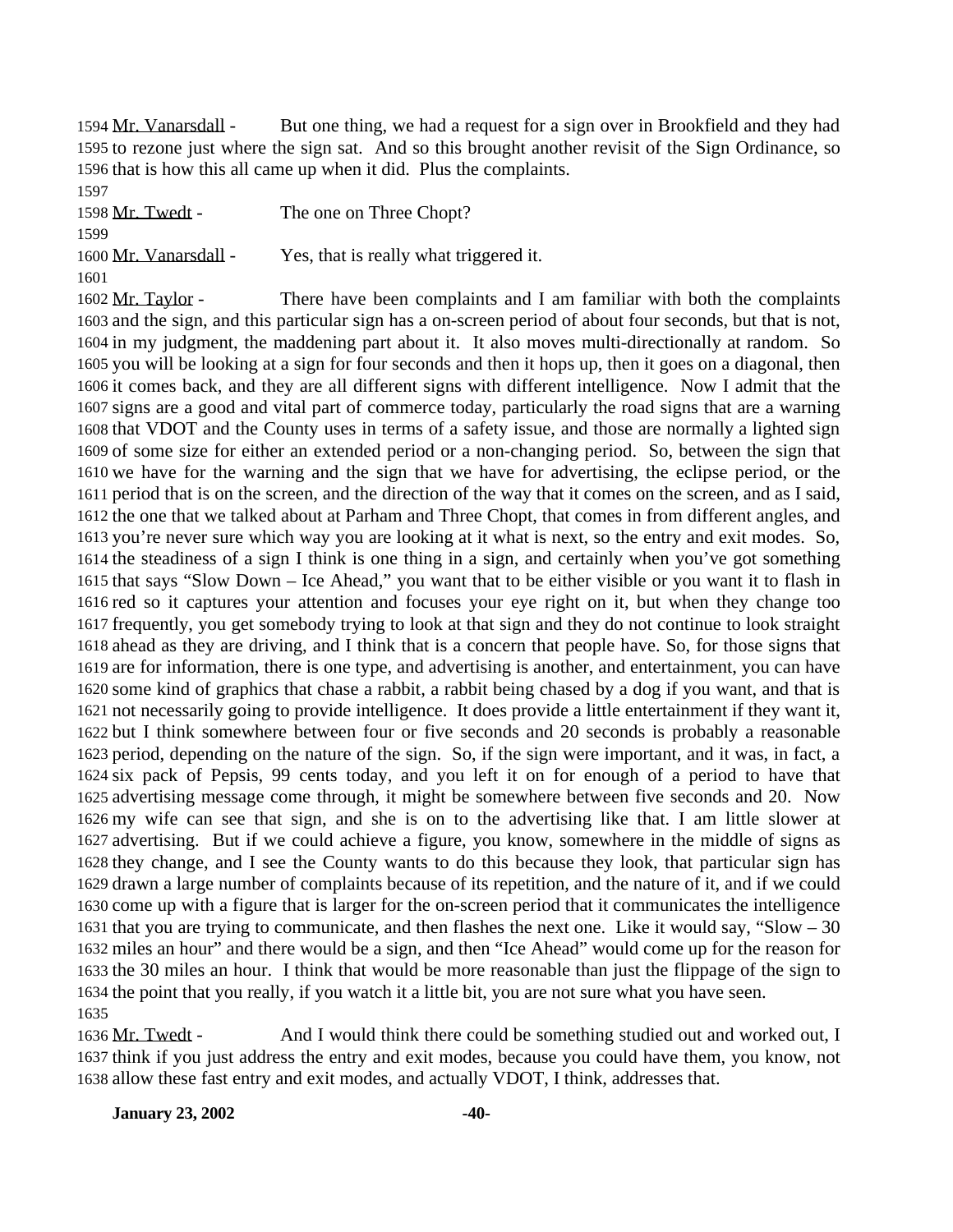### 

 Mr. Taylor - The thought that we have is 20 seconds appropriate or is 10 seconds appropriate, or is there some variable number for a different type of sign that we might be able to come up with that would provide the message without annoying or confusing any of the people who are driving by.

 Mr. Twedt - You would just want to put it in the context of what is going to make the display the easiest to read, and if your complaint is that they are too hard to read, and they are going at a certain clip and, because quite honestly I've been doing this for 21 years and the nature of the beast it all has to do with the number of words that are on a screen at any particular time, and if you've got 20 words out there, then that display should stay up longer than the frame that only has two words on it. I mean it is just common sense. And so I think that is where Walgreen's probably, not to pick on them, but they probably have an operator in there that is running the sign, and they are setting all the frames up on the same default where it runs four seconds, bing, bing, bing, bing, bing. Well, they could easily go in there and on their longer messages put on that frame 10 seconds.

 Mr. Marlles - The problem, Mr. Twedt, is that they are not doing that and we can't enforce that, so we are trying to come up with a fairly simple solution to deal with the frequency of the message sign changing, because that is where the primary concern is.

1660 Mr. Twedt - See, I would say 10 seconds would be reasonable if you had x number of words up there, but to say 10 seconds and you've got a single line message that a smaller business owner has. He can't afford a four-line display, so he's got a single-line display, with seven or eight pixels of vertical height on it. He can only put up one or two, so now you are penalizing him because the guy down the street has the bigger and snazzier display and is obnoxious with his.

1667 Mr. Taylor - That is true. The other thing that we want to try to focus on is our drivers need to keep their attention focused on the road, so there is a limit to the amount of intelligence or time that we want them reading extraneous signs, and I can see that is another constraint that we need to provide for safety. That sign that I talked about that was "Ice Ahead," you only need to see that once quickly and you know that you've got to focus on your driving. But if you put a sign up there, and I'm not picking on Pepsi, but if you are selling Pepsi or whatever, and you have a lot of those, and people start concentrating on Pepsi, the concern is that you are not going to be concentrating on a car ahead of you, with a safety angle, and your job is to drive safely, and that, I think, is part of the issue. If you have it up for 20 seconds, in my judgment, you can look and see "Oh, Pepsi is on sale for 99 cents" and then you can still concentrate on the road ahead and not miss that message. If we make them too entertainment, too entertaining, we are likely to have people watching the side of the road and the show on the side of the road, and not focusing straight ahead. So, it is a very key safety issue here somewhere, I understand, and I would.. 

1681 Mr. Twedt - I know what you're trying to do, and I appreciate that, and I would just want to offer whatever I could.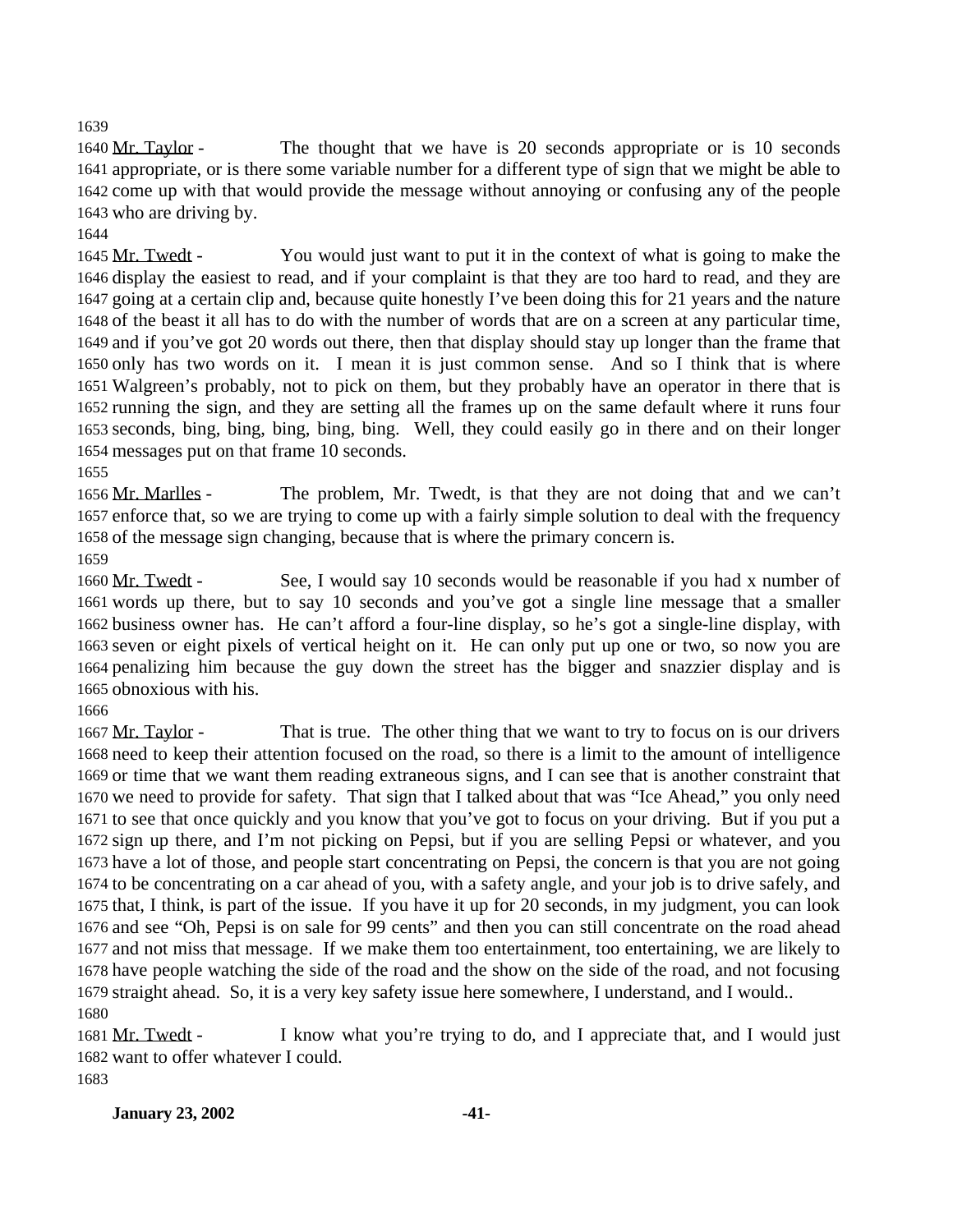Mr. Taylor - Oh, I know. My thought is you're trying, you are looking at signs as a good advertising medium, and they truly are.

1687 Mr. Twedt - Yes. That is true.

 Mr. Taylor - We don't really want people watching those advertisements too much. We want them to concentrate on traffic ahead.

1692 Mr. Twedt - If I were to offer studies that show that there has never been any court case where there has been any account of a traffic accident due to an electronic display, and bring out, and alleviate your concerns for safety because if you can address the animations, which I understand you already have, address the animations and make the message more presentable, I don't think that the time change interval is really the culprit in the whole mix. I think there is other alternatives, and I am belaboring this, I think, just because I think you've got a real good sign ordinance the way that it is, with the exception of maybe this table, because it is hard to enforce it, but when you get into over-restricting or severely restricting that message coming up, it gets to be a real hot potato, and, you know, I would just like to be able to have the opportunity to present the how's and whys, so that you can, and maybe you feel like you've got all data that you need to say it needs to be 10 seconds or it needs to be 20 seconds, but from everything that I have ever seen and been involved with, I have got other information.

1705 Mr. Taylor - Let me thank you very much for your professional comments, and I will see if anybody else in the audience would like to address this.

1708 Mr. Jernigan - Mr. Secretary, when we speak of complaints, how many have we had? 

1710 Mr. Vanarsdall - That was my question.

1712 Mr. Jernigan - Yes. I mean, is it a significant amount or number and is it basically just two or three signs that we are having trouble with.

1715 Mr. Marlles - The complaints come in based on those signs that are changing the message closer to the minimum time period, which is once every five seconds. I would say that we have had a significant number of those complaints. We have also had some concerns expressed by Board members with the frequency of some of those specific signs that are again changing the message closer to the five-second frequency. So, I would if we only had seven of these signs in the County, remember that the complaints come in on those signs with the messages changing closer to the minimum five second frequency, so that is the issue. And, also, from an enforcement standpoint, I can tell you that even citizens, if you go out in the field, it looks like it is changing faster than five seconds. We often have to send an inspector out there to sit there and time it, and it turns out it is in conformance with the Ordinance, five seconds. But the perception is that it is changing much faster, so I think a few of the signs are generating the majority of the complaints and it is those signs that are changing closer to the five-second frequency that are the problem. Mr. Vanarsdall, you had asked a question earlier regarding the frequency of change of the sign out at RIR. I didn't realize that we do have a representative from

**January 23, 2002 -42-**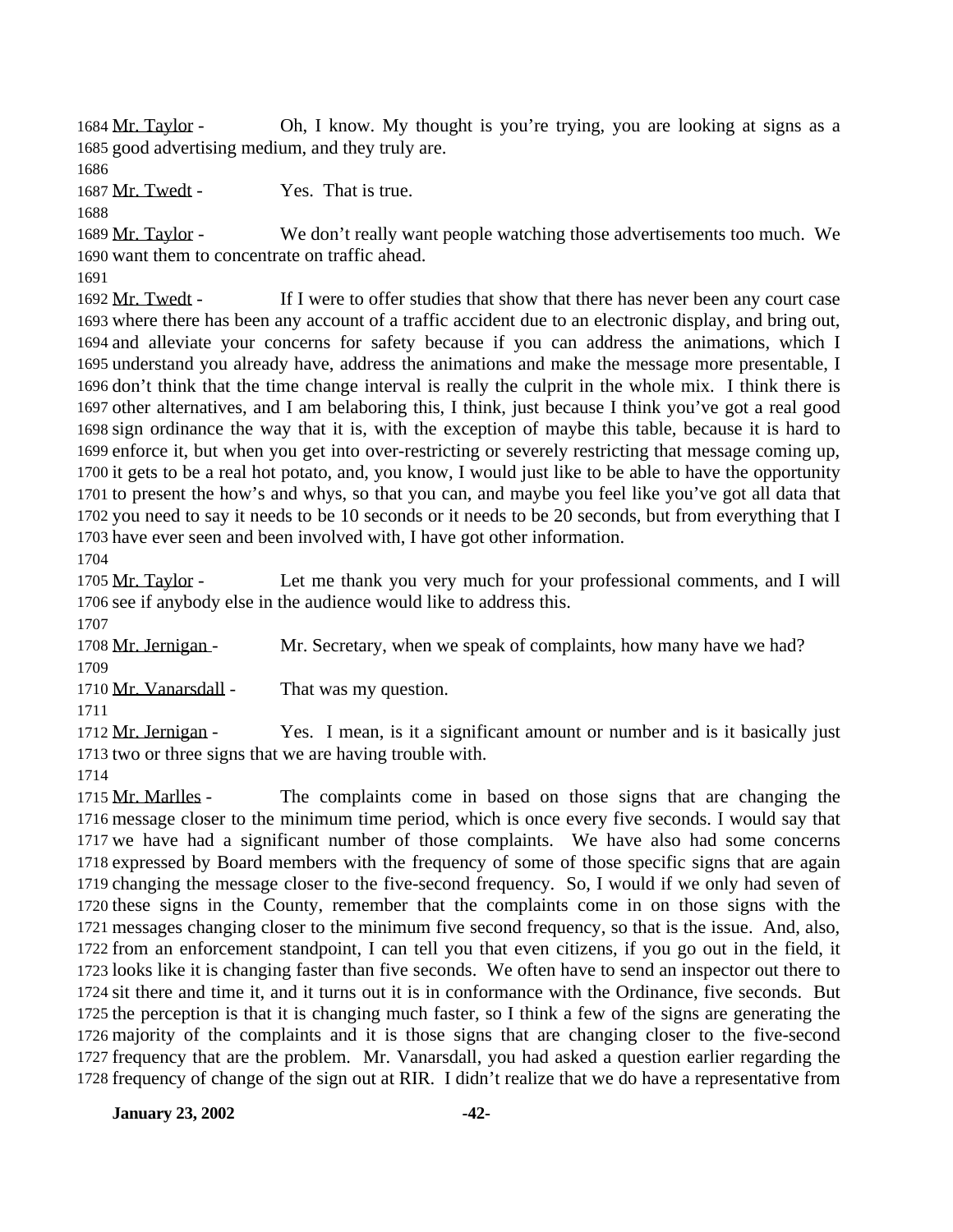RIR who may be able to answer that question.

 Mr. Vanarsdall - I saw him. I remembered that after I said that. One thing, if we only have seven signs, we are one of the last counties or jurisdictions to even allow these signs. Chesterfield has had them forever, and if we only have seven signs, I don't remember any complaint services and we had not had any then until we got the drug store. It seems like the signs are getting a bum rap because of one location.

1737 Mr. Marlles - I can tell you...

 Mr. Vanarsdall - Another thing I'd like to ask is, whenever we have a change in the Ordinance affecting setbacks and houses or any kind of housing, we always go to the housing community. We have the Homebuilders. We go to them, and I am surprised that we haven't gone to someone like him who helped us before, so I am wondering how many other sign people have not, I am just wondering how deep this is.

 Mr. Marlles - Mr. Vanarsdall, we did notify, and I don't know exactly how many, but the major sign companies were notified of this hearing, just to make you aware of that.

 Mr. Vanarsdall - I know that they were notified, but they weren't asked for any input ahead of time, like we have work sessions and the Homebuilders come, and object to everything we talk about in the beginning, and we have the developers. We have the attorneys who represent them and everybody is up in the air, and we go through this and that, so I was just wondering why we haven't done the same thing on the Sign Ordinance.

1753 Mr. Marlles - Staff is responding to... 1755 Mr. Vanarsdall - Ms. Ware wants to say something. 1757 Ms. Ware - No, I was just wondering, since I am new to this, where did the 20 seconds come from? 

1760 Mr. Marlles - The 20 seconds came from, it is basically a staff recommendation. That is all that it is. And, frankly, staff was hoping at this public hearing that we would receive some input from the sign industry. We did go through a fairly extensive process about 10 years ago where we developed the current table, as you know. So, basically, staff is responding to both citizen complaints and stated Board concerns with the frequency that these signs are changing. So, 20 seconds, I would say, is a starting point. Staff feels it is reasonable. The purpose of the hearing is to get input, and the Commission, of course, is free to make whatever recommendation they would like to make to the Board. That is kind of where we are. 

1769 Mr. Jernigan - Well, I have an idea. If there are only seven people in the County that have this sign, before we change an ordinance, why don't we just go to these people and ask them if they will reprogram that sign for let's say, nine or 10 seconds, and do a 30-day study, and see how things go then, and, I mean, would that be acceptable, being as there are only seven people, if we could ask them if they would do it.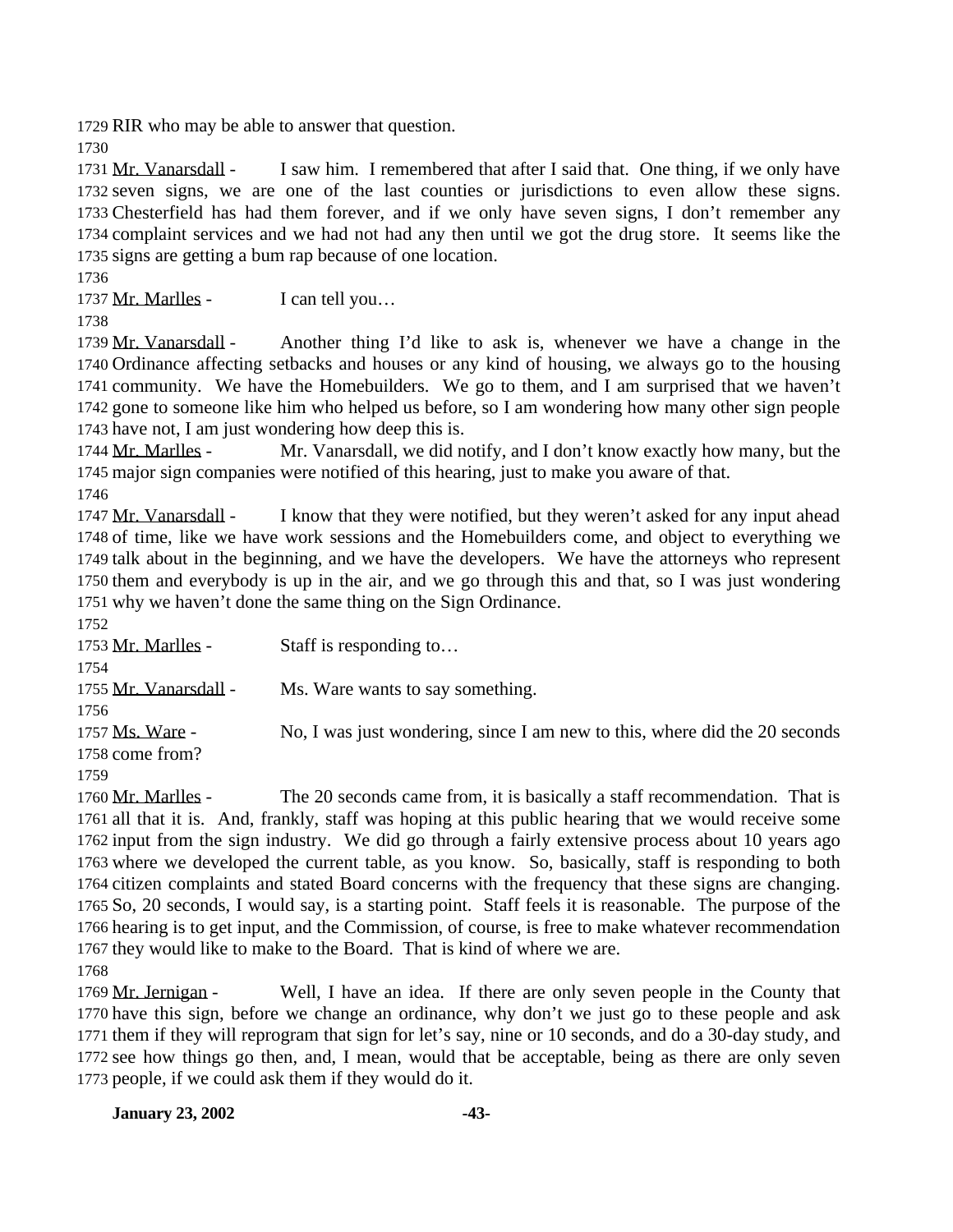Mr. Marlles - We can certainly do that, Mr. Jernigan. I can tell you one location we have had an inspector out probably ten times, at the same location, for the same problem, so from an enforcement standpoint, even when we go out and request voluntary compliance, somebody forgets to reprogram the machine. There is a new manager or a new employee. I can tell you it is a constant enforcement problem, even though there are few of these signs, it is a problem. The other thing I would say is we do anticipate we are going to see more of these signs in the County, so even though we only have seven of these signs presently, I think we are anticipating that additional sign requests will be made.

1784 Mr. Jernigan - At that point I would tell the corporate office "There is going to be a change in the sign times", so make sure they are enforced to make sure it helps along in the study. I don't know if that is normal.

 Mr. Marlles - One option for the Commission, if the Commission feels like they would like to get additional information, we certainly, like we have with other ordinance amendments, we can defer this ordinance amendment perhaps to get some additional information or give the sign industry some additional time to come forward with their recommendation, and we have certainly done that in the past, so that is an option for the Commission. You don't have to take action today at this public hearing.

1795 Mr. Archer - Mr. Secretary, can I ask one thing before we leave this? The complaints that we have been receiving, were they from an aesthetic point of view, safety point of view, or what?

Mr. Marlles - I think it is probably both, Mr. Archer.

1801 Mr. Vanarsdall - More aesthetics than anything else.

 Mr. Marlles - Some of the input we have received does, especially the sign that we are all aware of, does come from some traffic concerns, again because of the frequency of the message on that sign and the volume of traffic on that road. This is Parham Road.

1807 Mr. Archer - Yes, I know where it is.

1809 Mr. Ware - Is there any source of information besides the sign industry that would be a balanced source of information, if we looked at more information?

 Mr. Marlles - What staff can do is check with some of our neighboring jurisdictions to see, perhaps, how they regulate the signs. I think we have done a little of that research, but we can certainly look at the frequency that those signs are regulated in those codes in some of our neighboring jurisdictions.

1817 Mr. Taylor - Would anybody like to make a motion to defer this so we will have more time?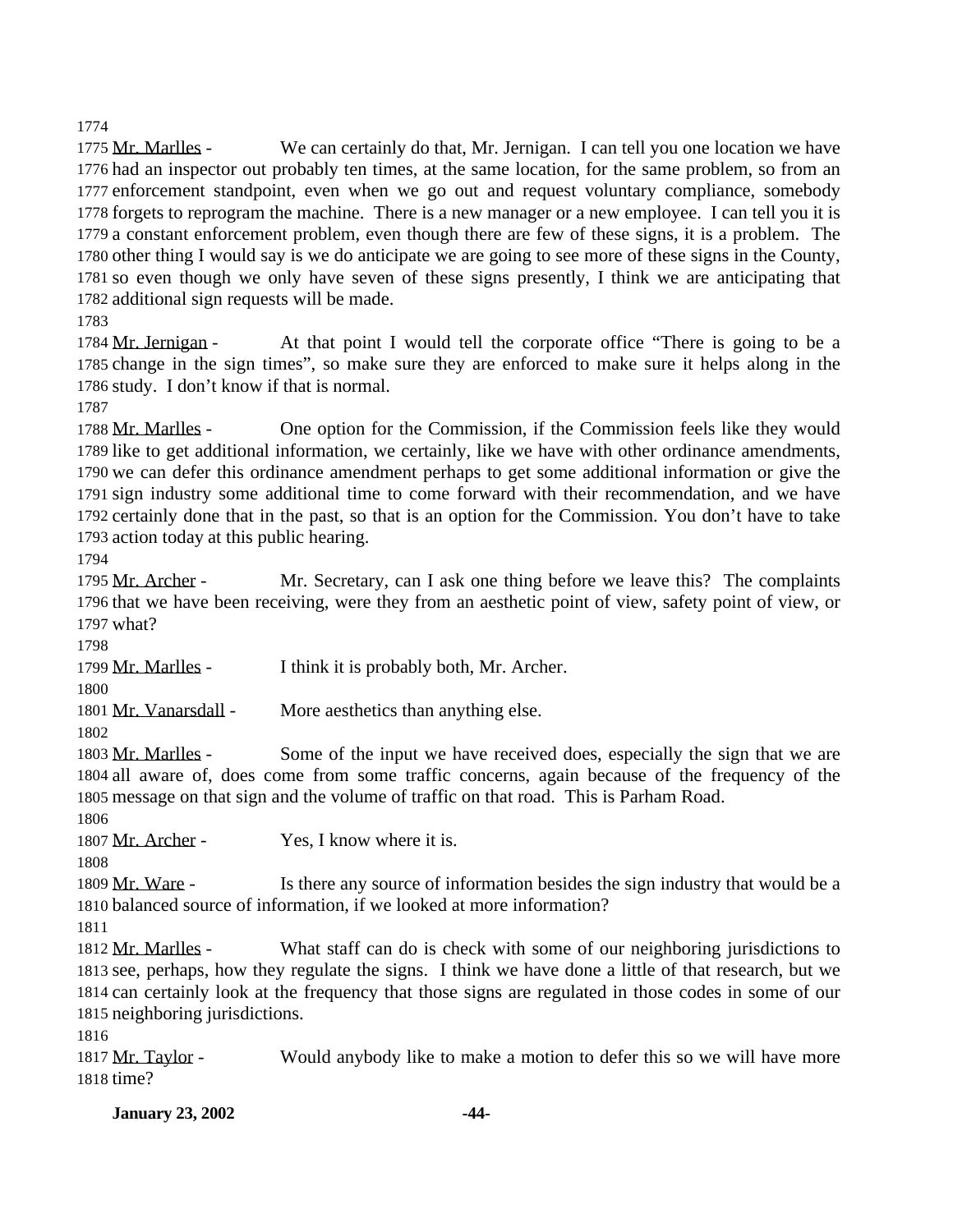Mr. Jernigan - Yes, I will make a motion. I make a motion to defer the ordinance change on sign conditions for 30 days. Mr. Vanarsdall - Second. Mr. Taylor - Motion made to defer action on the sign ordinance for 30 days made by Mr. Jernigan, seconded by Mr. Vanarsdall. All in favor say aye. All opposed say no. The motion passes. The Planning Commission voted to defer action on the sign ordinance to February 27, 2002. Mr. Vanarsdall - I would like to add to what I said previously, I think just what Lisa said. These are the people. We shouldn't view them as enemies; we should pick their brain and then tell them we don't agree with them. 1835 Mr. Taylor - Then let us amend the motion. 1837 Mr. Vanarsdall - If that be the case. I didn't mean to word it that way. Mr. Taylor - Actually before we defer, the Director has just talked to me and perhaps there is someone else that can shed some real light on this topic. Is there anyone else here who would like to speak? 1843 Mr. Archer - I was going to ask if the gentleman was here from RIR, and I didn't know if he had something he wanted to say or not. Mr. Marr - I am Mike Marr with VDOT, Richmond District. I am their outdoor advertising agent. 1849 Mr. Vanarsdall - What is your name? Mr. Marr - Mike Marr. 1853 Mr. Taylor - Good morning, Mr. Marr. Mr. Marr - Good morning. I would just like to confirm that the four second rule is the regulation that the State uses for the electronic message boards and that also includes blinking lights, so I would think that the blinking light or just lights themselves would be, have to be

included in the drafting of the Ordinance.

1860 Mr. Taylor - Would that relate to the amount of intelligence that you are trying to provide in that four-second period, too, or just that the light is on and flashes "Warning, warning, warning" for four seconds? Do you change that intelligence each time?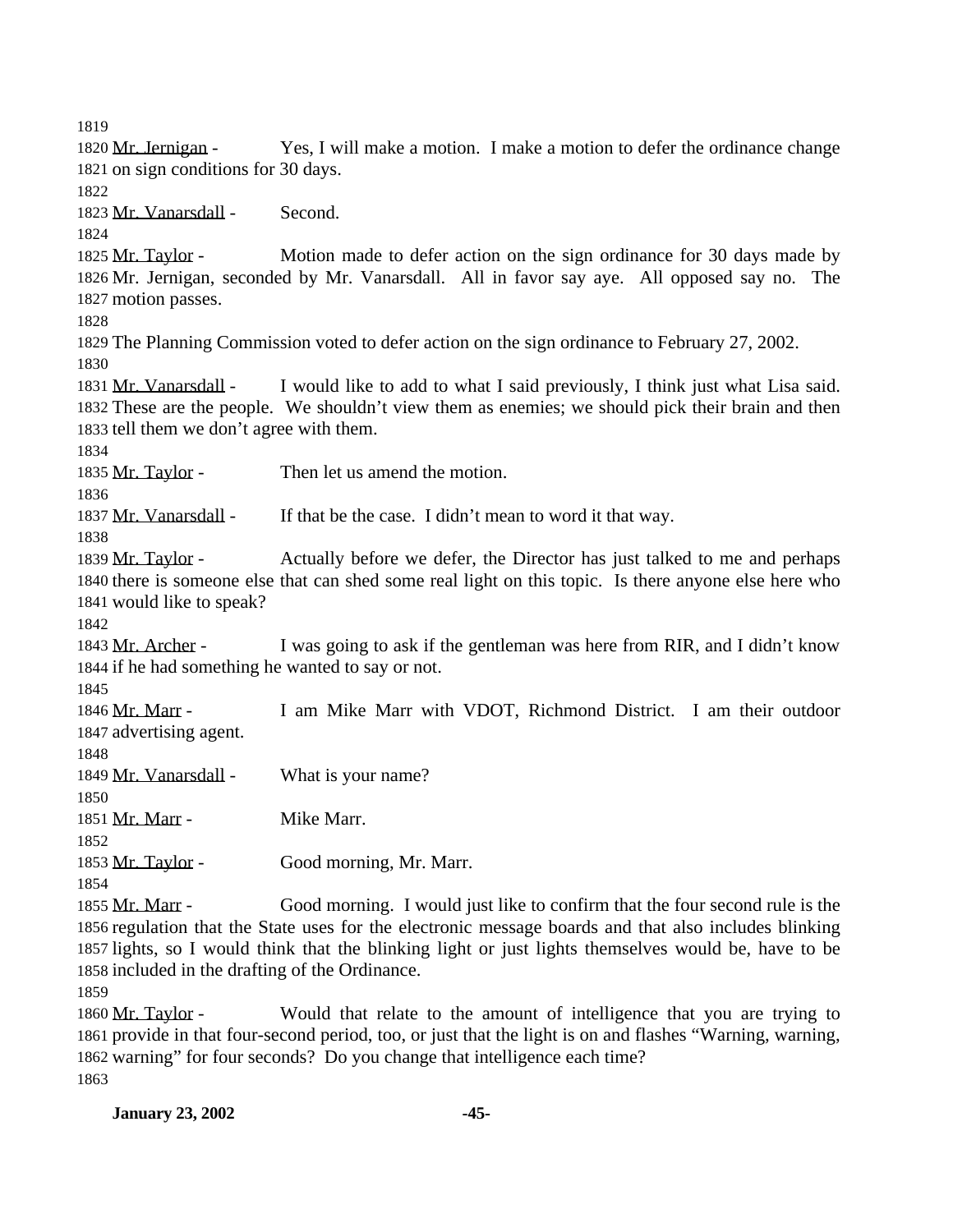1864 Mr. Marr - Text and an abstract, just lights themselves. One light blinking four seconds on, four seconds off, that can be text; animation is prohibited in the State regulations. 

| 1867 Mr. Taylor - | Does the State have a definitive regulation for these signs? |
|-------------------|--------------------------------------------------------------|
| 1868              |                                                              |
| 1869 Mr. Marr -   | Yes, they do. That is $33.1-369$ .                           |
| 1870              |                                                              |
| 1871 Mr. Taylor - | I am sure the County staff is aware of that, but             |
| 1872              |                                                              |
| 1873 Mr. Marr -   | A copy will be provided to the staff.                        |
| 1874              |                                                              |

1875 Mr. Taylor - Thank you very much, sir. We appreciate your comments. Are there any other comments? Were you finished at that point? Does anybody have any questions of Mr. Marr? Thank you, sir. No further comment? Anybody else? OK. Please come up to the podium and identify yourself for the record.

 Mr. Cahoon - I am Jack Cahoon, Richmond International Raceway. I come here this morning just to get an education more or less of what we were headed for in this direction of the 20-second sign. The, I do agree with the gentleman from Holiday Signs that the 20-seconds is much, much too long for any individual. Reading the signs, and me being a citizen, I can understand where you are coming from with this one-line text that just constantly is running through. When you go back to our signs, we go from one line to four lines of text. Twenty seconds is a long time to have it up there. And I just think we need to take a real quick look at that. Right now we are at eight seconds.

1889 Mr. Taylor - Is that eight seconds per line or eight second per impression? Mr. Cahoon- Per flash. Mr. Taylor - And how many words, sir, do you normally have to communicate in that period? 1896 Mr. Cahoon - Generally it is about eight words. It is depending on the line size and the text size that we end up, the character size. Like today we have just one sign up there with, it stays up there for eight seconds, just one word on the sign. 1900 Ms. Ware - How many lines do you have? Mr. Cahoon - We can go up to four lines, but we do not like to do that. Three lines is normally our standard. Mr. Vanarsdall - Do you have many wrecks per month out there on Laburnum? Mr. Archer - Nobody would admit it.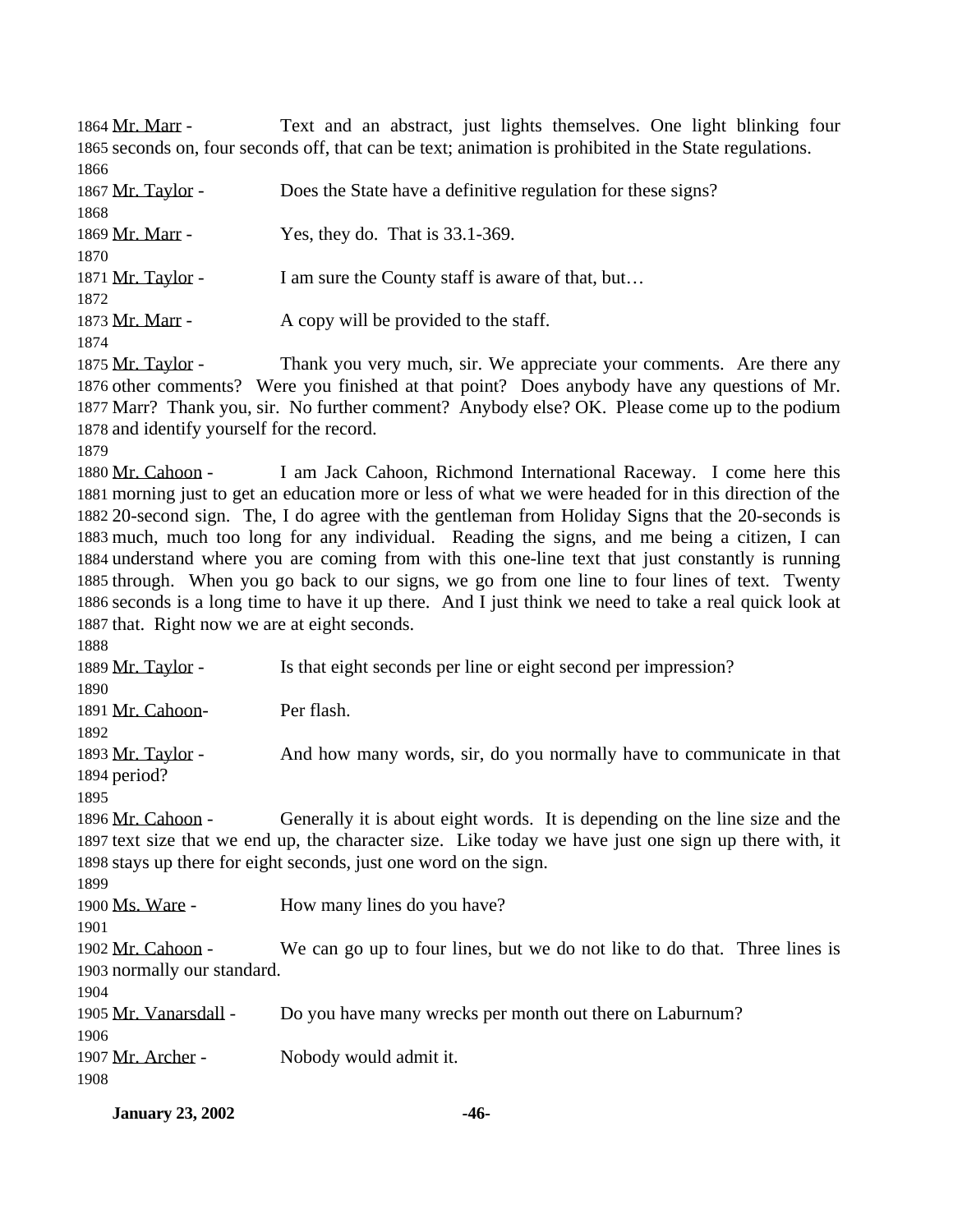**January 23, 2002 -47-** Mr. Cahoon - No. We have never, to my knowledge, had any complaints. The only complaint that we really have is, and we do the time and temperature, on our message board, and we take that off and we get phone calls from the citizens wanting us to put it back up, because they use it, judging going down Laburnum, on how late they are to work. Other than that, we would appreciate any consideration on this 20-seconds. 1915 Mr. Taylor - Actually, it might help us sir, if you have some rules of thumb you've just stated that you use both in the time of the message and the intelligence. If you would furnish those to the staff by separate correspondence, I think we'd appreciate it. 1919 Mr. Cahoon - We would be willing to work with them at any time and if you would like to take our message board and use it as a test, we would be willing to work with you to do that. Mr. Taylor - I think we'd be interested to see what your rules of thumb are for different signs of different number of lines, and how many words in each one, so we could get some rule of thumb to work with. 1926 Mr. Cahoon - You have to remember that we have, over the weekend we may have four different events going on at the same time, so we just use this as a message board. It is not a sales item such as you were speaking about, like at Walgreens. Mr. Taylor - I think we are basically looking at simply transmitting intelligence at the start, and that seems to be what you are able to do without regard to advertising. 1933 Mr. Jernigan - If we were to settle in with a figure now, maybe at 10 seconds, would you be comfortable with that? 1936 Mr. Cahoon - Ten seconds would be a whole lot better than 20, yes. I think we can work with. Actually, like I say, right now we are right at eight, so 10 seconds we could live with. Mr. Taylor - And I think if you give us your rules of thumb and we start thinking about 10 seconds, it might help us and then we could, would you agree, sir, to let us kind of test different messages and observe different messages on your board, just for our information? Mr. Cahoon - Yes, sir. 1945 Mr. Taylor - OK. That might be something we want to do, too. All right. Thank you very much. Are there any further comments on this one? Do I have a motion on this one? Mr. Jernigan - I already did it, but I will do it again, if you'd like. Mr. Vanarsdall - We motioned it, seconded it, and voted on it to defer it. Mr. Taylor - And we voted on it to defer it? So, let's go on then, Mr. Director, to the Resolution on Gill Dale Road.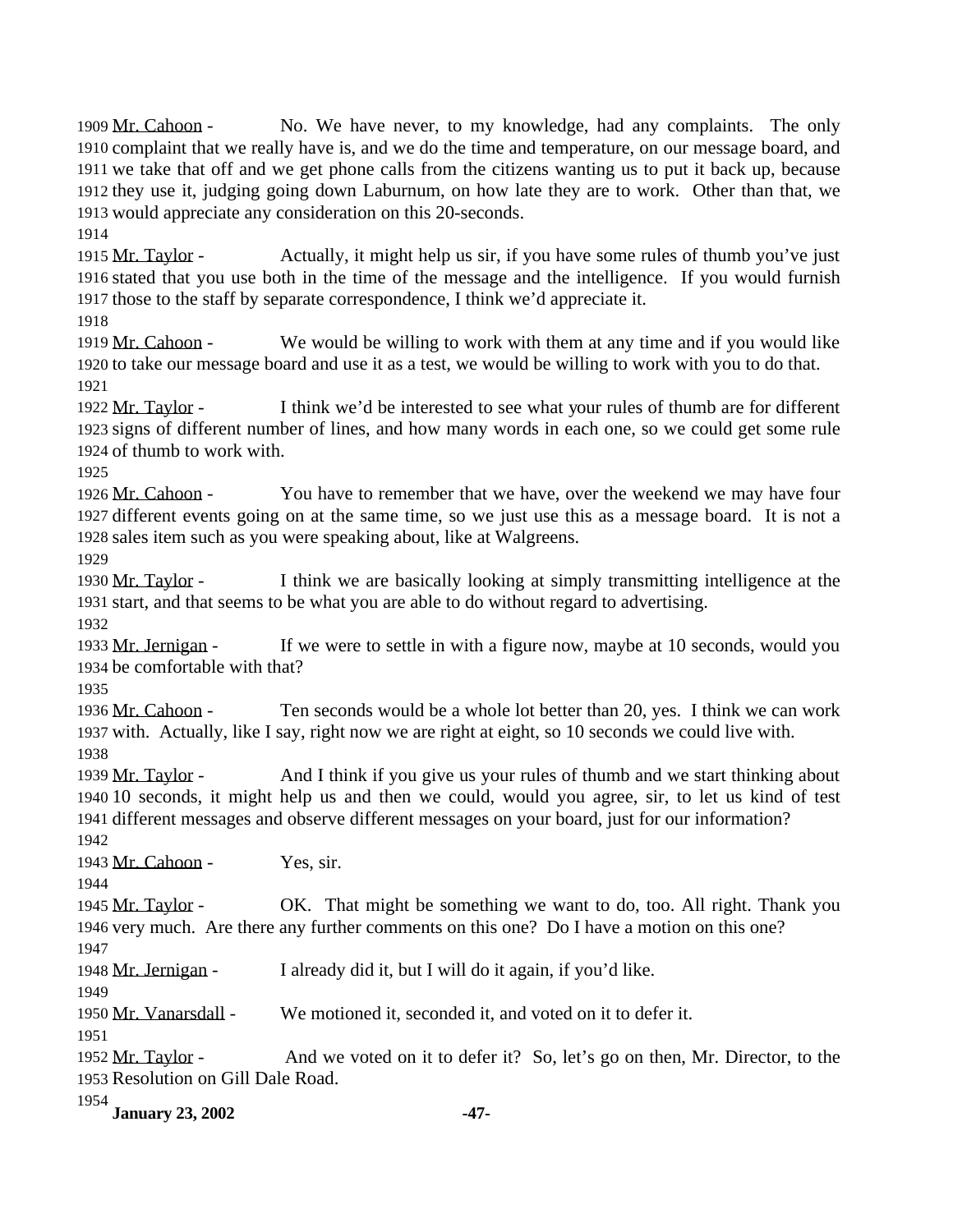# **RESOLUTION: Gill Dale Road Park and School Site – Substantially in Accord with the County of Henrico Comprehensive Plan (Varina District)**

Mr. Marlles - The staff report will be given by Ms. Anderson.

 Ms. Anderson - Good morning. This substantially in accord is for the Gill Dale Park and School Site on Gill Dale Road. As you see on this vicinity map (referring to slide), the Gill Dale Park and School Site is located in the Varina District on the west line of Gill Dale Road approximately 500 feet south of Charles City Road. The site contains parcels 219A- 3A, containing approximately 76 acres, which is proposed for the park site, and parcel 219A-3G, which contains approximately 36 acres, which is proposed to be used for the school property. The site's characteristics are suitable for the proposed use. The zoning on the property is A-1, Agricultural District, and the area surrounding the property is predominantly A-1, Agricultural, as well. The topography on the site is ranging from flat in some areas to slightly steep on other parts of the property. The Land Use Plan recommends the site primarily for Prime Agricultural development, and there is also some Environmental Protection Area on this site. The Land Use Plan does not designate this site for a public use; however, a public facility in Prime Agricultural Districts is not necessarily inappropriate according to the Plan. Goals for Government and Semi- Public uses are focused on the need for effective planning for these facilities and emphasis is placed on shifts in growth patterns and acquiring public facility sites in advance of growth. Based upon the staff's review of the site for the proposed uses, we have concluded that the proposed improvements will provide an efficient and desirable arrangement of public facilities that will maximize opportunities for these types of services to the residents in this area of the County, and is not seen by the staff as being in conflict with or a significant departure from the Goals, Objectives and Policies of the Plan. Therefore, the staff does recommend that the Planning Commission approve the Resolution finding the proposed Gill Dale Park and School Site substantially in accord with the County's Comprehensive Plan.

 I will be happy to answer your questions and also we have representatives here from Recreation and Parks and the Schools' Office, and we also have Mrs. Toland here, a citizen who has some questions about future uses for adjacent properties along the south side of the site.

1986 Mr. Taylor - Thank you, Ms. Anderson. Mr. Jernigan - Ms. Anderson, is there a projection date of when either the park or the school would be built? Ms. Anderson - The park site is being master planned at this time. The school site, there is no projection date at this time. It is not in School's CIP for the next 10 years. This was a matter of acquiring property ahead of time, rather than trying to catch up with growth in the area. 1995 Mr. Jernigan - But there is work on the park, though? 1996 Ms. Anderson - Yes. Mr. Archer - Ms. Anderson, one more question. The report indicates there is a RPA

**January 23, 2002 -48-**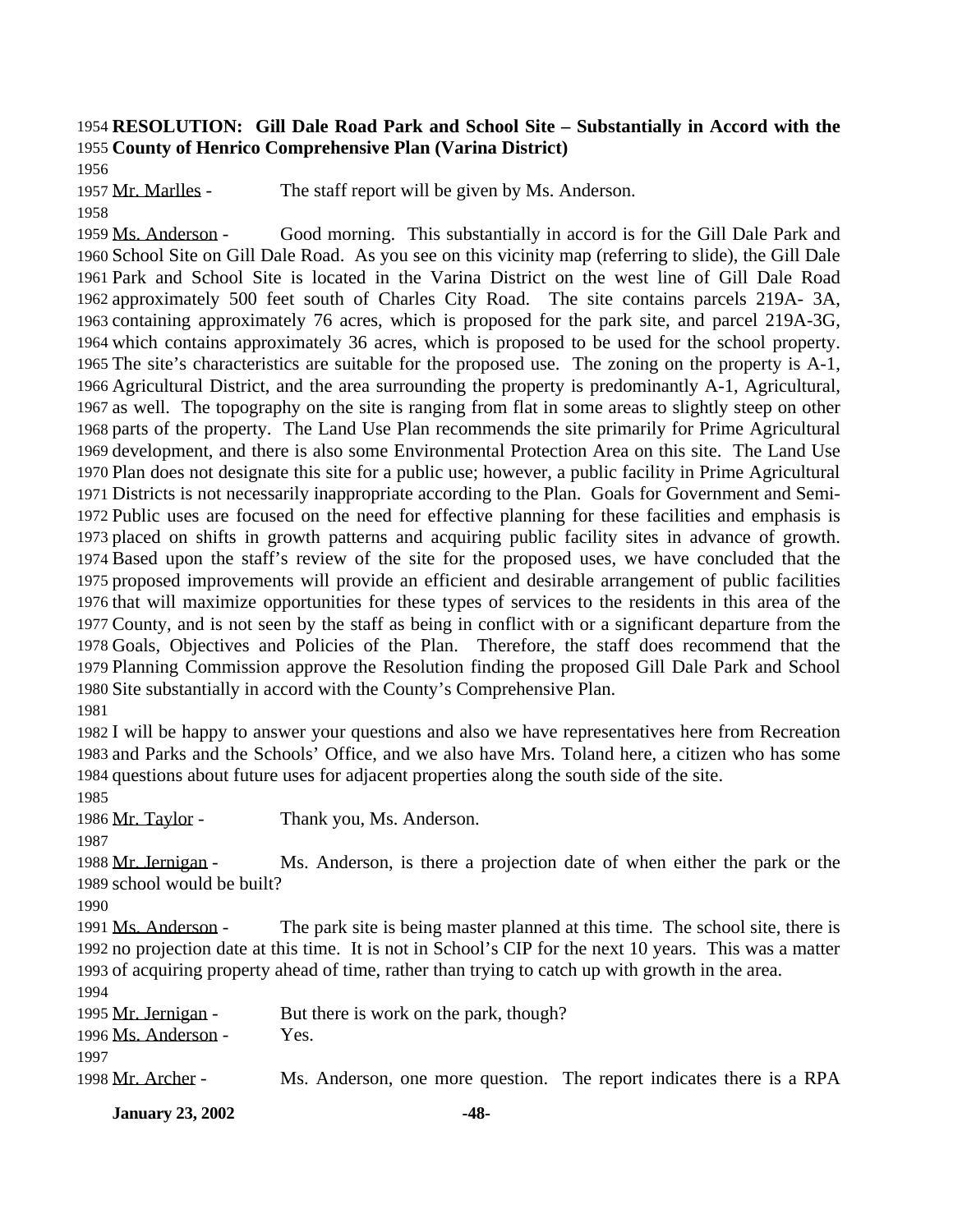buffer that has to be left in a natural state. Does that pertain to any kind of problem for the future development that you can see?

 Ms. Anderson - Not that I am aware of, but that would be worked out with the Plan of Development process.

Mr. Archer - Thank you.

2007 Mr. Taylor - Any other questions of the Commission? Thank you, Ms. Anderson. Is there any opposition? Any other comments? Yes, ma'am. Please come up to the podium and give us your name for the record.

 Ms. Toland - Good morning. My name is Cary Toland. My husband and I are interested in buying the property just to the south of the Gill Dale site. You will see those three areas right there (referring to slide) the three lots. Ours would be the one right next to the variance.

2016 Mr. Taylor - Those are right on Gill Dale Road at the intersection of that boundary there?

 Ms. Toland - Yes, sir. So, obviously, before we make a decision to buy the property we wanted to have an idea of what was going on. Some of our concerns were as far as the proposed plan mentioned, purchasing property south of the proposed area, which could be us. We would be interested in knowing specifically what that meant. The other concerns we had were just the road widening. We were looking forward to the park. We think that would be a good asset, but as far as are there already variances being allotted for that property or would later on when the roads dictated that the school came in, would it require them to take part of our road frontage for turning lanes or that sort of thing? And then the other question would be, where the planned sediment basins and BMP areas would be?

 Mr. Taylor - All right. Thank you, ma'am. Perhaps Ms. Anderson can answer those questions or is there someone here from School Planning that could answer those?

 Mr. Grissom - Good morning, Mr. Chairman. Dwight Grissom, Director of Construction and Maintenance with Schools. As Ms. Audrey Anderson alluded to, the Board's five-year and 10-year CIP do not show any funds being appropriated to develop this site. It was a good opportunity between the Division of Recreation and Parks and Schools to purchase this property and it is for long-term growth and we just don't know what is going to develop down there, and if a developer comes in three months from now and has a nice package and puts 1,000 homes in there, that would certainly change our focus, but right now we don't see anything happening there that would push us to develop within the next 10 years. As you know, Public Works would dictate to us what we will have to do along Gill Dale Road as far as road widening and turn lanes, and as far as any BMPs and silt basins, that would be just pure speculation on my part where they would be placed. Again, we would be working with Public Works on that as far as the locations of those.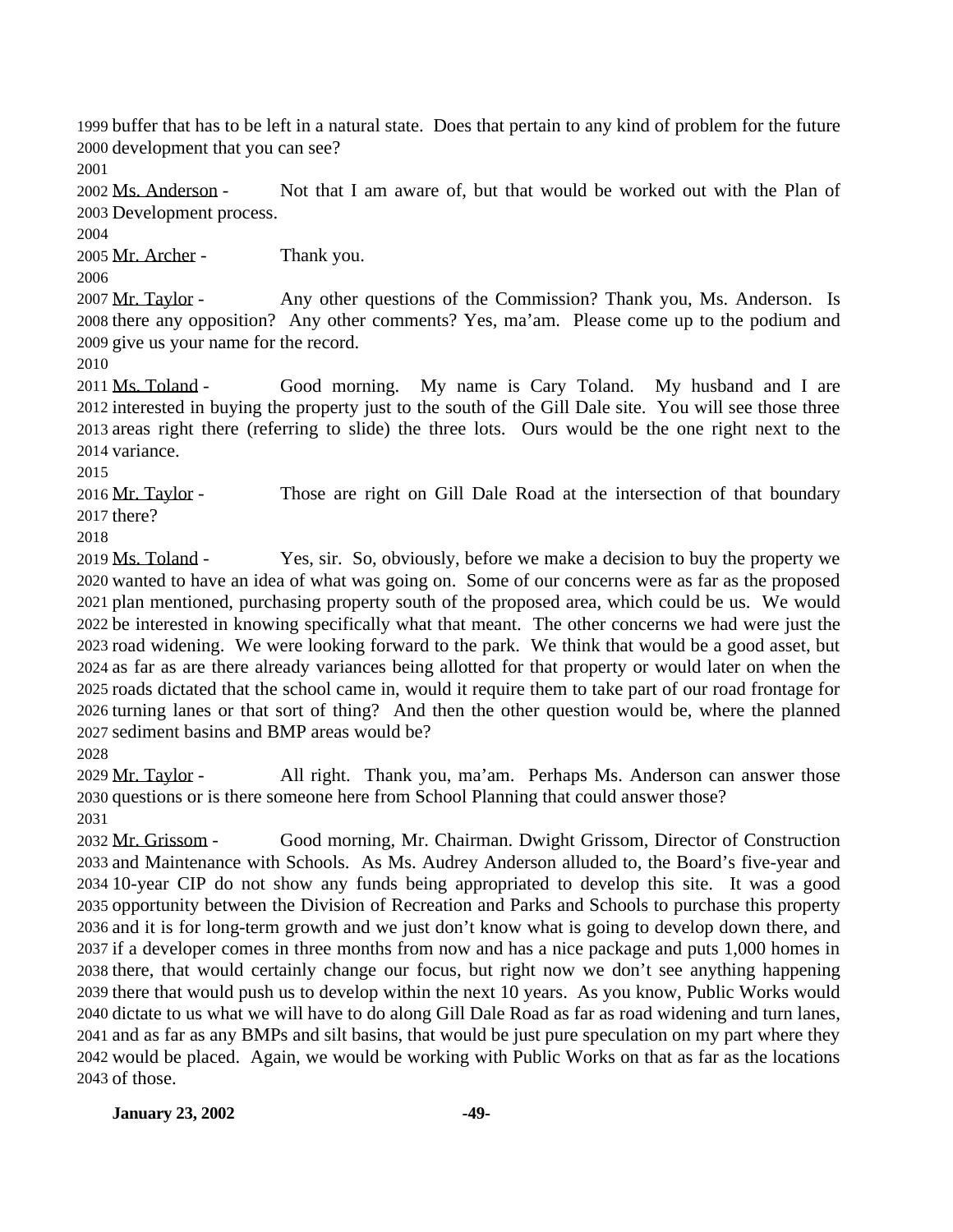Mr. Marlles - Mr. Grissom, just for Mrs. Toland's benefit, you don't have a plan or a detailed plan of any type?

 Mr. Grissom - We did ask a consultant to look at it to see if it was a developable site and could we put an elementary or middle school on there, and we felt comfortable with the plan they came up with. Again, that was just to make sure, to comfort the Board that we were not buying something that we could not build on down the road. But we are not married to that plan. 

| 2053 Mr. Archer -   | So this would strictly be acquisition at this point?         |
|---------------------|--------------------------------------------------------------|
| 2054                |                                                              |
| 2055 Mr. Grissom -  | Yes, sir. Just the Substantially in Accord.                  |
| 2056                |                                                              |
| 2057 Mr. Jernigan - | But they say they are working on a master plan for the park? |
| 2058                |                                                              |

2059 Mr. Taylor - But hearing Mr. Grissom, either with those plans made and firmed, you really can't describe for Mrs. Toland what the impact would be on traffic or whatever, so that is the decision that they have to make with regard to the property, just have to recognize that with this there may be a school here. There are no guarantees, and have to just accept the fact that there are certain uncertainties in the market in proceeding with any kind of a purchase or business transaction. Would that be a correct summary?

 Mr. Grissom - I can't certainly speak for the School Board, but the 36 acres that we have will certainly accommodate our needs. I don't think, from the school side, we will be looking to acquire land. The Division of Recreation and Parks can certainly, you know, possibly want to do something there, but from a school side.

2071 Mr. Taylor - In terms of the present boundary, she can pretty much lean on those or rely on those?

Mr. Grissom - Yes, sir.

 Mr. Taylor - But she cannot rely on, let's say other development around there in the adjoining period? So, I guess to summarize it, you can count on us. But beyond that, we really can't guarantee anything.

Mr. Grissom - Yes, sir.

 Mr. Vanarsdall - Well, Dwight, this is probably the first time Mrs. Toland has had a chance to address anything, so is there anyone, should she talk to Hugh Farmer in case he knows something and we do not.

2085 Mr. Grissom - That is probably a good suggestion, and I can get with her after the meeting and give her his name and how to contact him.

Mr. Vanarsdall - And perhaps the Planning Commissioner and Mr. Donati may have just,

**January 23, 2002** -50-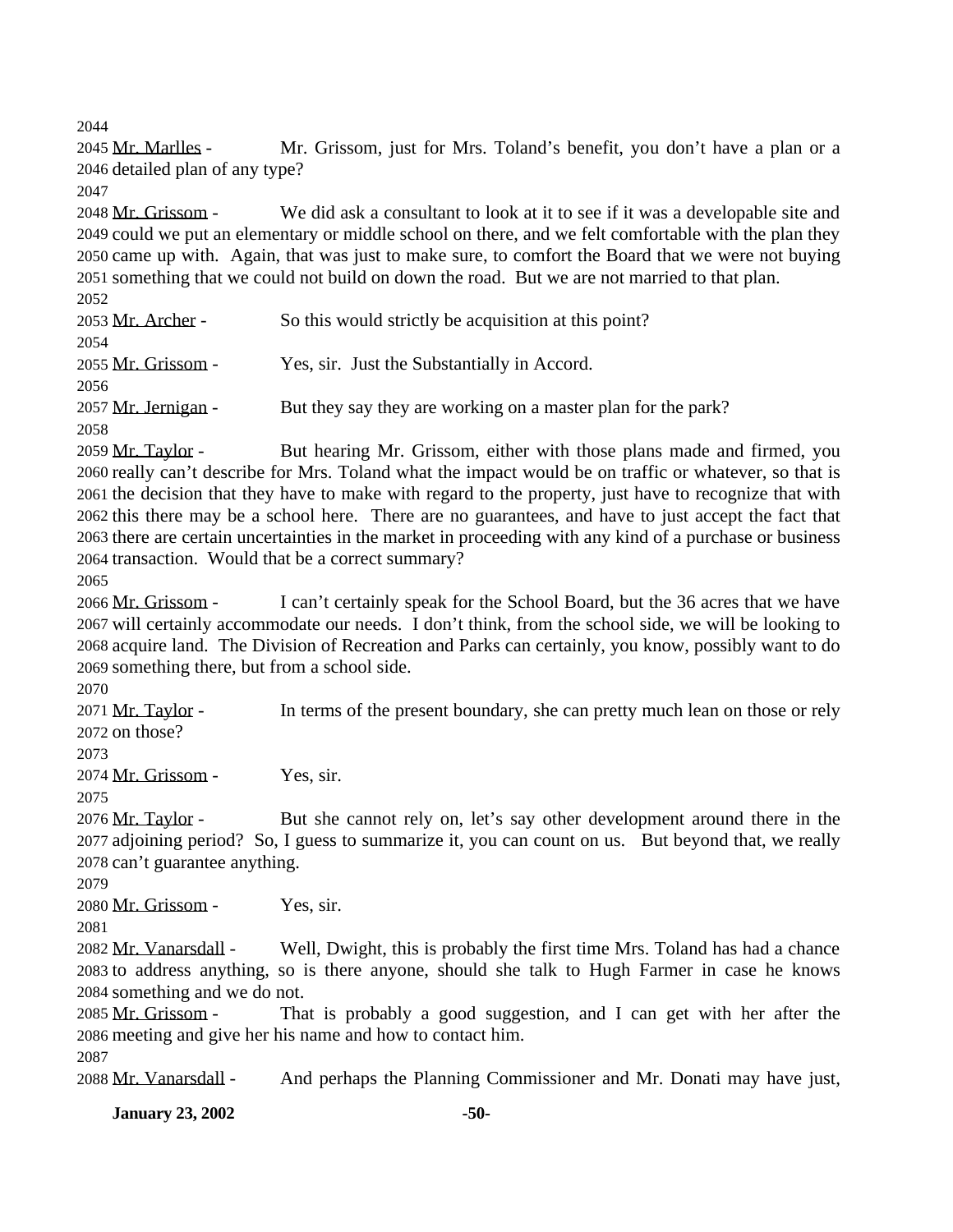somebody may have said something about, you know, rumors sometimes are nothing and sometimes they pan out. I think you probably, are you going to help them? 

Mr. Grissom - Yes, sir. I will be glad to.

 Mr. Taylor - If you could just share information, addresses and phone numbers, we will just proceed and let you handle it directly. Would that be acceptable to you, Mrs. Toland?

Ms. Toland - Yes.

2099 Mr. Taylor - Thank you very much.

 Mr. Marlles - Ms. Toland, also for your information, at that future date when this site, there is a specific development proposal for this site, for a school and park, there is a process where they would have to submit a Plan of Development to the County, that in this case is actually approved by the Board of Supervisors, so I am sure at that future date the adjacent property owners will be notified, so you would be notified of that if you are an adjacent property owner.

 Mr. Jernigan - And I will add in, your discussion I spoke to Mr. Donati about this yesterday, because I knew it was coming up today, and right now it is at least 10 years. I asked him "When do you think this will start" and he said, "We may not see it." So, what Ms. Anderson said, there is nothing on the plans right now for 10 years. It could be 15 years. I am speaking of the school. Not the park, because she says now that there is work on the master plan for the park. That could happen within 10 years. It may happen within five years, but as far as the school itself, I am pretty sure it is not going to be within 10 years, and probably closer to 15, because what will happen, we have to build this area up. Now, let me say this, too. We don't know what is going to happen down the road. If a lot of development comes in here, and that school is required, then it will be moved to the front burner, but in the 2010 Land Use Plan right now, it is not there at this moment. So, if you, what your question was about will you lose any property on Gill Dale Road if they widen, I would say, probably if it was, yes. Yes, they will probably have to widen that road up some. But I don't think you would lose any extensive amount.

2123 Ms. Toland - I think they have already allowed for 15 feet of  $-$  being off on either side of the road – and we were aware of that, but (unintelligible).

| $\sim$ 1 $\sim$ 1   |                                                                           |
|---------------------|---------------------------------------------------------------------------|
| 2126 Mr. Jernigan - | You said you and your husband were looking at acquiring these three lots? |
| 2127                |                                                                           |
| 2128 Ms. Toland -   | Just the one that is closest to the variance.                             |
| 2129                |                                                                           |
| 2130 Mr. Jernigan - | Well, you are a young lady, you may need a school next to you one day.    |
| 2131                |                                                                           |
| 2132 Ms. Toland -   | That is fine as long as (unintelligible $-$ not at mike).                 |
| 2133                |                                                                           |

| <b>January 23, 2002</b> | -51- |
|-------------------------|------|
|                         |      |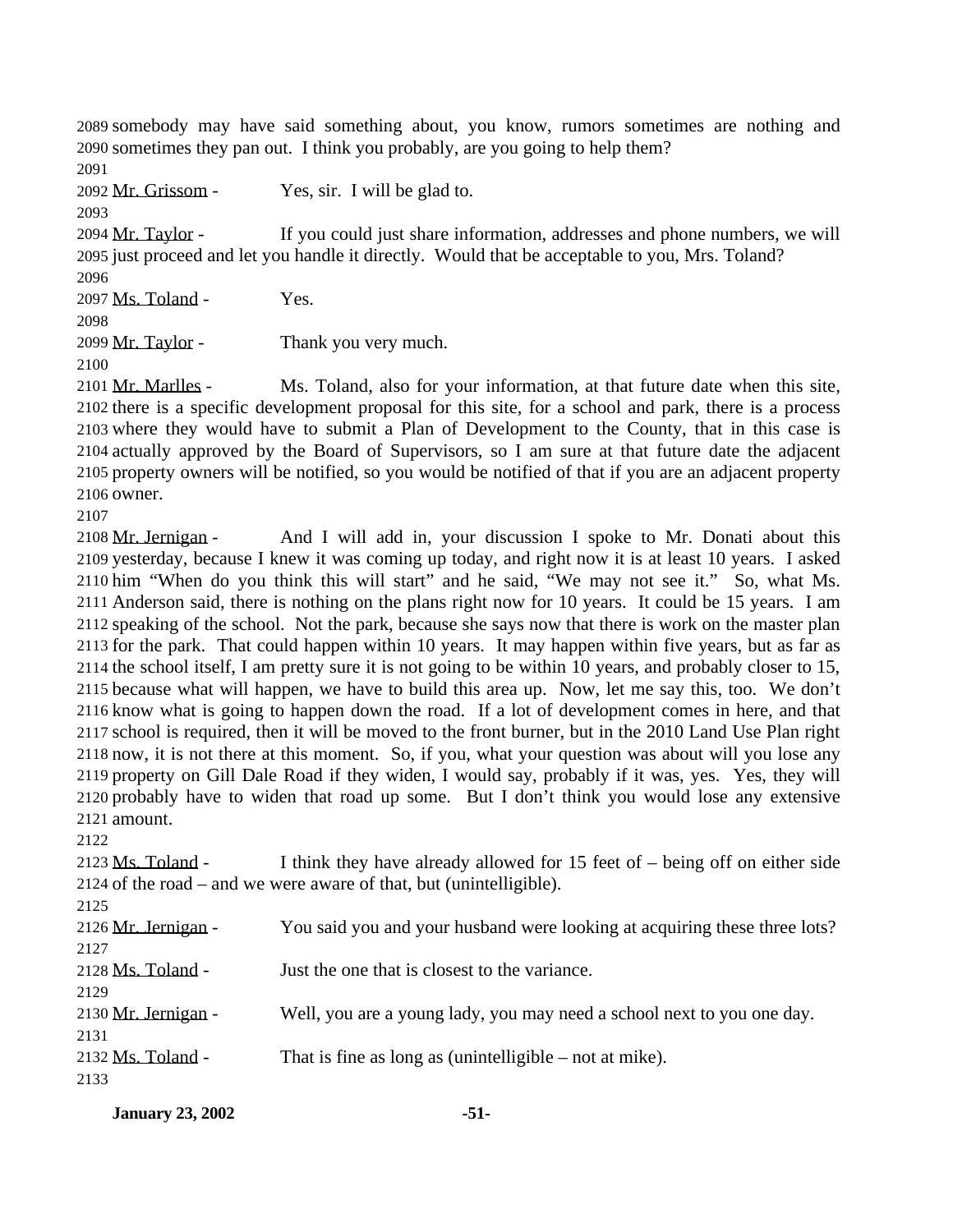Mr. Jernigan - Well, that would be taken care of in the plan of development. 

2136 Mr. Taylor - Any more questions on this issue? Any more comments? All right, Mr. Jernigan, would you like to make a motion?

 Mr. Jernigan - Well, Mr. Chairman, I will make a motion to approve the Resolution for Gill Dale Park and School Site – Substantially in Accord with the Comprehensive Plan.

Mr. Vanarsdall - Second.

 Mr. Taylor - Motion made by Mr. Jernigan and seconded by Mr. Vanarsdall to find that the Gill Dale Park and School Site is Substantially in Accord with the County of Henrico's Comprehensive Plan, Varina District. All in favor say aye. All opposed say no. The motion is approved.

 The Planning Commission approved the Resolution for Gill Dale Park and School Site and found it to be substantially in accord with the County of Henrico Comprehensive Plan.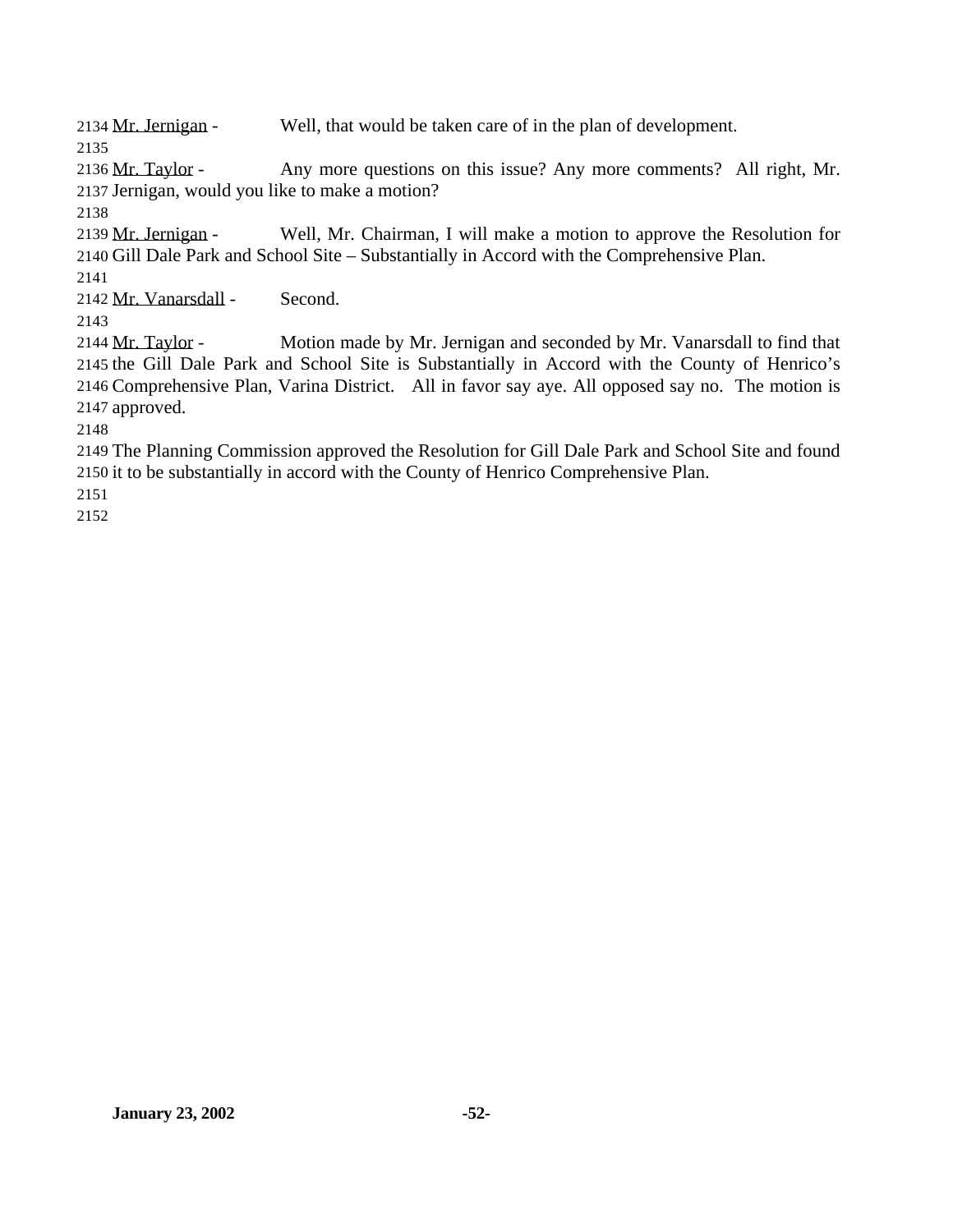**DISCUSSION ITEM**: Screening Requirements for Utility and Mechanical Equipment 

2154 Mr. Marlles - Under a separate letter that went out on January 16, a proposed policy for the screening of mechanical and utility equipment was sent to the Commission for its review. This was an issue that I believe was originally brought up by Mr. Vanarsdall. Staff does have a proposal for your consideration, and that will be presented by Ms. News.

 Ms. News - Good morning, Mr. Chairman, and members of the Commission. You should have received copies of the proposed policy statement, but I have additional copies if you need them. The adverse effect of utility and mechanical equipment on the overall appearance of a development has been a concern for some time. The example on your screen is probably very familiar to most of the people in this room (referring to slide). It represents a typical situation where some of the most difficult screening scenarios exist. This building is similar to an outparcel of a shopping center, which has high visibility from four sides. In the past, much effort has been focused on screening of other necessary utilitarian functions, such as trash collection and loading areas, from public view. On a site which has visibility from four sides, the location and screening details of these items are given strong consideration at the time of POD review to make sure they are sited and screened as well as possible, given the often difficult site parameters. A number of options are considered, including the orientation of areas to be screened, the site lines from public view and the most appropriate screening materials when visibility is an issue.

 Recently, the Planning Commission has initiated discussion regarding the screening of the utility and mechanical equipment and, in particular, the placement of meters, phone and utility junction boxes on the sides of buildings. Staff's research has shown that these items are often coordinated by the contractor at the time of construction and are not on the plans, even at the time of building permit approval. Their location at that time becomes a function of the most efficient and probably least expensive way to make the connection to the power or phone source. As you can see on the screen (referring to slide), great attention was paid by the architect to the treatment of the building façade, but it is doubtful that much, if any, thought was put into the location of these boxes.

 The obstacle we face is that often, at the time of plan of development review, the architects and engineers indicate they have not finalized the details of the plan enough to know where these items will need to be located, based upon connections from private utilities. In discussion with Chesterfield County, whose ordinance requires the screening of these junctions and accessory boxes, it was indicated that the screening of these boxes are reviewed by inspectors in the field at the time of C.O. Staff feels this would be difficult to enforce without an ordinance in place and that better solutions could be found by addressing this earlier in the process.

 The suggested policy in your agenda reads as follows: All existing and proposed utility and mechanical equipment (including HVAC units, electric meters, junction and accessory boxes, transformers and generators) shall be screened from general public view from adjoining public right of way and adjacent properties, by such means as determined appropriate by the Director of Planning and the Planning Commission. Measures for screening may include designating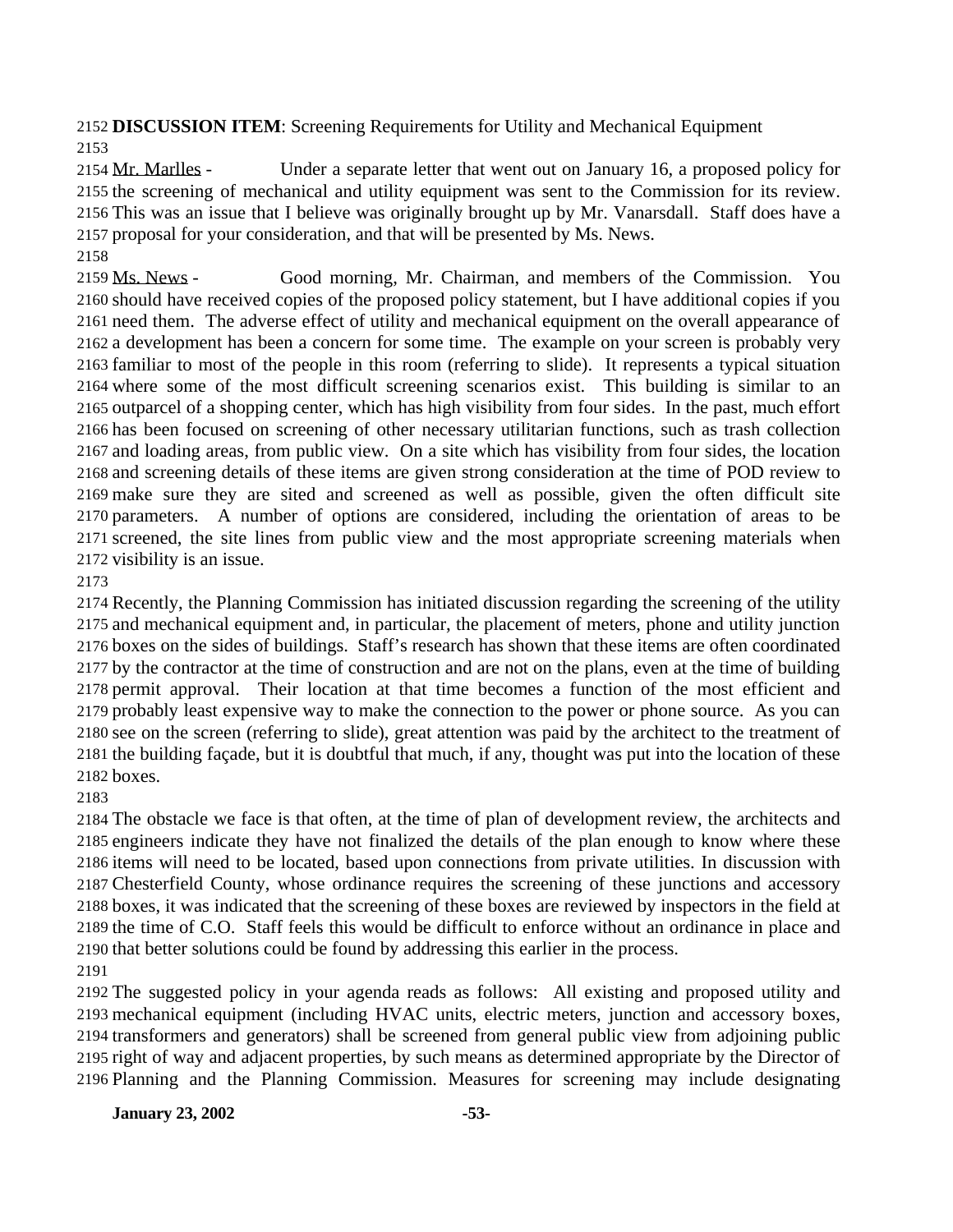appropriate locations for the equipment, painting the equipment to match the building, and/or requiring architecturally compatible structural measures or vegetative screening to reduce the visibility of such equipment. The general location of the equipment and proposed screening methods should be identified on the plans at the time of plan of development review, and should be shown on the landscape plans with all screening details at the time of landscape plan approval. 

 The intent behind the implementation of this policy would have three major components: first, it clearly establishes that the Planning Commission expects measures to be taken to screen these types of facilities from public view. Secondly, it indicates that attempts should be made at the time of POD review to determine at least the general location of these facilities. Staff would make it known to the applicant that screening of these items, as we do with dumpsters, is required and try to get a commitment to the location and type of screening. If major obstacles are encountered, steps can be made at this time to resolve issues with adjustments to the site plan. I have a couple of examples here of some recent sites that could have benefited from relocation, just simple relocation of these facilities (referring to slide). This side of the building is very visible from a major public access.

2214 Mr. Vanarsdall - May I make a comment there? I turned this over to John Short and John has been negotiating with them and they have agreed to paint the boxes, and that is about all we can get out of it. Dave O'Kelly worked on this to get it as good as it did get. And, here again, Virginia Power, you notice that everything else is screened, this is the Japanese Restaurant that burned and was built back, and before it burned they had everything imaginable behind this building, that you could see from the shopping center, and there was nothing we could do about it. So, when they built it back they agreed to screen everything, which they did. You can see to the left. But they didn't screen the boxes because that is Virginia Power – Dominion Power says "Well, we don't want anything around that." So, they have agreed to paint that.

Go ahead. Excuse me.

2226 Ms. News - No problem. The next example is another one that you brought to our attention, that we have become aware of. This is the Springfield Commons Office Complex, adjacent to the exit from the Price Club and the view that you get when you are leaving. 

2230 Mr. Vanarsdall - This is the worst one you have ever seen. You come out of the Price Club. They stare you right in the face. Now, maybe someone on the Planning Commission was involved in planning, they would not do that, but they did anyway.

2234 Ms. News - And you can see that efforts were taken to screen units that staff knew about right next to that with the screen fence, but this was not known. I will mention that Jim Strauss is having on-going discussions with the landscape architect to do some planting back in this area.

 The third intent behind the implementation of the policy would be that it will be required that the final location of these facilities be shown on the landscape plans with all screening measures addressed, if they have not been fully addressed with the POD. Staff has suggested a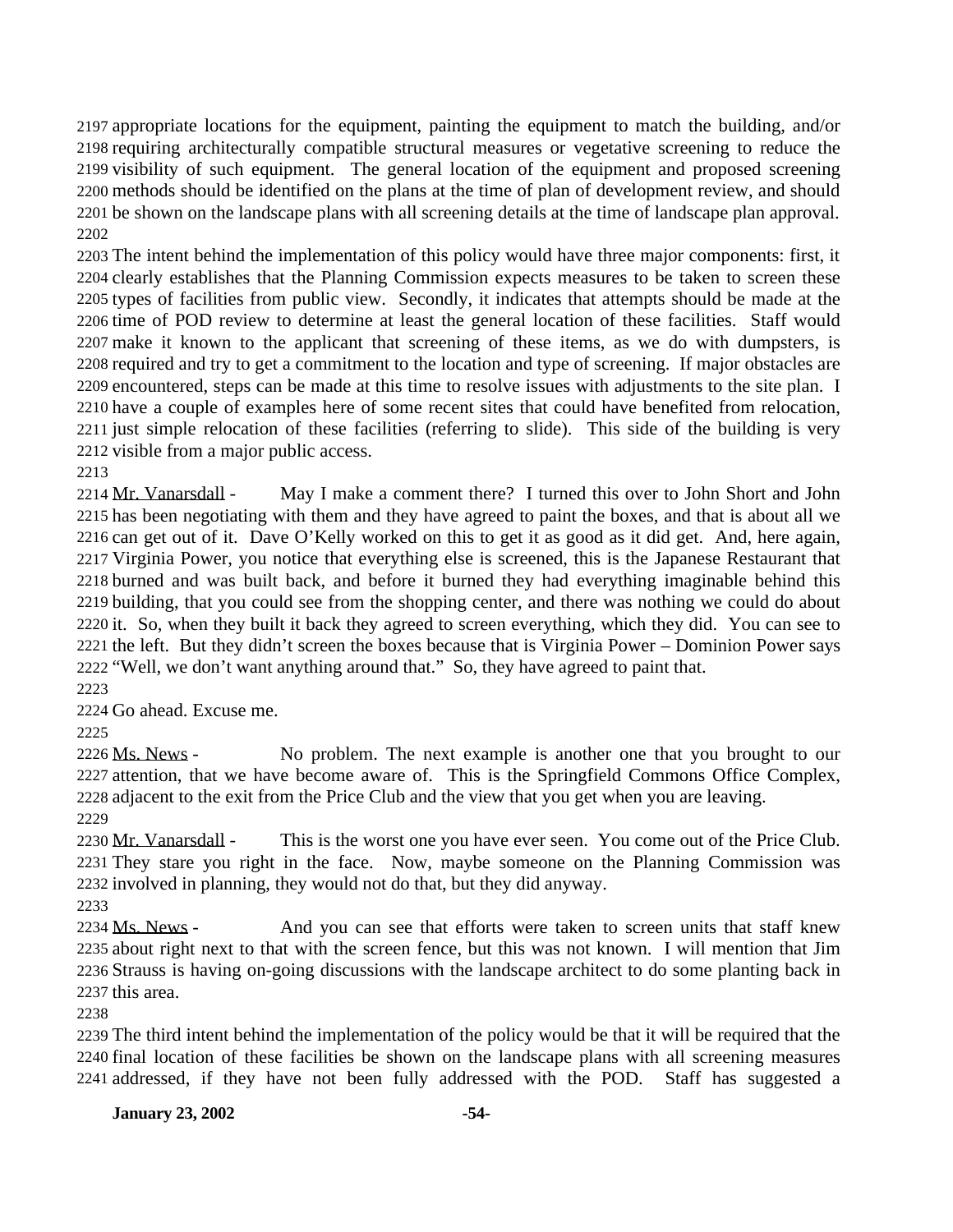miscellaneous standard condition, which can be recommended for any POD, which at the time of POD approval is determined may have screening issues. The wording is as follows: "The location of all existing and proposed utility and mechanical equipment (including HVAC units, electric meters, junction and accessory boxes, transformers and generators) shall be identified on the landscape plans. All equipment shall be screened by such measures as determined appropriate by the Director of Planning or the Planning Commission at the time of plan approval." This condition would allow staff or the Commission, if the landscape plan was returned to the Commission for public hearing, to finalize any screening details at the time of landscape plan approval. Screening measures as outlined in the conditions can take a number of forms. Ideally, the boxes should be located away from direct view or within a walled mechanical area. And in some cases merely painting the boxes to match the building will provide satisfactory results. I have a couple of examples here (referring to slide). This is the Ruby Tuesdays on Broad Street, a close up. As you can see, from far off you really can't see these items. And Hop's facility that has many structures on the side of their building that sort of blend in simply with paint. For free standing units, such as HVAC and transformers, planting or screen walls can be provided while allowing access as required. In some cases, a combination of measures can be employed. In this last example there is quite a difference in the before and after photos. I apologize for the quality of this. It is the Polaroid that you gave me, Mr. Vanarsdall. 

Mr. Vanarsdall - Here is how it looks now.

2263 Ms. News - I didn't have another "before" picture. The "after" picture shows what was done, which includes painting the structures and doing some landscaping. Although the solution was applied after the fact, it is a vast improvement from where we started. 

 In closing, the suggested policy and conditions provides staff and the Commission with tools and flexibility to help minimize negative effects of these utility structures on the overall appearance of the development. At this point I will conclude the presentation, and open the floor up to further discussion.

2272 Mr. Taylor - Any questions of Ms. News?

2274 Mr. Vanarsdall - Well, I want to add that here again I went to the source. I called Monte Lewis and told him what we were talking about, and he said, "Well, that is no problem at all." I said, "Can you think of the best way we can do this?" as I pass this on to Leslie, and he said, "Yes, on the prints." He said Chesterfield County enforces that. So I said I didn't know that. And he said that if you put it on the prints, then you have an opportunity to change it if you don't like the way it is. The other thing is, Leslie talked to the owner (this picture that is there now) and he said, "Oh, I will be happy to do that." So, he voluntarily did it. It was the way she asked him, I think. Anyway, he painted them, screened them, and that is down the road here on Hooper. And the other thing is I learned, and you might have told me, Leslie, I learned this particular one here, they said the power that has to be brought to the building is near this side. Well, they say that if it isn't near this side, then the applicant will have to pay for the cable and conduit that goes around the other side. I had an experience with that when I changed to gas in the house, and they always put the gas meter in the front of the house. I said I don't want that in the front of my

**January 23, 2002 -55-**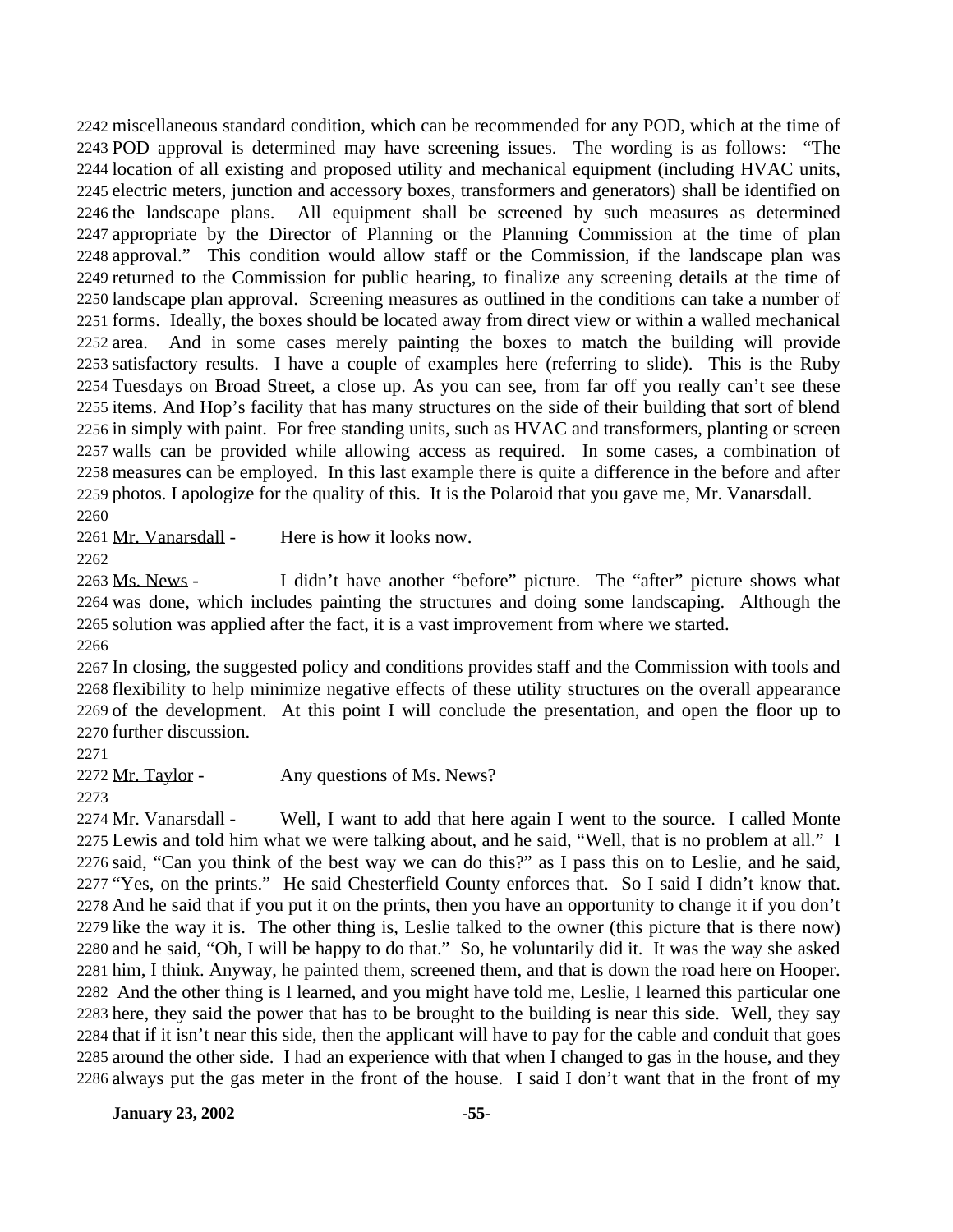house. I said I want it on the side behind a bush. He said, "Well, sir, that is going to take more piping, more conduit." I said, "Well, how much money will it cost?" "Oh, we are not going to charge you" – so they did it, so the point is that many times when we have, the whole thing is if we have a chance to see it in the beginning, when they review the plans, then we've got a whole lot of leeway to negotiate, and that is why it is going to be a policy rather than an ordinance. Is that right, Mr. Marlles?

 Mr. Marlles - Yes, sir. 2296 Mr. Jernigan - What is Virginia Power's feeling on this? 

 Ms. News - The private utilities, I haven't spoken directly to anybody at Virginia Power. The experience we've had with these though is that there is no objection to painting the structures. They do it in Chesterfield routinely, and they've never had any problems with painting the structures. I actually talked with Building Inspections to see if the function of these, as located, can be determined by architectural plans, where the mechanical rooms or electrical rooms are in the building, and they said, no, it is really just where the connection comes in. I think it is more just bringing it to somebody's attention, and asking them up front to move it, because if nobody addresses it, it just ends up there.

2307 Mr. Marlles - They are going to do it the most cost effective way.

2309 Ms. News - Exactly.

2311 Mr. Vanarsdall - Mr. Archer had a good suggestion. He said you can always hide them behind those big green boxes.

 Mr. Jernigan - Well, I think what Mr. Vanarsdall said was that Virginia Power doesn't want any screening on these meters.

 Ms. News - I have never been aware of any problem as long as we have allowed access. When you have the green boxes generally and even these meters, they have to get to the front of them. But, if we can get it around three sides and maintain access, in my experience, I've never had any problem with it.

2322 Mr. Vanarsdall - I think what they told me was they didn't want it enclosed. Like you say, with a door or a gate with a lock on it and put up a fence.

2325 Ms. News - They are probably not going to like it. The guy is not going to be able to ride down the road in his car and point his gun at the meter and read it. He is going to have to get out.

2328 Mr. Vanarsdall - They don't like anything. That is what you get when you deregulate something.

2331 Mr. Archer - Mr. Jernigan, one day when you've got some time, I will tell you what I

**January 23, 2002 -56-**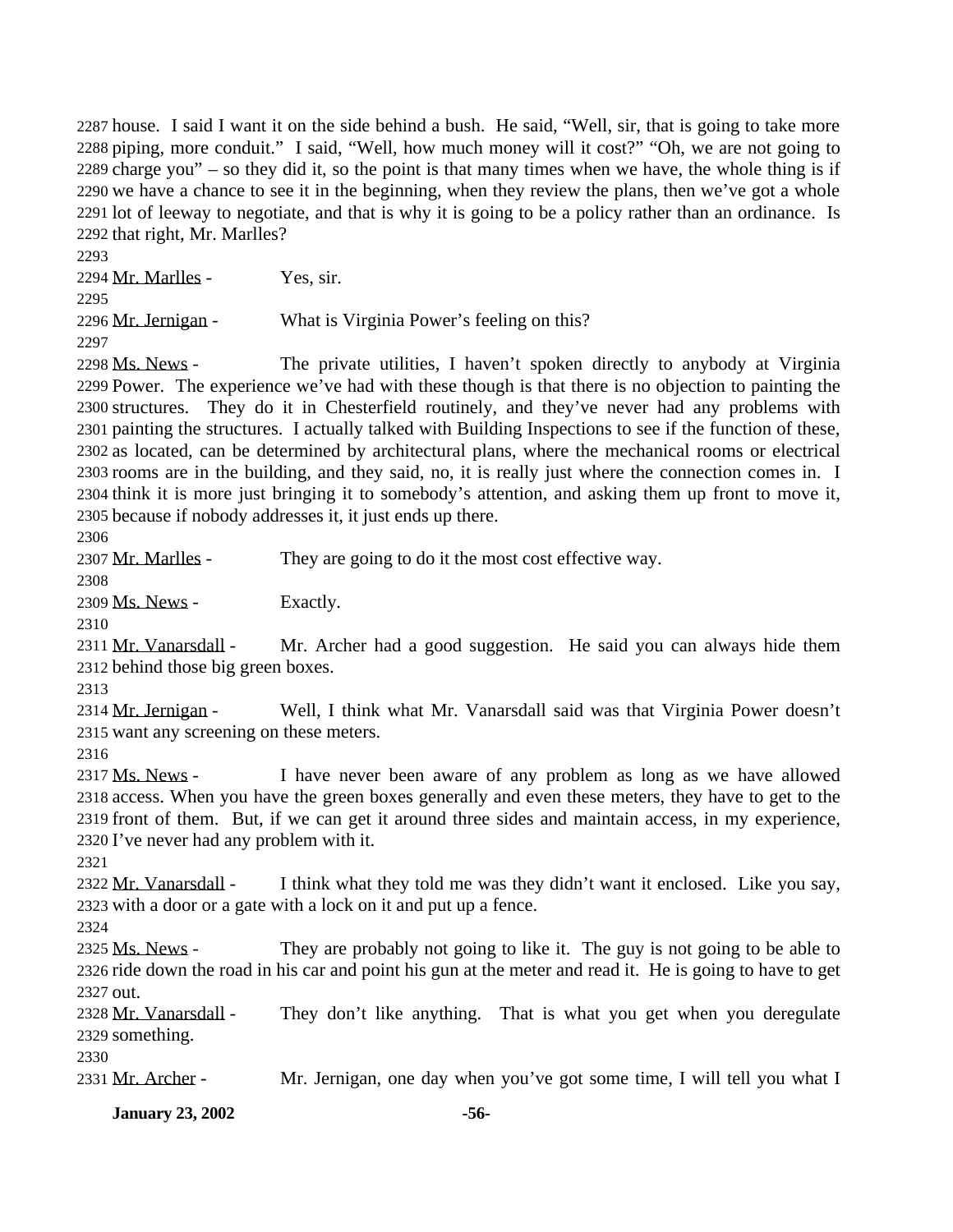know about it. 2334 Mr. Jernigan - OK. You got a long time. 2336 Mr. Vanarsdall - Mr. Secretary, I asked Leslie when I called her on the phone about should

 we change the word down under policy, the last sentence, "The general location of the equipment and proposed screening methods should be identified on the plan." I asked her could we add the word "must be" and she said no, because this is not an ordinance, it is a policy. So, I guess we can leave the "should."

2342 Mr. Marlles - I think it is pretty clear to staff what the intent of the Commission would be.

2345 Mr. Taylor - Would it be reasonable in that regard, Mr. Director, that somewhere in the policy, add the words that the, for instance, the meters, junction and accessory boxes, transformers and generators will be designed to be "unobtrusive." Because it seems to me that they can be designed from the beginning to be unobtrusive, if the engineers and the architects feel that that is a matter of policy in our County view as to where to put them and how to make them look like stealth utility connections.

2352 Mr. Marlles - The only thing I would say, Mr. Chairman, is I don't know if staff would know if they were designed appropriately. I know we can determine that they shall be screened from general public view, but I would venture to say that I would not want to get involved with staff reviewing the design of those boxes, because we wouldn't know what we were looking at anyway.

2358 Mr. Taylor - No, I agree with that, but if we say the boxes will be designed to be unobtrusive, that is what I mean as a goal.

 Ms. News - We've got wording in there that intends it to be screened from general public view, whether it is an adjacent property, such as the Price Club example, or from a right-of-way where we think it is most likely to be.

2365 Mr. Vanarsdall - I am just asking a question and I am not endorsing it, but are we going to have a condition in there that says boxes will be screened or painted? 

2368 Ms. News - The second part of your policy that was handed out to you has a suggested condition that can be added, just as we add No. 9 Amended and No. 11 Amended to projects at the Commission's request or staff's recommendation. We can add a condition that says that the location must be shown and it shall be screened to satisfaction. It is the second part of that handout. The first part is policy and the second part is a suggested condition.

Mr. Vanarsdall - Oh, OK.

2375 Mr. Taylor - So we can just move approval of that standard condition and you think that will take care of that?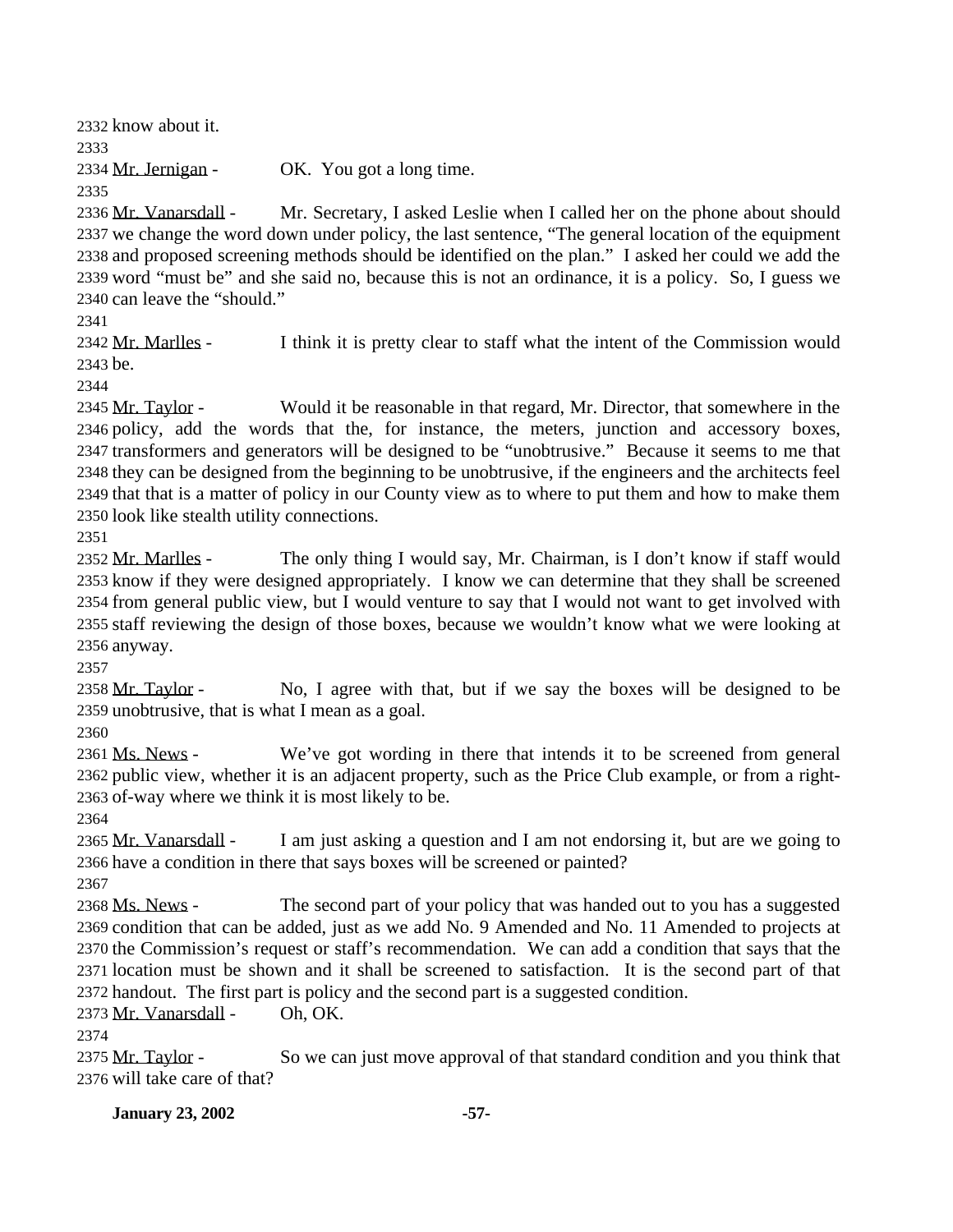2378 Ms. News - We were thinking we would discuss this today, taking any input you had and making any changes, and present it for final action at our next meeting, unless you think there are no changes needed. Then, we can go ahead and have a motion to endorse the policy. 2382 Mr. Vanarsdall - The only thing I would suggest is something to bring it to our attention. Ms. News - That the staff would recommend it when we felt it was appropriate. In situations where you've got a building like this, where you've got visibility from four sides of the building, you don't have a back. You'd know it is likely that you might have this problem. Mr. Vanarsdall - Well, I think you've covered it nicely. 2390 Mr. Taylor - I think you've covered it well, too, and there is probably either with the AAA or AIA, or that we might find some solution, someone that already exists. 2393 Mr. Jernigan - I guess we can press on the developer and Virginia Power at the time, you know. You know where they want to put it and ask them if they can relocate it in a less obtrusive spot. 2397 Mr. Taylor - Yes. Mr. Vanarsdall - Do we need a motion for this today? 2401 Mr. Taylor - Do we need a motion for this? 2403 Ms. News - You have the option to make a motion to endorse the policy. 2405 Mr. Marlles - I would say staff would like to have the Commission endorse it, so that we have some basis for moving forward with it. Mr. Vanarsdall - And you might want to explain what the difference in the policy and the ordinance is, particularly to the… 2411 Mr. Marlles - I think, Mr. Vanarsdall, obviously the major difference is that having a policy gives us a little bit more flexibility to look at each of these situations on a case-by-case basis. We can make exceptions to a policy, administratively, without having the applicant go to the Board of Zoning Appeals. So, it gives us control but it also gives us flexibility. 2416 Mr. Vanarsdall - Do you want me to make a motion, Mr. Chairman? 2417 Mr. Taylor - We've got one written here if you want to use it. First, I want to thank Mr. Vanarsdall for his perceptiveness in finding this area and bringing it to our attention, as always. He is a Commissioner with a view of the whole County. 2421 Mr. Vanarsdall - I move that we adopt the policy for screening of mechanical and utility

**January 23, 2002 -58-**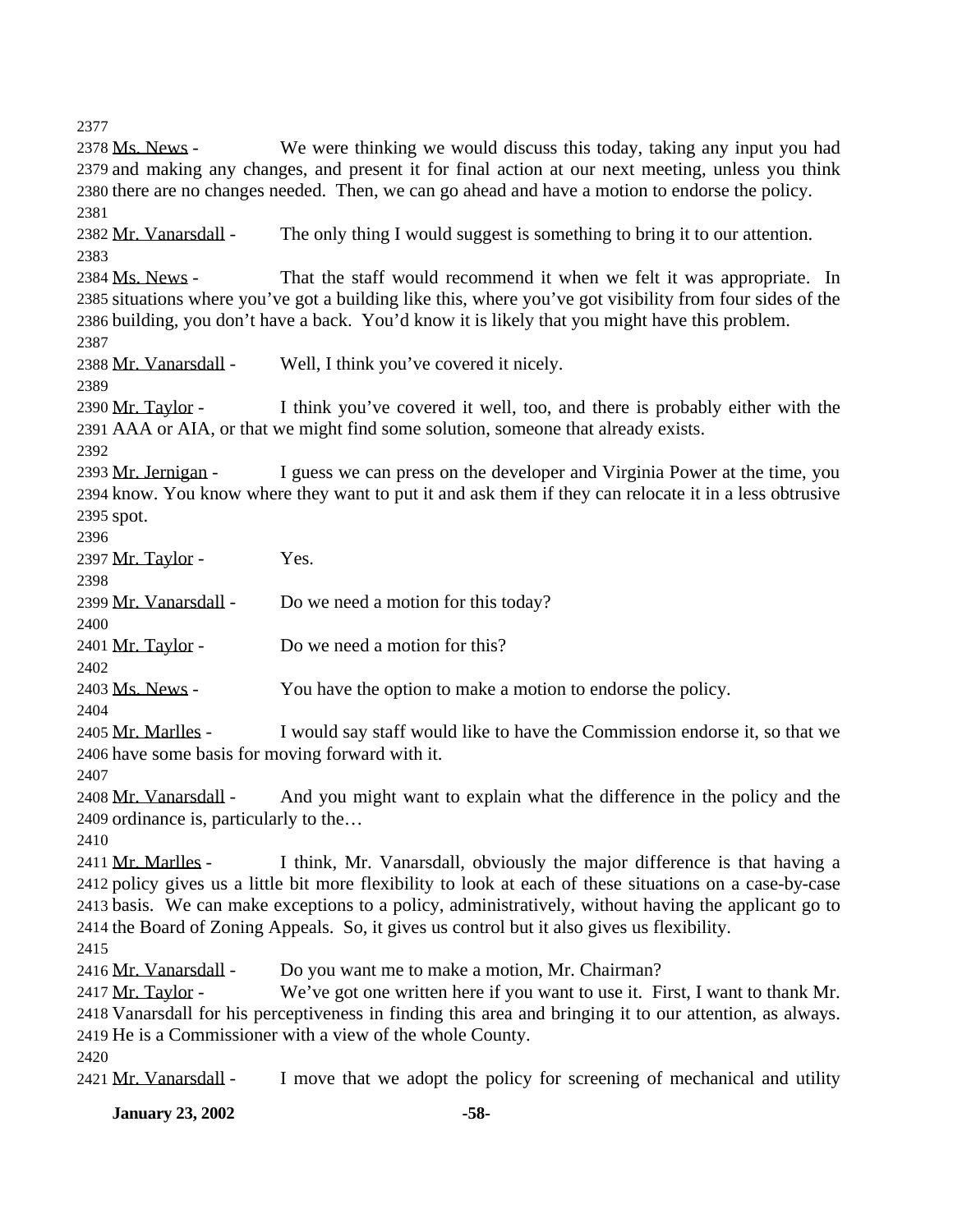2422 equipment as presented by Ms. News and staff today, the  $23<sup>rd</sup>$  of January 2002. Mr. Archer - I second that motion. 2426 Mr. Taylor - Motion is made by Mr. Vanarsdall, seconded by Mr. Archer to the effect that we will adopt this policy. All in favor say aye. All opposed say no. The motion passes. The Planning Commission voted to adopt the policy for Screening Requirements for Utility and Mechanical Equipment as presented on January 23, 2002. 2432 Mr. Vanarsdall - Thank you, Ms. News. **APPROVAL OF MINUTES**: November 28, 2001 and December 19, 2001, Minutes 2437 Mr. Marlles - We only have two items to take care of. Those are the minutes from the November 28, 2001 and December 19, 2001 meetings. 2440 Mr. Vanarsdall - I move that we approve both of them with all the changes. Mr. Archer - Second. Mr. Taylor - Motion is made and seconded for the approval of the minutes. All in favor say aye. All opposed say no. The motion carries. **DISCUSSION: Set Public Hearing for Capital Improvement Program 02-03 to 06-07 for March 14, 2002 at 6:15 p.m.** 2450 Mr. Marlles - The last item on your agenda is actually in your Addendum, and that is, we had previously set a public hearing for the Capital Improvement Program for February 3, 2002. I believe it is the Manager that has actually requested that we reschedule that to the March 14, 2002 meeting at 6:15 p.m. I believe the Commission also asked that we provide dinner prior to that hearing/meeting. We will provide it. 2456 Mr. Jernigan - I make a motion that we set a public hearing for the Capital Improvement Program for March 14, 2002 at 6:15 p.m. 2459 Mr. Vanarsdall - I second that. 2461 Mr. Taylor - Motion is made by Mr. Jernigan and seconded by Mr. Vanarsdall. All in favor say aye. All opposed say no. The motion passes. The Planning Commission rescheduled the public hearing for the Capital Improvement Program 2002-2003 to 2006-2007 for March 14, 2002, at 6:15 p.m.